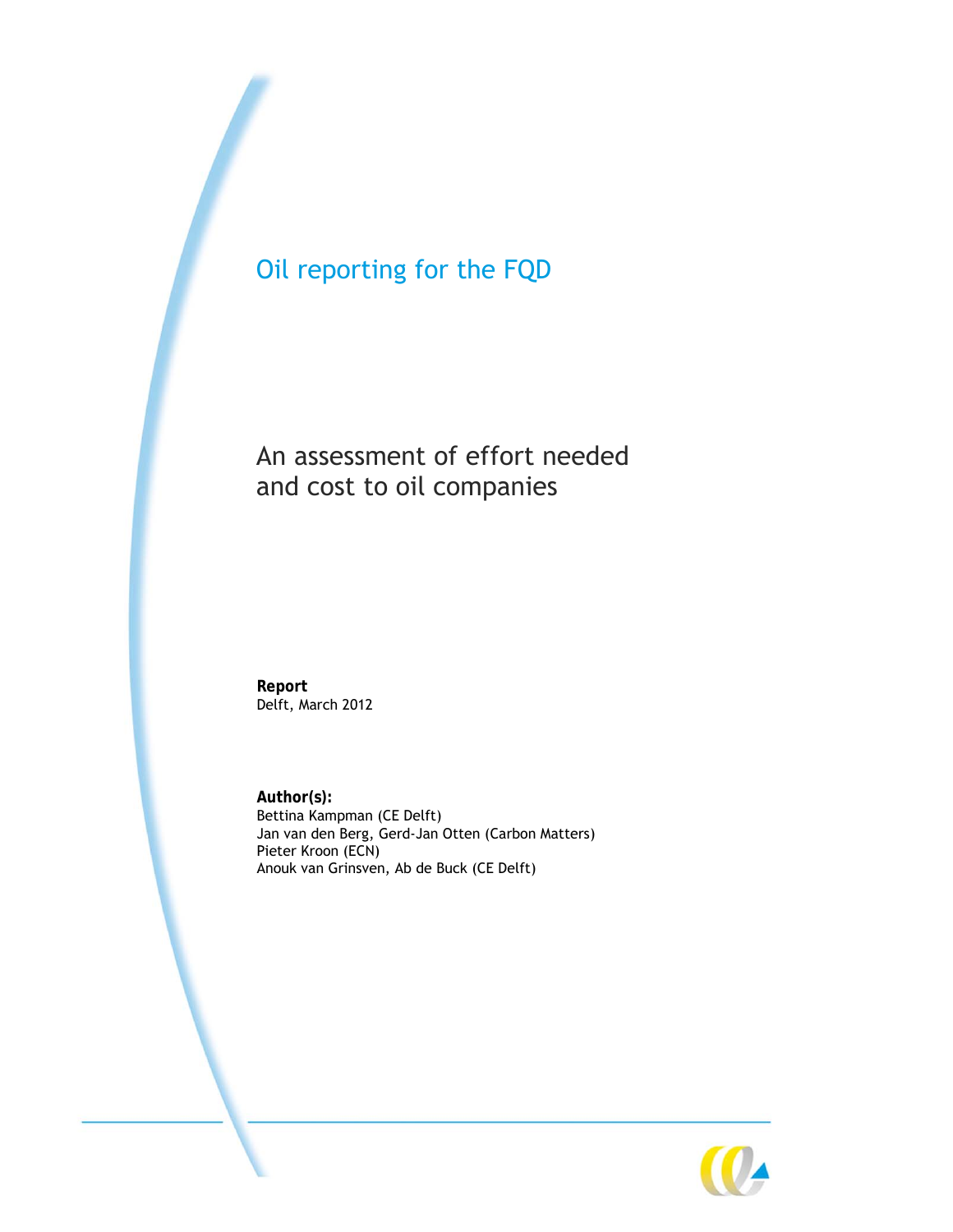## Publication Data

#### **Bibliographical data:**

**Bettina Kampman (CE Delft), Jan van den Berg, Gerd-Jan Otten (Carbon Matters), Pieter Kroon (ECN), Anouk van Grinsven, Ab de Buck (CE Delft) Oil reporting for the FQD An assessment of effort needed and cost to oil companies Delft, CE Delft, March 2012** 

**Oil / Companies / Directive / Quality / Reporting / Costs** 

**Publication code: 12.4646.30** 

**CE publications are available from www.cedelft.eu Commissioned by: European Federation for Transport and Environment. Further information on this study can be obtained from the contact person, Bettina Kampman.** 

**© copyright, CE Delft, Delft** 

#### *CE Delft*

*Committed to the Environment* 

CE Delft is an independent research and consultancy organisation specialised in developing structural and innovative solutions to environmental problems. CE Delft's solutions are characterised in being politically feasible, technologically sound, economically prudent and socially equitable.

#### *Carbon Matters*

Carbon Matters is an independent company advising industrial and (semi)governmental organisations on their energy and  $CO<sub>2</sub>$  emission management. The company has a strong background in the process industry. The expertise and core proposition of Carbon Matters is profitable  $CO<sub>2</sub>$  reduction, based on the development of effective and achievable sustainability business targets. This proposition is offered through three products: 1. CO2 Footprint and Benchmark; 2. Profitable Carbon abatement options and quantified business cases and 3. Implementation- or internal audit of the control framework. The Carbon Matters product base is driven by economics. Proposals for improvement are developed to match current legislative requirements and have flexibility to be adapted in line with future directives (more details: www.carbonmatters.nl).

#### *ECN*

The Energy research Centre of the Netherlands (ECN) is the leading center for energy research and development in the Netherlands. ECN conducts technology and policy research to find solutions to meeting social needs for energy services in a safe, efficient and clean way. ECN comprises 700 staff, structured into eight business units: Solar Energy; Wind Energy; Biomass, Coal and Environmental Research; Energy Efficiency in Industry; Hydrogen and Clean Fossil Fuels; Energy in the Built Environment, Engineering & Services, and Policy Studies. The ECN Policy Studies Unit employs some 60 scientific staff of various disciplines. ECN Policy Studies has extensive experience in various domains, among which renewable energy, energy and environmental policy design and energy systems modeling, sector studies on renewables and energy efficiency, policy instrument evaluation and the liberalisation of energy markets. Traditionally, ECN Policy Studies has a unique position to bridge between technological change and the associated policy challenges.

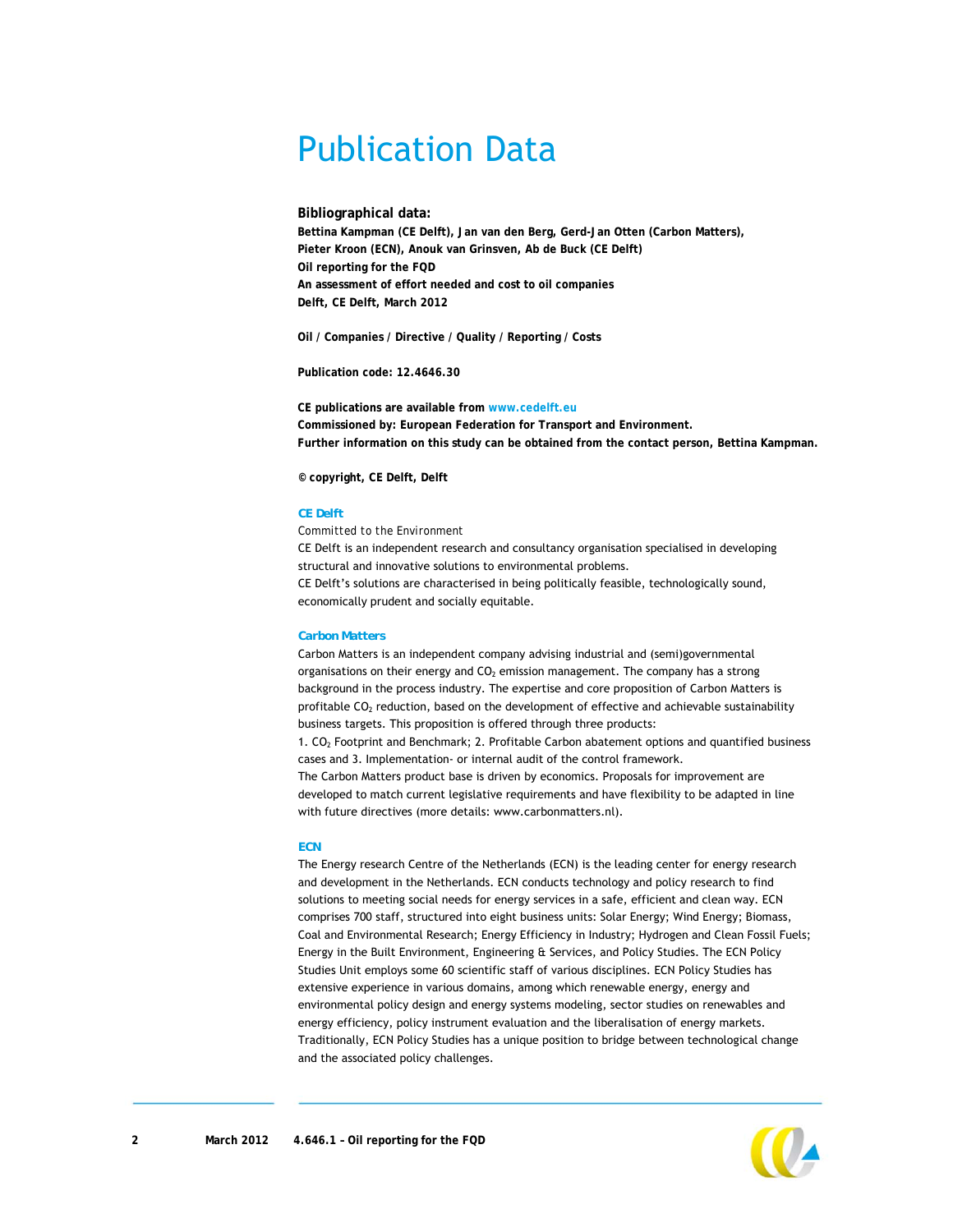## **Contents**

|                               | Summary                                                                                                                                                                               | 5                                       |
|-------------------------------|---------------------------------------------------------------------------------------------------------------------------------------------------------------------------------------|-----------------------------------------|
| 1                             | Introduction                                                                                                                                                                          | 7                                       |
| 1.1                           | Context and purpose of this study                                                                                                                                                     | $\overline{7}$                          |
| 1.2                           | The Commission's proposal                                                                                                                                                             | 8                                       |
| 2<br>2.1<br>2.2<br>2.3<br>2.4 | An overview of the oil trade and refining,<br>and current reporting practice<br>Introduction<br>Oil exploration, production and refining<br>Current reporting practice<br>Conclusions | 11<br>11<br>12 <sup>2</sup><br>19<br>28 |
| 3                             | Efforts and cost of crude oil source reporting                                                                                                                                        | 29                                      |
| 3.1                           | Introduction                                                                                                                                                                          | 29                                      |
| 3.2                           | Data gaps                                                                                                                                                                             | 29                                      |
| 3.3                           | Actions needed to fill the data gaps                                                                                                                                                  | 30                                      |
| 3.4                           | Administrative efforts required                                                                                                                                                       | 31                                      |
| 3.5                           | Conclusions                                                                                                                                                                           | 35                                      |
| 4                             | Other impacts on the refinery industry                                                                                                                                                | 37                                      |
| 4.1                           | Introduction                                                                                                                                                                          | 37                                      |
| 4.2                           | Measures to meet the FQD                                                                                                                                                              | 37                                      |
| 4.3                           | Potential impacts on the oil market and EU refineries                                                                                                                                 | 39                                      |
| 4.4                           | Conclusions                                                                                                                                                                           | 40                                      |
| 5                             | <b>Conclusions and recommendations</b>                                                                                                                                                | 41                                      |
| 5.1                           | Conclusions                                                                                                                                                                           | 41                                      |
| 5.2                           | Next steps                                                                                                                                                                            | 43                                      |
|                               | References                                                                                                                                                                            | 45                                      |

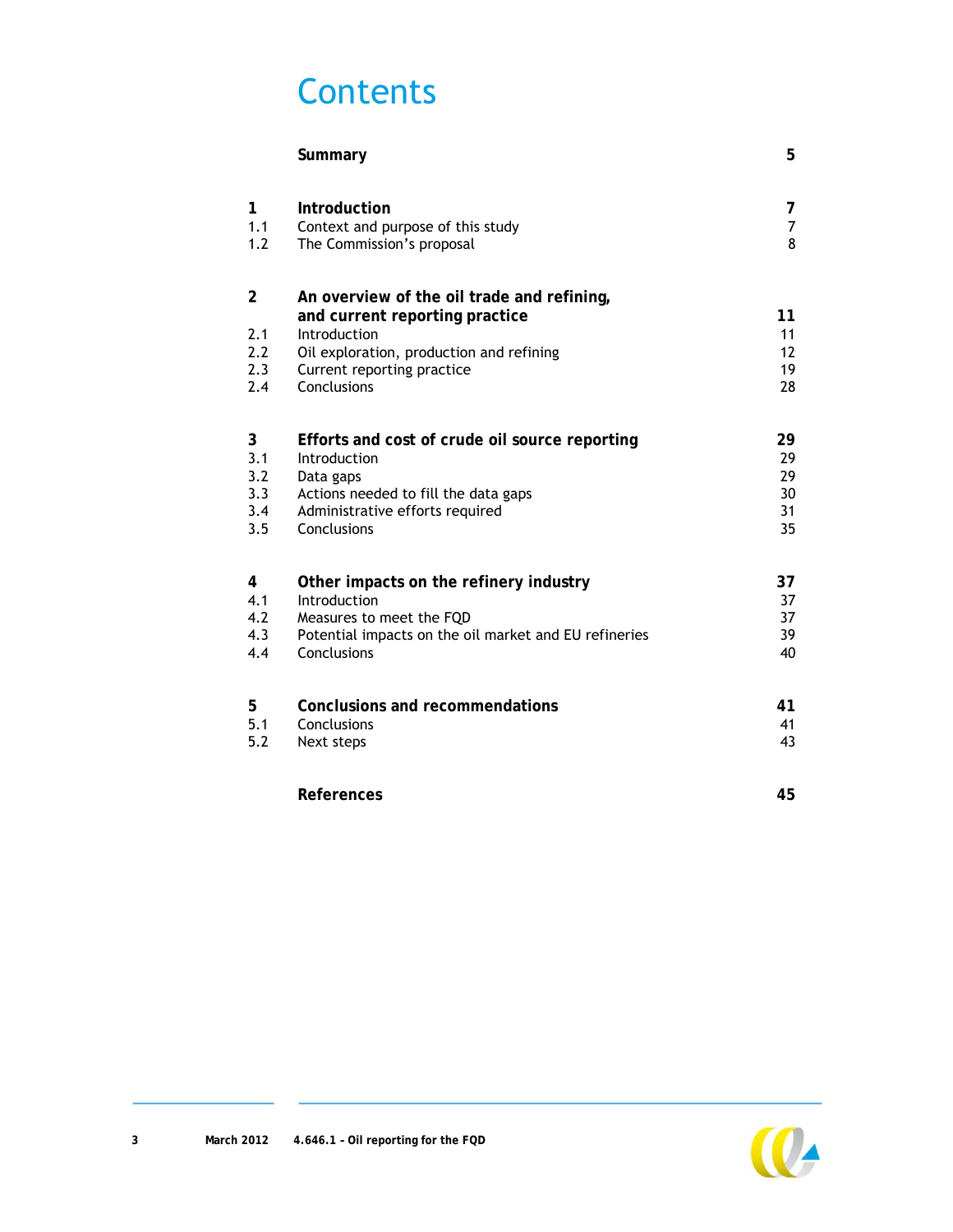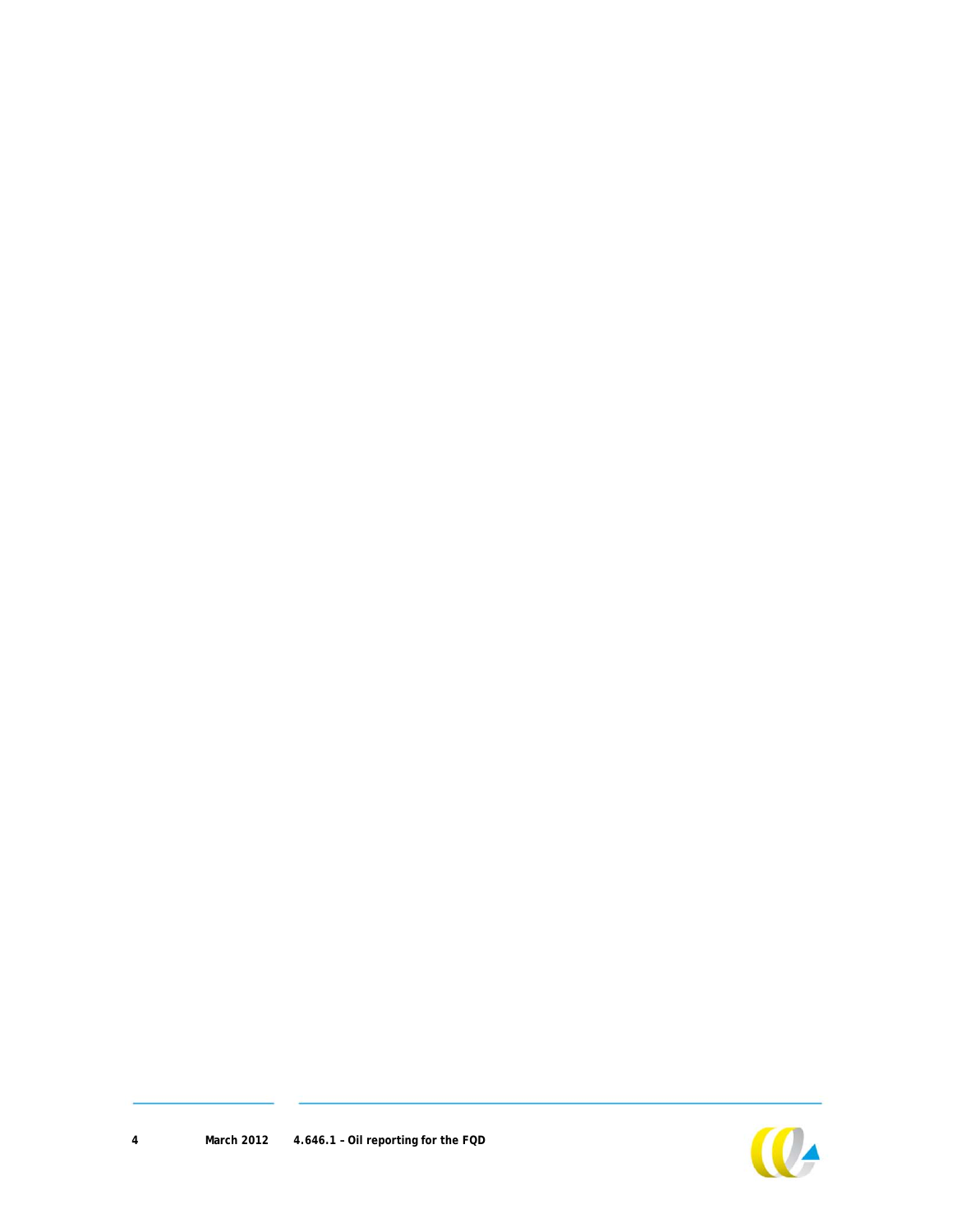## Summary

#### **Introduction**

In 2009, the European Union (EU) adopted the Fuel Quality Directive (FQD, directive 2009/30/EC). Among other things, this directive requires oil companies to reduce the average well-to-wheel greenhouse gas (GHG) emissions of the road transport fuels sold in the EU, by 6-10% between 2010 and 2020, and to report on the carbon intensity of these fuels. It is one of the key pillars under EU climate policy in transport, next to the  $CO<sub>2</sub>$  standards in cars and light duty vehicles and a target of 10% renewable energy in this sector in 2020, as defined in the Renewable Energy Directive (RED).

The Fuel Quality Directive includes detailed reporting and calculation methodologies for biofuels and a set of mandatory sustainability criteria. In addition, the European Commission proposed a directive in October 2011 which provides detailed implementing measures for fossil fuels. This draft proposal is currently under discussion in the Environmental Council of the EU. It provides default GHG intensity values for various types of fossil fuel feedstocks, reporting obligations for fuel suppliers and Member States, and a baseline for 2010 GHG intensity to which GHG emissions should be compared. This draft proposal led to a debate on the need to distinguish between fuel sources based on their origin and GHG intensity and regarding the administrative burden that implementation of this directive would cause.

This study addresses part of the issues that are debated: it assesses the administrative burden and practical feasibility, and broadly explores the potential effects of the proposal on the EU refining sector. This study is based on literature research, combined with interviews with stakeholders and experts, and was commissioned by Transport & Environment.

#### **Administrative efforts required**

To assess practical feasibility and administrative practice, an overview was made of the most relevant issues in the life cycle of fossil fuels. The FQD draft proposal requires that the fuel suppliers report the origin, feedstock and GHG intensity of the fuels supplied to the market, so any reporting system should be able to transmit this information along the chain of transport, processing, refining and finally distribution to the consumers.

Comparing the requirements with the current reporting practice, it is concluded that for a large share of the fuels, the necessary data are already being reported to customs and Member States authorities. Reporting of oil sources is, however, not yet in place for the following:

- Final products (e.g. diesel and gasoline) imported into the EU.
- Intermediate products imported into the EU. These are oil-based products that have undergone processing outside the EU and are imported to be used as feedstock in EU refineries $^1$ .
- Petroleum-based feedstock from the chemical industry. The volume of these streams is relatively small, but they are also feedstock for transport fuels and thus part of the FQD reporting and GHG reduction obligation.

The volumes of the first two streams are significant: 20 to 25% compared to total EU crude intake.

For example, oil produced in the Middle East is transported to Russia, to be processed in a refinery to an intermediate product or fuel. This is then imported into the EU, where the intermediate is processed further in an EU refinery and the fuel is distributed to end users.

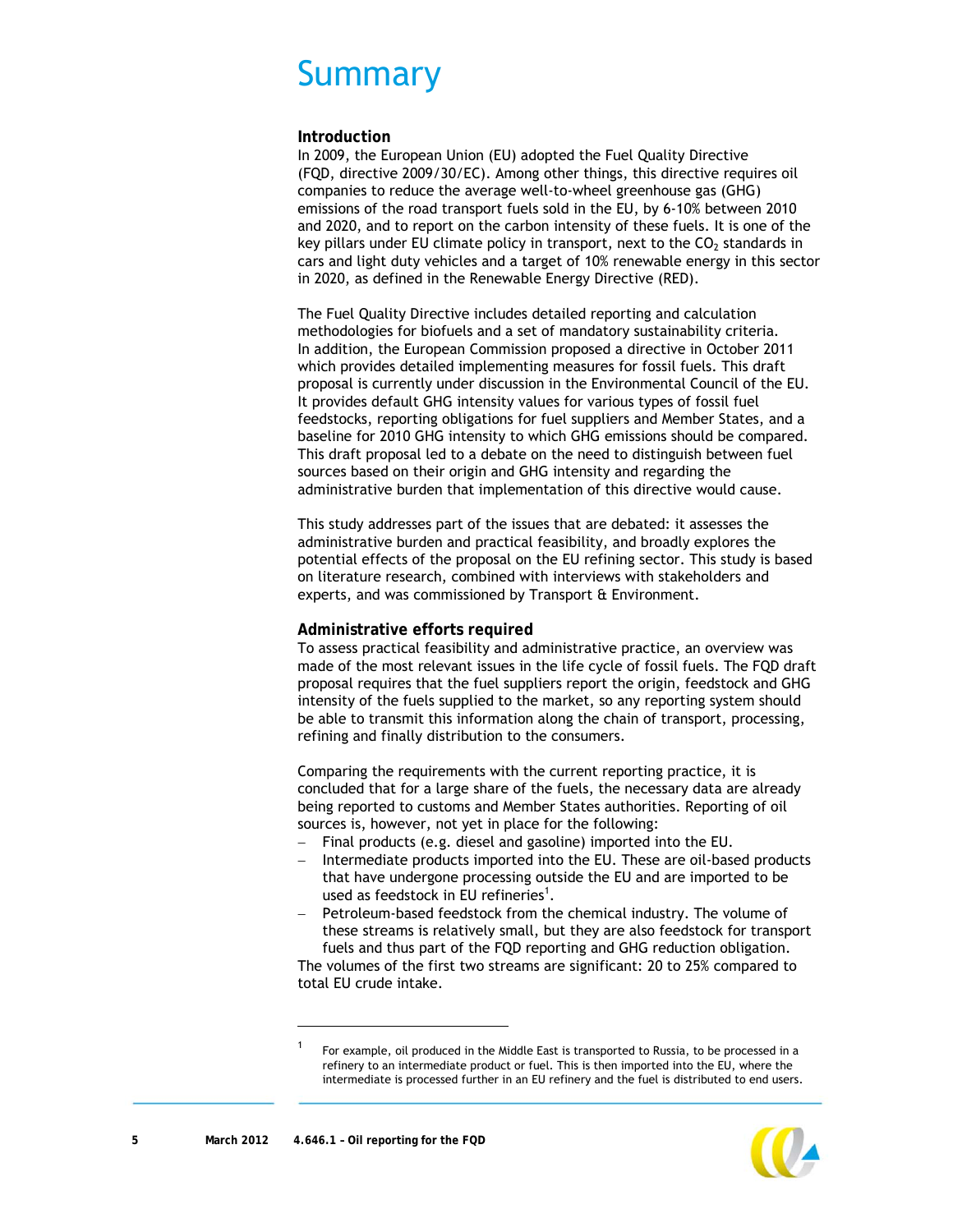Apart from reporting to governments, large integrated oil companies monitor and report GHG emissions upstream and overall. While GHG intensities of their fuels are published in sustainability reports, they do not necessarily track fuel origin throughout the supply chain. Although these reports are verified through external assurance there is no harmonised and accepted industry standard.

This assessment leads to the conclusion that for the EU fuel suppliers the cost of reporting, as described in the draft FQD proposal, amounts to a total of approximately M€ 40-80 annually. This is about €ct 0.8-1.6 per barrel of imported oil, or about one quarter to half a Eurocent per full tank of 50 litre fuel.

**Other impacts on the oil industry – upstream and downstream**  Besides administrative cost, there is also the cost of meeting the target of GHG mitigation. With the current proposal, fuel suppliers can choose from quite a wide range of options: adding more biofuels, choosing biofuels with relatively low GHG intensity, reducing venting and flaring, shifting to electric transport or shifting to fossil fuels with low carbon intensity.

The current proposal allows almost all WTW GHG mitigation measures to contribute to the target<sup>2</sup>. This can have a positive impact on GHG mitigation cost: fuel suppliers can implement the most cost effective measures given their specific circumstances. Increasing the use of fossil fuels with low GHG intensity is one of the options available to them. However, it can also be expected to increase cost for fuel suppliers that want to rely on high carbon fuels in the future, as they would have to take compensation measures to meet the FQD target. This will affect oil prices and result in a growing price differential in favour of the low GHG intensity crudes. It is therefore important to maintain a level playing field between refineries and fuel suppliers, both within and outside of the EU: non-EU refineries should be treated the same as refineries inside the EU. If this is not the case, suppliers may get a competitive advantage by unaccounted exports of high carbon fuels to the EU. These kinds of impacts can be prevented by ensuring that all fuels and oil streams placed on the EU market use the same methodology to determine GHG intensity.

The proposal will have very limited impact on the origin of the EU's fossil fuels in the short term. However, it may impact investment decisions in the industry, and provide a sound basis to regulate and control  $CO<sub>2</sub>$  emissions of transport fuels in the future, where the share of unconventional oil is predicted to increase.

#### **Recommendations**

Supplier reporting of  $CO<sub>2</sub>$  intensity along the lines of the draft FQD proposal can be implemented at a relatively limited cost. The proposal will, however, benefit from a more detailed elaboration on accounting methodology and assurance standards. Furthermore, it is recommended to include a rule on how to deal with fuels for which the origin and GHG intensity is not reported. Also, the potential role of the Member States in steering their national fuel mix towards fuels and other energy sources with low GHG intensity – although outside the scope of this study - should not be overlooked. In the FQD, fuel suppliers are made responsible and accountable for well-to-wheel GHG intensity, whereas it is the Member States that effectively control tank-towheel emissions by supporting different types of fuels and cars (e.g. electric and natural gas vehicles).

<sup>2</sup> Note that GHG mitigation of oil transport, storage, refining and distribution is not included, even though there is potential in these parts of the fuel life cycle as well.



l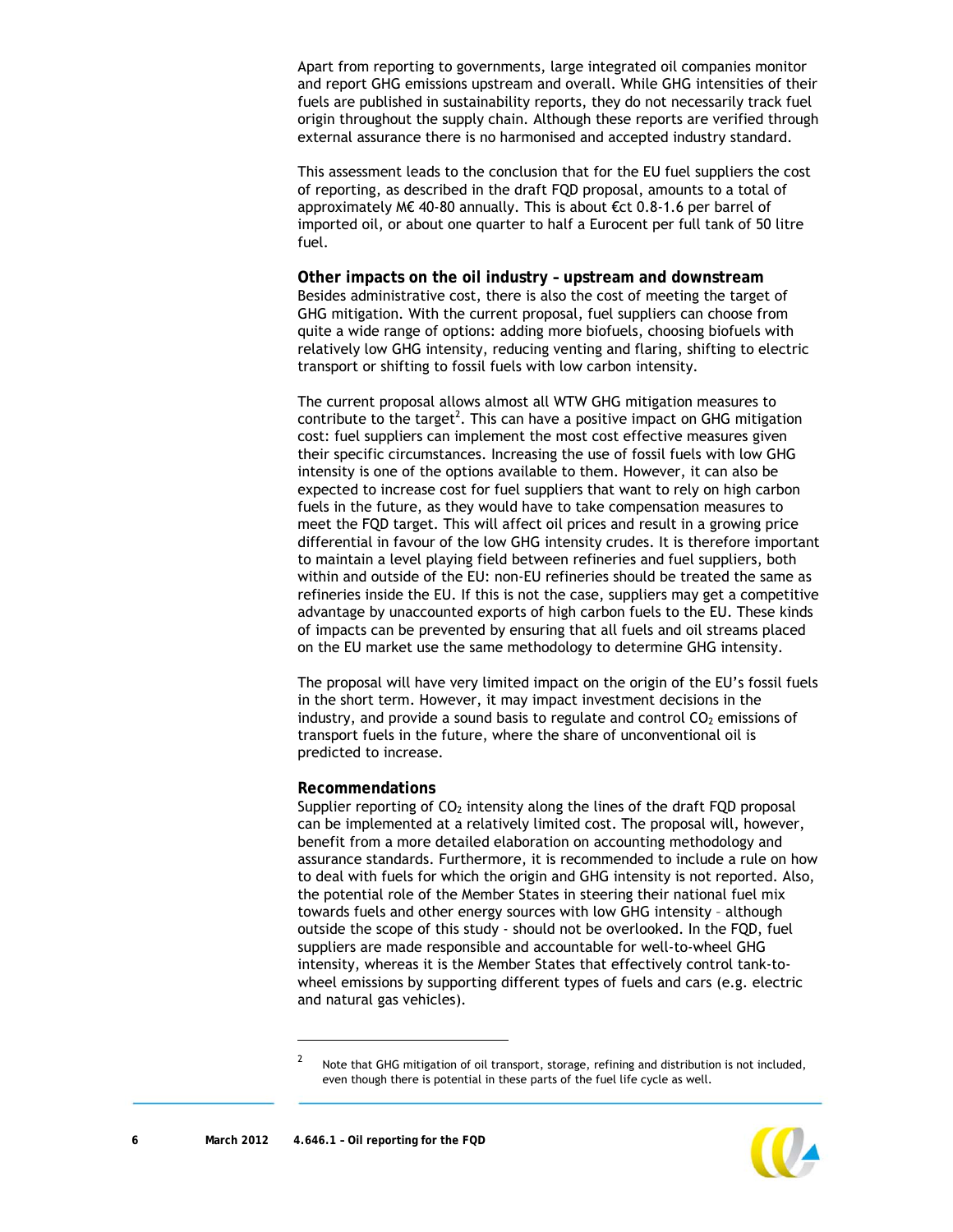# **Introduction**

#### **1.1 Context and purpose of this study**

In 2009, the EU has adopted the Fuel Quality Directive (FQD, directive 2009/30/EC), which, among other things, requires oil companies to reduce the average well-to-tank GHG emissions of the road transport fuels sold in the EU, by 6-10% between 2010 and 2020<sup>3</sup>. The baseline emission value and overall reporting and calculation methodology to be used were not yet provided, only for biofuels.

This directive is one of the key pillars under EU climate policy in transport, next to the  $CO<sub>2</sub>$  standards in cars and light duty vehicles, and the Renewable Energy Directive that sets a target of 10% renewable energy in this sector for 2020.

The GHG calculation methodology provided for biofuels was quite detailed, but nevertheless led to much debate, especially regarding the incorporation of indirect land use change emissions. By far the largest share of the EU's transport fuels is, however, from fossil origin, where no GHG calculation methodology was given yet in the 2009 legislation. The European Union is now preparing a directive that provides detailed definitions and GHG calculation methodologies for fossil fuels, that both fuel suppliers and Member States will have to adhere to.

In October 2011, a draft of this proposal of implementing measures was published (although not in the public domain). This proposal provides different default emission factors for different types of fuel origin, summarised in Section 1.2, ranging from conventional crude to oil shale, natural bitumen and CTL (coal converted to liquid fuel). It also further details how and what suppliers and Member States should report, and defines the 2010 baseline emissions.

The FQD and this draft proposal have led to a strong debate between various stakeholders, the Commission and Member States, on the need to distinguish between different oil sources, on the GHG emission factors but also on the administrative burden and cost to the fuel suppliers that this draft directive would cause.

Transport & Environment commissioned a consortium of CE Delft, Carbon Matters and ECN to carry out a study with the following key objectives:

- $-$  to assess the practical feasibility of the EC proposal;
- to estimate the administrative cost to fuel suppliers;
- to broadly explore the potential effects of the proposal on the oil refinery sector and fuel cost.

 <sup>6%</sup> of this target is mandatory, the rest is indicative, to be achieved in non-road transport, with technological options such as CCS and through CDM.

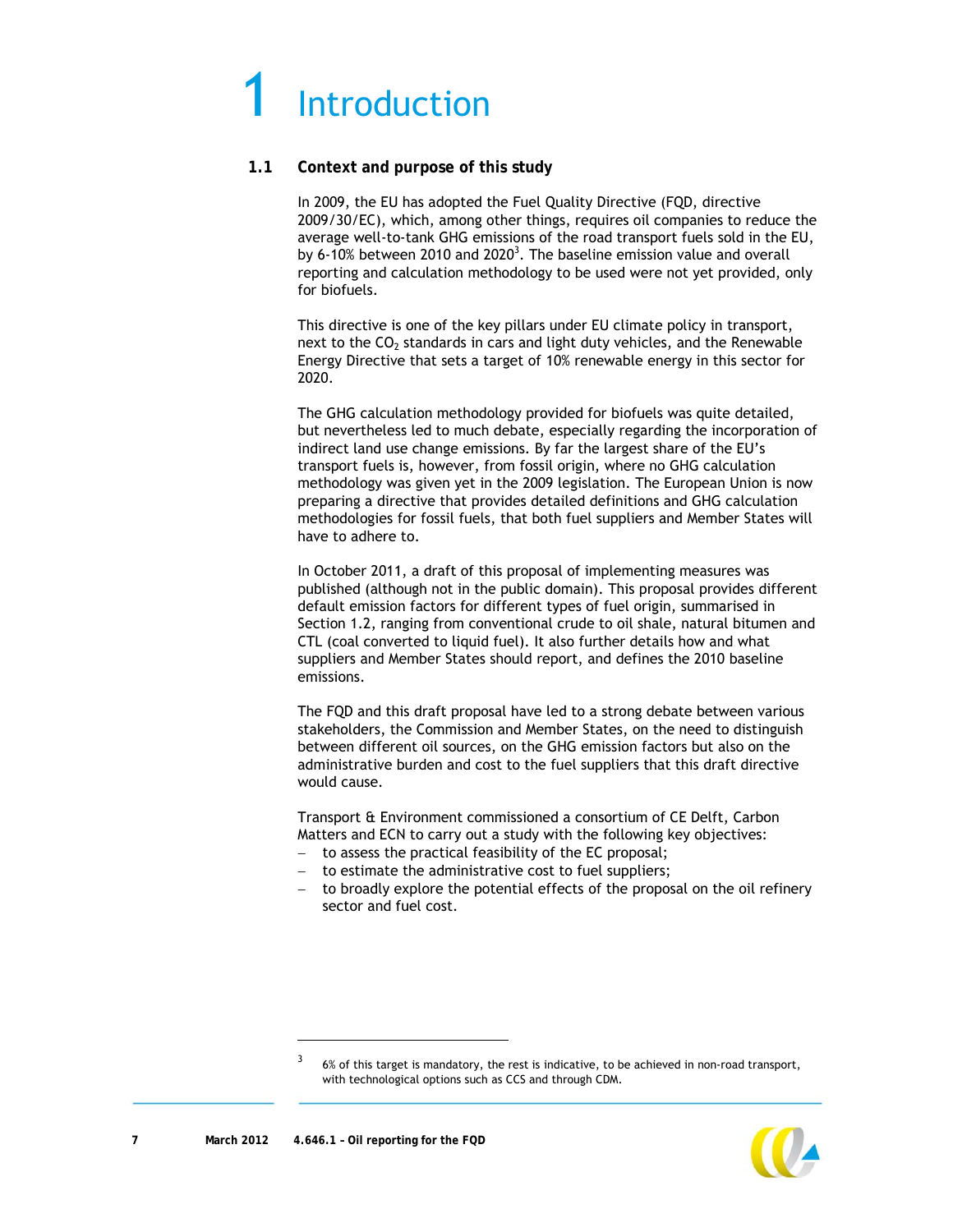This report is based on literature research, combined with interviews with oil industry representatives (including Europia), government representative (incl. customs and statistics), independent assurance providers and a research institute. Note that biofuel sustainability data reporting requirements (incl. GHG emissions) fall under the RED and are additional to the FQD requirements. This report focusses on the fossil fuel reporting only.

#### **1.2 The Commission's proposal**

The EU FQD directive 78/90/EC (amended in 2009 with directive 2009/30/EC) puts in place two different, but related measures regarding the well-to-wheel greenhouse gas (GHG) emissions of transport fuels:

- 1. A reporting obligation of crude/product origin and  $CO<sub>2</sub>/MJ$  content for transportation fuels (diesel/petrol, including biofuels, and electricity) for fuel suppliers.
- 2. A 10% (6+2+2) target for reduction in  $CO<sub>2</sub>/MJ$  between 2011 and 2020 compared to the EU average in 2010. Of these 10%, 6% are mandatory, four are optional (given as 'indicative targets').

In the EC proposal, a European overall average 2010 baseline for petrol and diesel has been established at 88.3 gr average  $CO<sub>2</sub>/MJ$  on a life cycle basis. This average currently virtually excludes high  $CO<sub>2</sub>$  intensity feedstocks as well as the 4.7% biofuels<sup>4</sup>, currently achieved in petrol/diesel transportation fuels in 2010 (see Annex II of the proposal). Note that the directive is limited to road transport fuels, and does not address fuels used in waterway transport or other modes.

In order to arrive at the required 6% reduction in  $g \text{CO}_2/M$ J in Member States, European fuel suppliers would have to report annual averages of:

- volume of each fuel supplied distinguished by feedstock;
- $e$  electric energy (with a signed statement from the first vehicle owner);
- fuel or electric energy type;
- greenhouse gas intensity for energy other than biofuels (calculated in accordance with the rules set out in the directive);
- GHG intensity of biofuels (also calculated in line with the rules set out in the directive);
- simultaneous co-processing of fossil fuels and biofuels;
- upstream emission reductions;
- place of purchase for fossil fuels and biofuels;
- annual reports of: origin of fuel or energy, defined as the type of feedstock used to produce the fuel or energy;
- periodic (i.e. less frequent) reports of: origin of fuel or energy in more detail, including information on the sources supplying the feedstock as well as the processing it undergoes, where the definition of sources include data on oil/gas field or group.

Suppliers are, in most cases, the entity responsible for passing fuel or energy through an excise duty point<sup>5</sup>. Note that this list only provides an overview, more detailed information can be found in the proposal.

Member States then have to transmit this information to the European Environmental Agency.

Or, if no excise is due, any other relevant entity designated by a Member State.



 $\overline{a}$ 

5

<sup>4</sup> EurObserv'ER, 2011: Biofuels Barometer.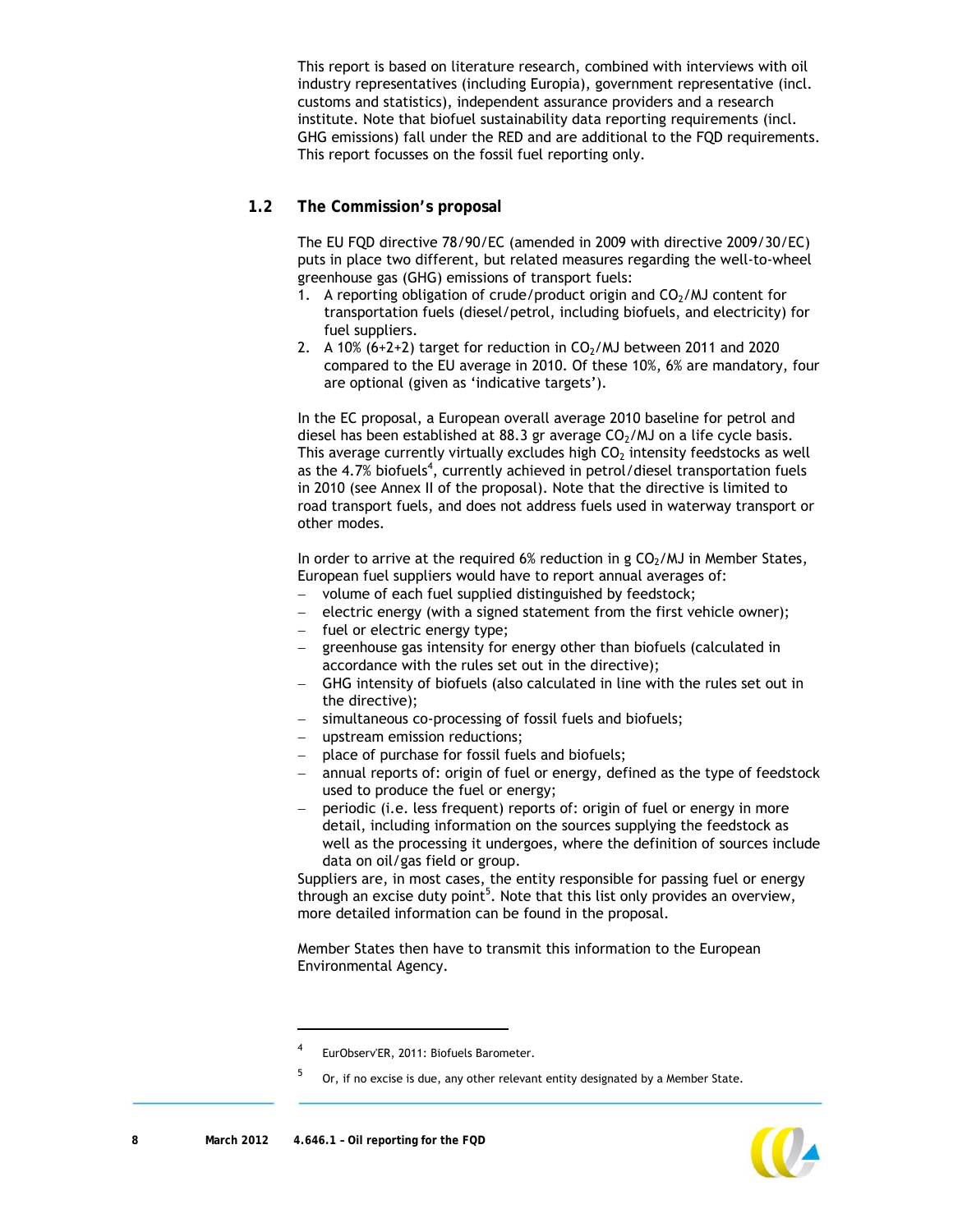A range of different crude types are distinguished:

- $-$  conventional crude<sup>6</sup>;
- natural bitumen (tar sand oil);
- oil shale;
- LPG and LNG/CNG from any fossil sources;
- coal converted to liquid fuel (CTL), both with and without CCS of process emissions;
- natural gas converted to liquid fuel (GTL).

Default values of GHG intensity are given for each of these crude types to products routes.

In addition, the proposal provides default GHG intensity values for natural gas and coal converted to hydrogen, waste plastic to liquid transport fuel, and for electricity production in the various Member States.

#### **Similar policies in the USA and Canada**

#### **California: LCFS**

In 2009, the California Air Resources Board (CARB) approved the Low Carbon Fuels Standard (LCFS). The LCFS directive calls for a reduction of at least 10% in the carbon intensity of California's transportation fuels by 2020. Providers of transport fuels must track the fuels' carbon intensity of all fuels provided, through a system of credits and deficits. They must meet the carbon intensity standards annually, and credits may be banked and traded within the LCFS market. Rules and carbon intensity reference values were developed and approved in 2009, and came into force on January 1, 2011. However, lawsuits were filed, challenging the constitutionality of the LCFS. In December 2011, a federal judge granted a preliminary injunction against its implementation, concluding that the regulation 'treads into the province and powers of our federal government, reaches beyond its boundaries to regulate activity wholly outside its borders' - an argument that is relevant only in the US/California situation, and not for EU policy.

Fossil fuels are differentiated, to into high carbon intensity value crude oils (HCICO) and low carbon intensity fuels.

Practical experience with this system is still limited, but ICCT, 2011 reports that in April 2011, the Californian market had already started to differentiate high carbon intensity fuels from low carbon intensity fuels: corn ethanol with about 90 g  $CO<sub>2</sub>/MJ$  cost \$ct 2-3 more per gallon than corn ethanol with a carbon intensity of about 98 g  $CO<sub>2</sub>/M$ , as the first are now more attractive to use than the latter.

Other states and regions in the US have shown interest to follow this example, but no one has yet implemented it into regulation.

#### **Canada**

Two Canadian provinces, Ontario and British Columbia, have expressed their intent to follow the Californian LCFS example.

#### **USA: EISA**

As part of the Energy Independence and Security Act of 2007 (EISA 2007), Section 526 prohibits Federal agencies from procuring alternative or synfuel unless its life cycle GHG emissions are less than those for conventional petroleum sources:

*'No Federal agency shall enter into a contract for procurement of an alternative or synthetic fuel, including a fuel produced from nonconventional petroleum sources, for any mobilityrelated use, other than for research or testing, unless the contract specifies that the lifecycle greenhouse gas emissions associated with the production and combustion of the fuel supplied under the contract must, on an ongoing basis, be less than or equal to such emissions from the equivalent conventional fuel produced from conventional petroleum sources.'* 



l 6

Definitions of these categories are provided in the FQD.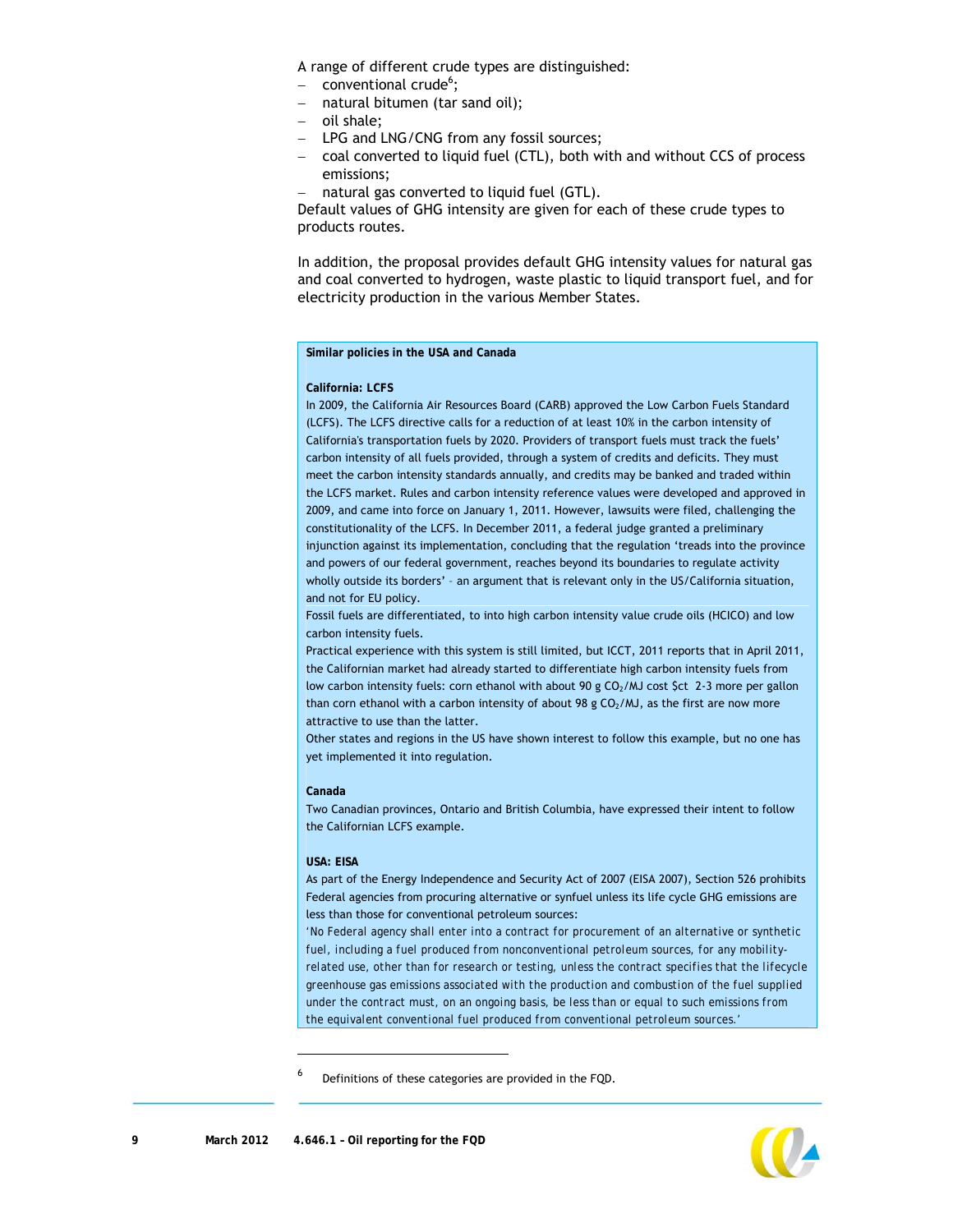This section is mainly relevant for fuels procured by the US military.

There has been some uncertainty about what exactly is covered by this article, and the US Defense Energy Support Center (DESC) provides three possible interpretations in (LMI, 2009):

- the Department of Defense is only constrained from specifically contracting for products produced from oil sands crude;
- products supplied to DESC cannot be predominantly produced from oil sands crude;
- products supplied to DESC can contain only incidental amounts of oil sands crude.

LMI conclude that DESC's bulk fuel purchases of fuels will be importantly affected by which of these interpretations governs.

This section 526 has recently been under debate, but it is still in force (see, for example:

- http://www.api.org/news-and-media/news/newsitems/2011/may-2011/api-repeal-ofsection-526.aspx
- http://www.pewenvironment.org/news-room/fact-sheets/protect-section-526-foramericas-national-and-energy-security-85899361870
- http://www.whitehouse.gov/blog/2011/07/15/national-security-and-fuels-futureimportance-sec-526

#### **Sources:**

- http://www1.eere.energy.gov/femp/regulations/eisa.html
- ICCT, 2009
- $-$  ICCT, 2011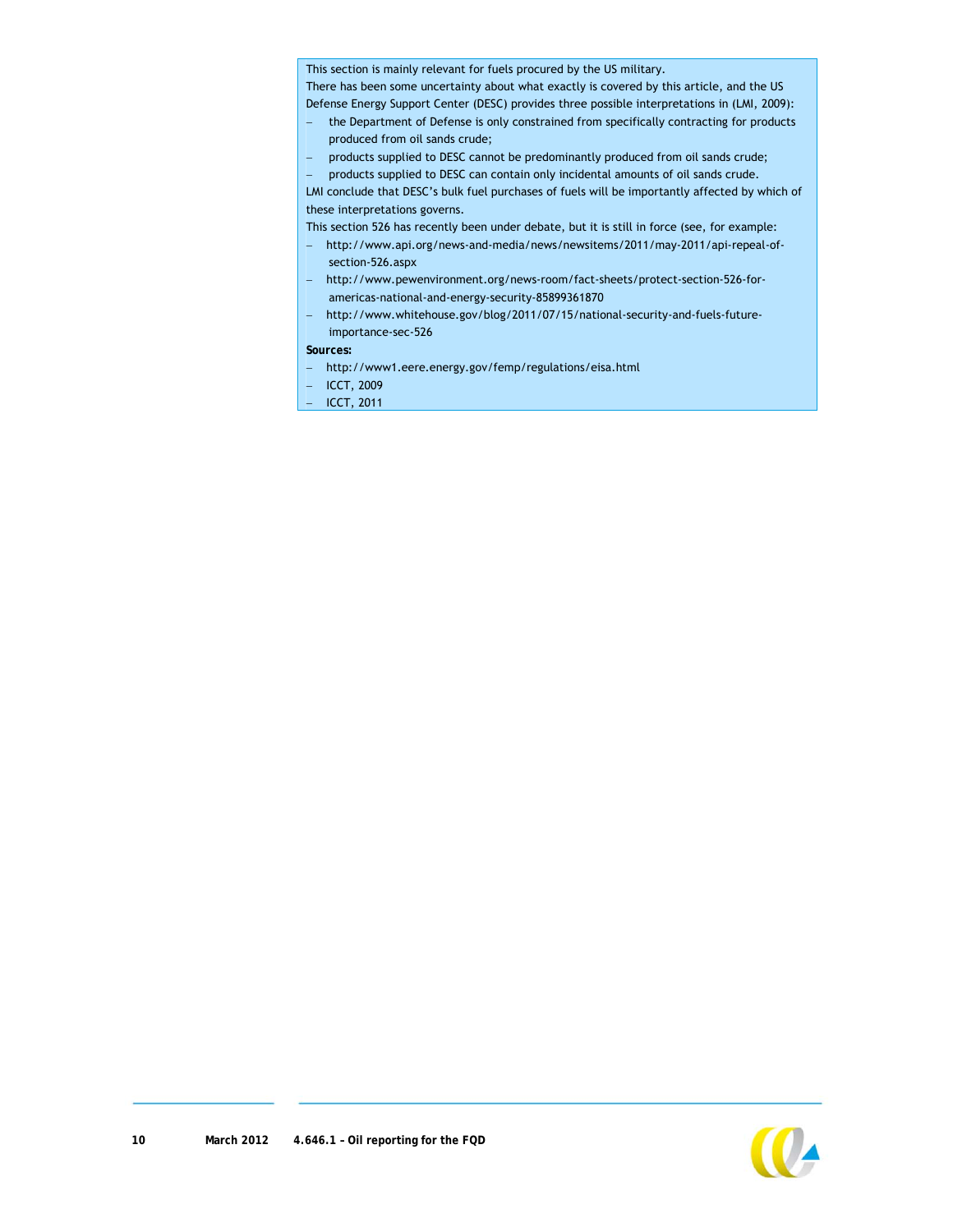## 2 An overview of the oil trade and refining, and current reporting practice

#### **2.1 Introduction**

To determine the potential effort needed to monitor the source and origin of fuels, this chapter provides an overview of the most relevant issues regarding the global oil market, including exploration, refining and trade. The aim is

- to provide insight into the well-to-tank, and into current practices of crude oil and product blending throughout this part of the oil's life cycle; and

 to assess what kind of relevant monitoring is already in place. Well-to-tank is defined here as the part of the oil's life cycle from its production (typically at an oil well) to the point where the fuel is being filled into the vehicle (the fuel tank).

The FQD reporting measures require tracking feedstock origin as the crude moves along the supply chain during transportation, processing, refining, and distribution. Data transfer along this chain of custody is not uncommon in the industry, as GHG emissions are already being tracked for the voluntary sustainability reporting that many major oil companies adhere to. However, even though this voluntary reporting also provides data on GHG intensity of the fuels, is not compliant with the draft FQD proposal. It reports GHG emissions upstream as well as overall but does not track the origin of the product as intended by the FQD. The integrated oil companies reporting GHG emissions have not yet agreed on a harmonised methodology. Some reports on 'equity' basis while others choose 'operatorship'<sup>7</sup>.

In its simplest form, compliance with the FQD reporting measures means passing along information on feedstock origin along the supply chain as ownership is transferred. This is not complicated when the oil streams move along a straightforward route. In instances of blending, however, where crude oils or intermediate products are blended and processed, the complexity increases. There, the relative contribution of the different inputs must be determined prior to transferring ownership of the output. For example, a refinery that processes crude oil from 20-30 different sources on an annual basis, and 1-5 sources at the same time, will need to monitor the inputs in terms of feedstock origin - information mostly in its possession - and associate them with the outputs before transfer. The global nature of the industry, one in which blending and processing occur in different countries and streams enter the EU at different stages, would seem to pose challenges to this system. However, substantial amounts of information and systems for conveying it are already in place, meaning that the FQD reporting measures essentially require an additional data set to be included. The extent of the administrative burden required to fill the 'data gap' and ensure compliance with FQD objectives is thus relatively limited, and parallel to existing data streams.

<sup>7</sup> Emissions allocation on equity basis relates to (partial) financial ownership of facilities or sites. Emissions allocation on operational basis allocates emissions to effective operational leading company in running respective site or facilities.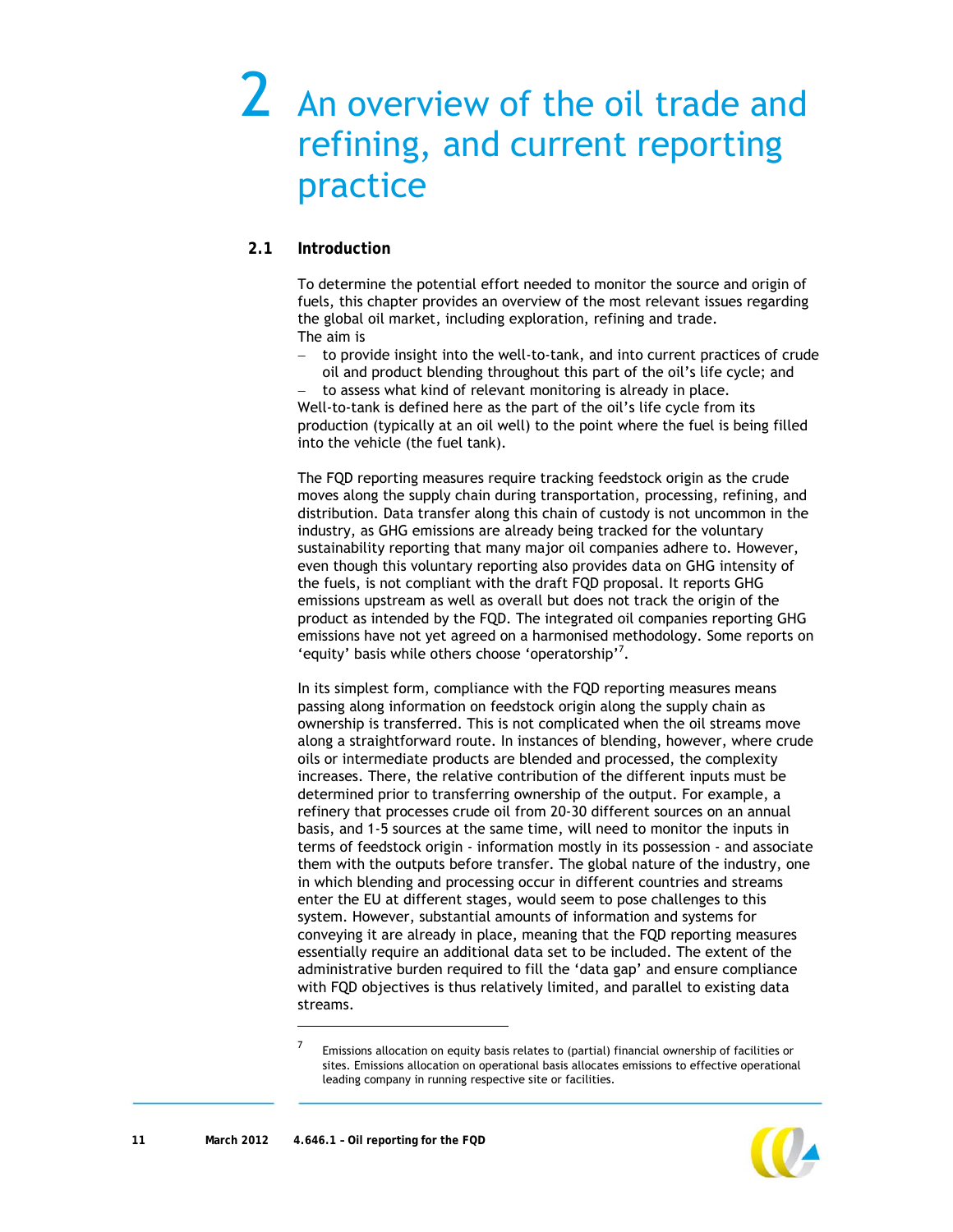For the purpose of this study, the points of blending, processing and trade are the most relevant in the oil-to-fuel chain, as these are the points where information about oil sources would need to be combined, managed and transferred from one owner to another. Reporting and monitoring practices currently in place within the EU require information on imports and exports in addition to oil production data – the feedstock requirement in the FQD reporting measures will supplement this information and data with an additional element, and add reporting requirements to intermediate products and end products. The current reporting requirements and practices will be described in Section 2.3.

#### **2.2 Oil exploration, production and refining**

The European oil industry and oil trade is mainly based on foreign oil exploration and production: dependency on oil imports reached 83.5% in 2009 (EC, 2011). As Figure 1 illustrates, most of the imports are currently (2011) from the Russian Federation, followed by Norway and Libya, Saudi Arabia, Kazakhstan and Nigeria. This picture changes over the years, though, as the graph in Figure 2 shows.





Source: Data from EU DG Energy,

http://ec.europa.eu/energy/observatory/oil/import\_export\_en.htm

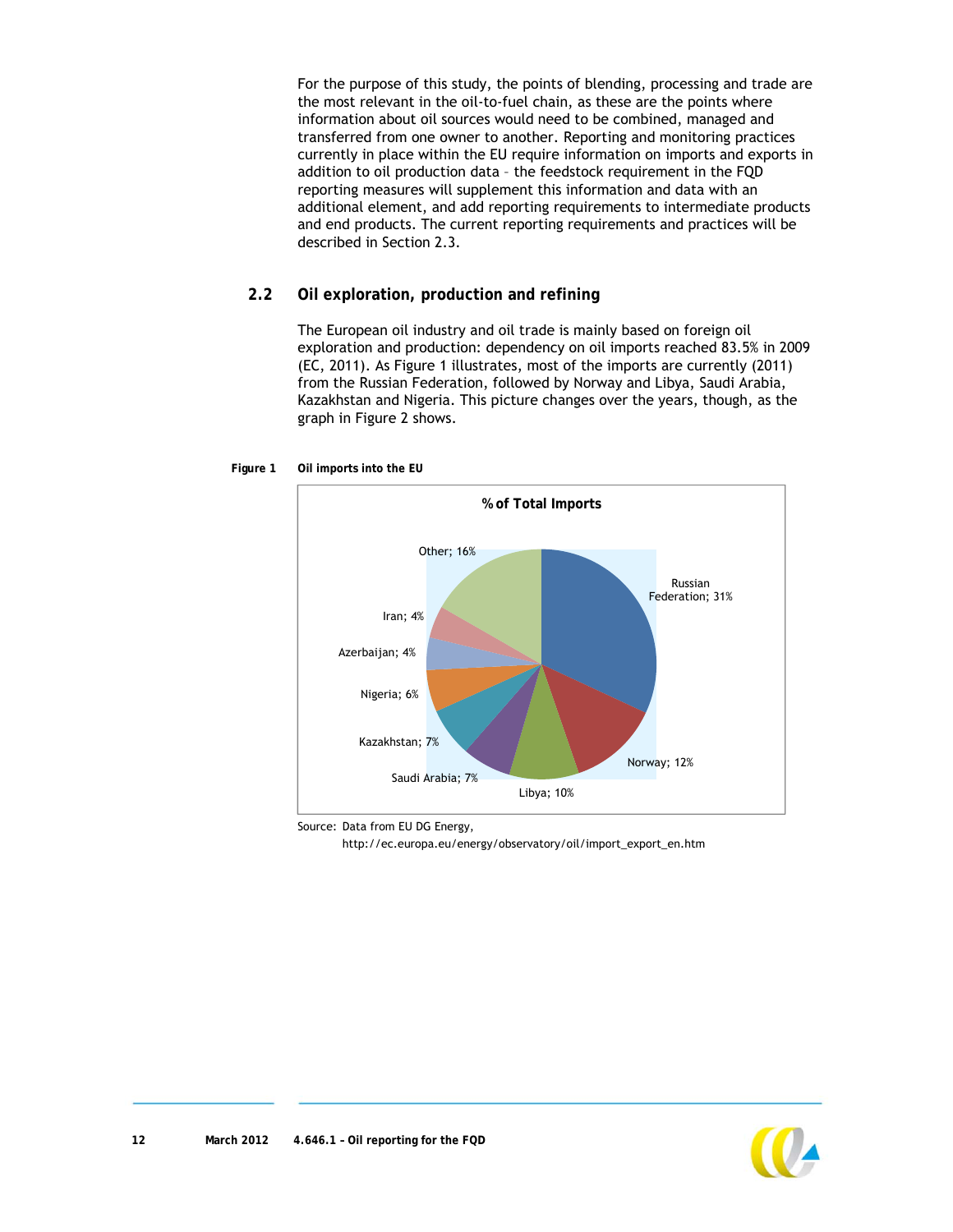





**2.2.1 Oil exploration, production and refining outside the EU**  In Figure 3, a schematic diagram of foreign oil exploration, production and refining is given.



**Figure 3 Diagram of oil exploration and export** 

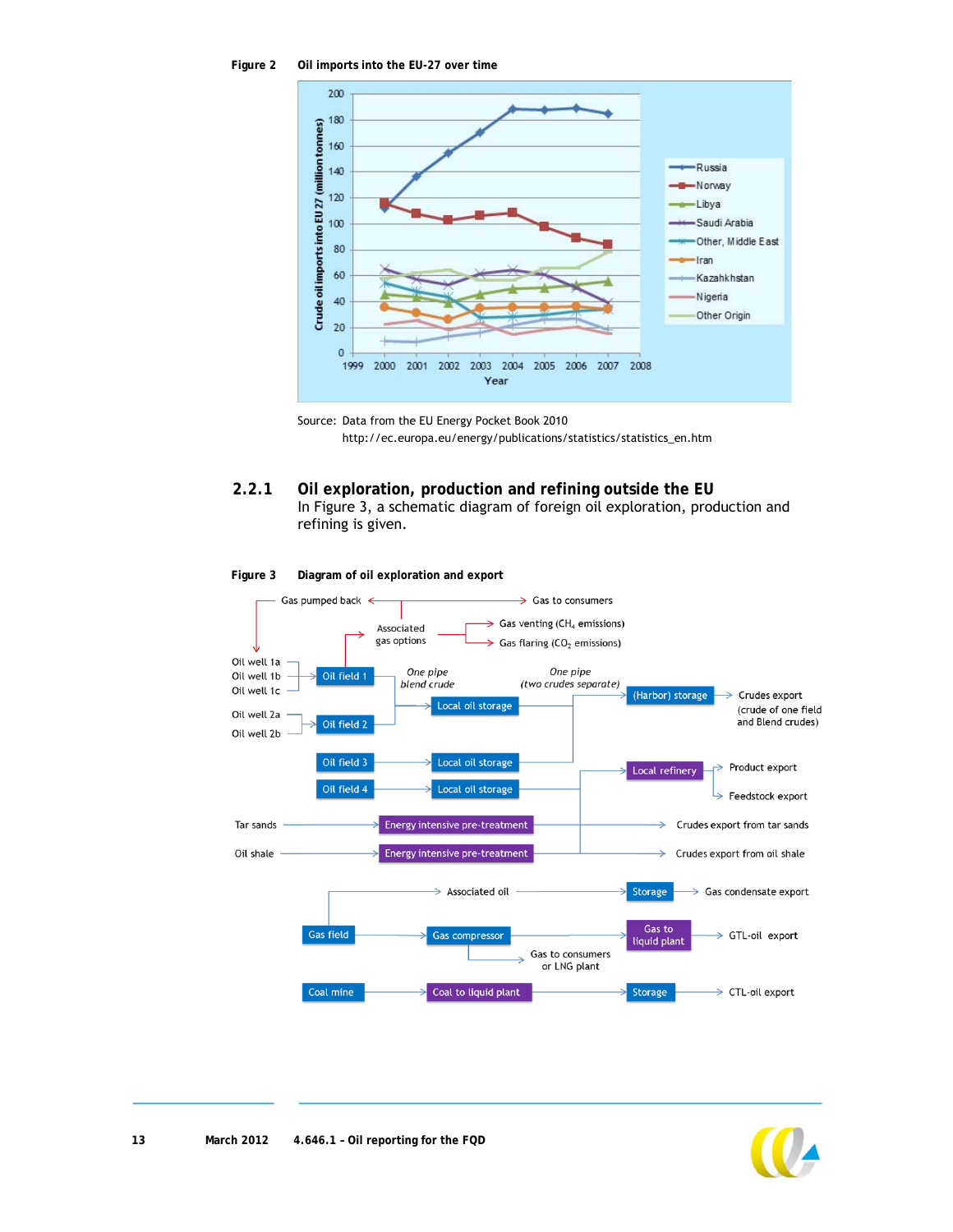Looking at Figure 3, seven relevant types of oil can be distinguished in oil export:

- crude from one field;
- a blend crude from different oil fields;
- products of a foreign refinery;
- feedstocks or intermediate oil stream from a foreign refinery;
- GTL oil products made from natural gas;
- CTL oil products made from coal.

All steps in the diagram need energy and lead to GHG emissions. The crude can be either conventional or unconventional (e.g. from tar sands or oil shales), although in the latter case there may be a need for a separate pre-processing step to make it suitable as feedstock for refineries.

In the conventional oil chain, a main source of emissions is the associated gas produced during the oil production. The FQD also specifically mentions this emission source. If there are no customers in the direct area the best option is to pump it back in the field, to keep the oil on pressure (also illustrated in Figure 3). Another option is to flare this gas, which leads to a substantial amount of  $CO<sub>2</sub>$  emission. A last option is to vent it directly into the atmosphere. As this gas is mainly methane,  $CH<sub>4</sub>$ , which has a large global warming potential, this flaring and venting may lead to very significant GHG emissions. Note that these conventional oils are typically blended at various points, for example when oil from various wells and fields are transported through one pipeline, or at storage facilities.

Instead of a conventional crude, tar sand oil or oil shale can also be the source of the imported products or crude. These oil types typically lead to higher GHG emissions than conventional oil, as both oil production and its pre-treatment are particularly energy intensive, as shown in various publications such as Brandt, 2011; S&T, 2011. Normally 'crudes' made from tar sand or oil shale (also known as synthetic crudes) are not imported in the European Union as European refineries do not have the (technical) capability of processing such crudes. They are either refined in specialised refineries (outside the EU) or pre-processed to make it suitable for a wider range of refineries. Technically, some refineries may be able to process a limited share of these oils (mixed with other crudes), but this is currently not an interesting route from an economical perspective.

Sometimes crudes from several fields are blended together to form a local blend crude. Note that it is not necessary to blend crudes if there is only one pipeline available. Crudes can be pumped through one pipeline in separate batches.

When gas or coal is converted to a liquid fuel using Gas to Liquid (GTL) or Coal to Liquid (CTL) processes, the conversion processes require energy which typically also lead to relatively high GHG emissions. GTL is a high value blending component which is separately imported for dedicated blending and therefore easily tracked. CTL is normally not exported to Europe.

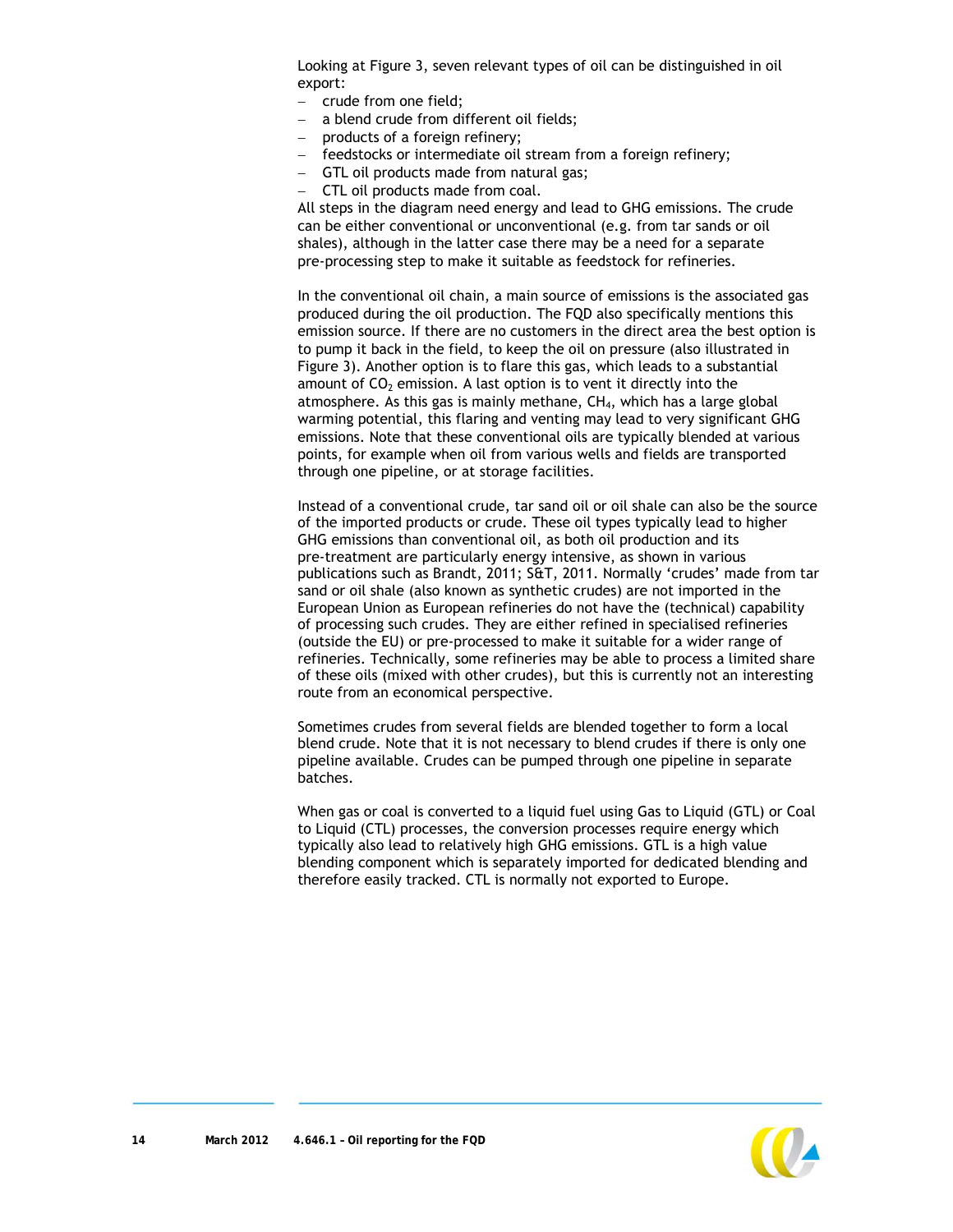**Oil shales production and use in the EU**

Estonia is one of the main oil shale producers in the world. More than 90% of the electricity produced in Estonia comes from oil shale, and 80% of oil shale used globally is extracted in Estonia.

Only a relatively small part of current oil shale production is used for oil, but this may well change in the coming decade, as Estonia has plans to develop the oil shale technology further, and shift use from electricity production towards the transport sector.

Oil shale deposits can be found in many parts of the world, with the bulk of the world's oil shale resources in the USA.

Sources:

- **OGJ, March 2011 (http://petroleuminsights.blogspot.com/2011/03/estonian-companyplans-utah-oil-shale.html)**
- **http://www.mkm.ee/june-8th-2009-oil-shale-conference-in-tallinn-univer/**
- **IEA, 2009**
- **http://www.stat.ee/49452**

#### **2.2.2 Oil refining**

The total import of crude and gas condensate in the EU-27 in 2009 was 570 Mtoe, 100 Mtoe was produced inside the EU. With the export of 50 Mtoe, this results in an gross inland consumption of 620 Mtoe. The import of oil products was about 130 Mtoe, somewhat more than the export of 110 Mtoe. The import and export of oil products between EU-27 countries was about 180 Mtoe. Oil products can be used for energy production but can also be used as a feedstock for refineries, as a feedstock for the petrochemical industry (producing basic chemicals and blending components for gasoline) and as a blending component for wholesale trade $8$ .

Currently there are over 190 important types of crude oils in world trade (OGJ, 2011a). Because every crude has its own properties and conversion profile in refinery processes, a refinery needs to know the source of the crude they buy. With the official name of the crude also the country of origin and the state, region or province are known (or can be traced). So even if a crude is resold five times during sea transport and is pumped from one vessel into another at open sea, this information is not lost. However, the number of crudes is much higher. Oil & Gas Journal mentions over 6,000 important oil fields in the world. Specifically, in the USA there are 39,791 oil fields with 373,648 producing oil wells (OGJ, 2011b).

Next to crude, a relative small amount of gas condensates is used as refinery input. These are a side stream of natural gas production. Gas condensates may come from different fields and are blended prior to export or processing. For condensate it is important that a GHG emission allocation takes place between oil and gas at production. This complication is not covered by the draft FQD proposal<sup>9</sup>.



 $\overline{a}$ 

9

<sup>8</sup> To illustrated the amounts. In the Netherlands the refineries use about 7% feedstocks. This is about the same amount as the production of oil products from the petrochemical industry, which sell it to refineries or wholesale trade. Compared to the Dutch refinery production about 10% of the oil products is blended in the wholesale trade. So for about 17% of the oil production the crude is not directly known.

It is, however, covered under the WRI/GHG reporting method.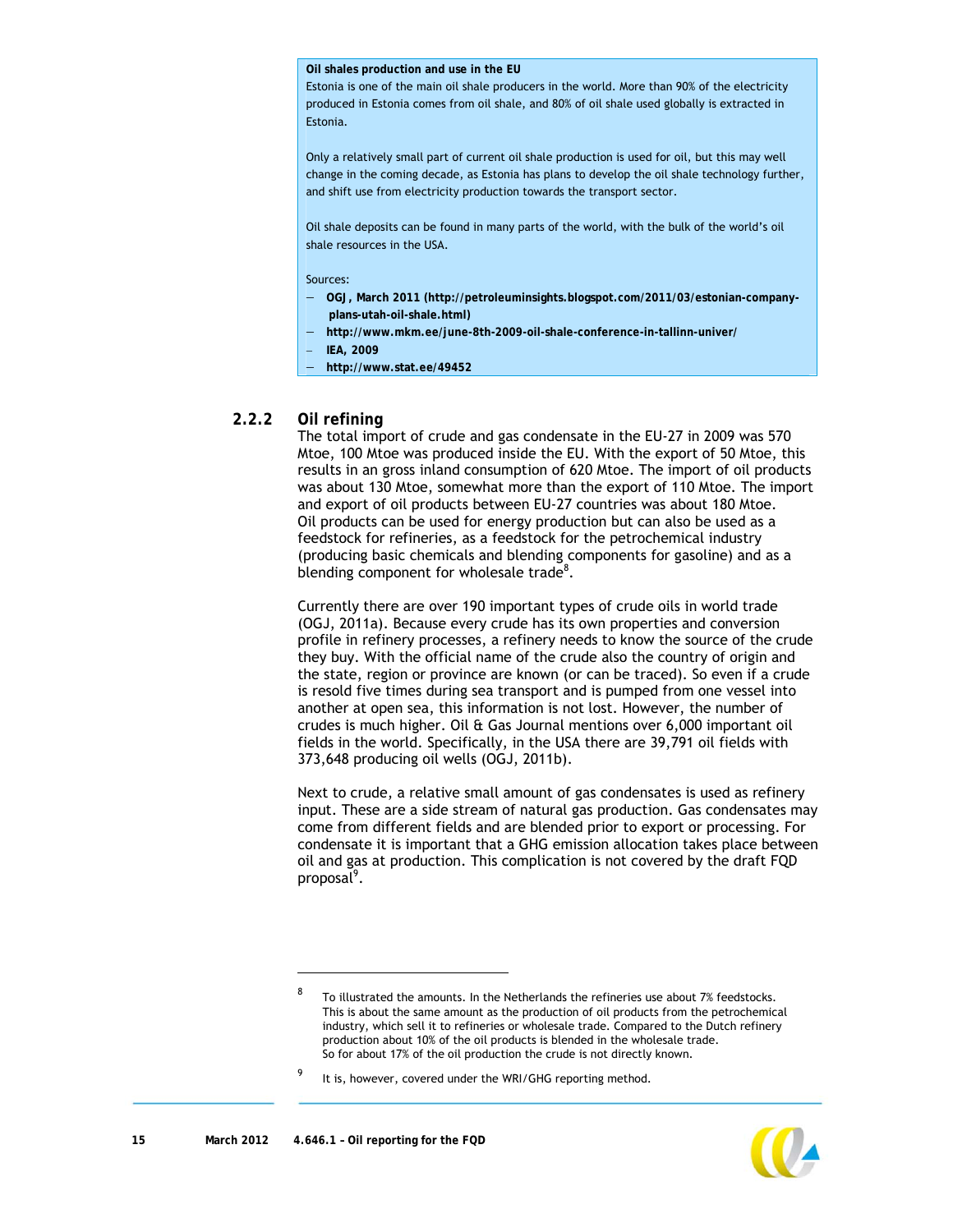As mentioned in the previous section, refineries sometimes use different crudes at the same time. In addition intermediate products are exchanged between refineries (both within the EU and between non-EU and EU refineries) and co-fed to the refinery crude intake at relevant unit feed streams for further processing. Information on feedstock origin is known to the first refiner and other qualities of the inputs are tracked, but incomplete informationmanagement practices on feedstock may result in the information not being transferred. The data will only be available in case the first refinery uses one local crude. An overview of the relevant Eurostat statistics is shown in Table 1. Compared to the crude use, the statistics mention about 3% refinery feedstock import in the EU-27. Next to this, also petroleum products might be used as a feedstock. This is about 19% compared to the crude use<sup>10</sup>. From a substantial amount of oil products the Eurostat statistics do not specify the country of import of export. The not specified import is 3% of the crude use.

From these data, it is concluded that the volumes of the intermediate and product imports are significant, about 20 to 25% compared to total EU crude intake. The import from outside the EU-27 (including not specified) is 6% for motor gasoline (compared to a total gasoline refinery production of 125 mln. ton) and 14% for transport diesel (refinery production is 162 mln. ton). However, also other oil products might be imported and used for gasoline and diesel.

| Year 2010 (mln. ton)       |                         | Import             |                         | Export                  |                    |                         |  |
|----------------------------|-------------------------|--------------------|-------------------------|-------------------------|--------------------|-------------------------|--|
|                            | Outside<br><b>EU-27</b> | In<br><b>EU-27</b> | <b>Not</b><br>specified | Outside<br><b>EU-27</b> | In<br><b>EU-27</b> | <b>Not</b><br>specified |  |
| Crude and feedstocks       | 544.8                   | 48.0               | 0.9                     | 16.9                    | 47.0               | 0.3                     |  |
| Crude oil                  | 519.9                   | 36.9               | 0.2                     | 12.0                    | 35.5               | 0.2                     |  |
| Natural Gas Liquids        | 7.5                     | 2.8                | 0.0                     | 0.3                     | 1.6                | 0.3                     |  |
| <b>Refinery Feedstocks</b> | 17.4                    | 8.4                | 0.7                     | 4.6                     | 9.9                | $-0.2$                  |  |
| All petroleum products     | 117.1                   | 176.8              | 18.8                    | 107.2                   | 156.9              | 24.2                    |  |
| <b>LPG</b>                 | 9.7                     | 4.3                | 0.1                     | 1.7                     | 4.3                | 0.0                     |  |
| Naphta                     | 14.0                    | 17.7               | 1.6                     | 3.9                     | 12.1               | 4.4                     |  |
| Motor Gasoline             | 2.3                     | 18.3               | 5.2                     | 40.7                    | 18.6               | 7.9                     |  |
| Kerosenes - Jet Fuels      | 17.7                    | 12.5               | 3.1                     | 3.1                     | 8.2                | 3.8                     |  |
| Gas/Diesel oil             | 38.6                    | 73.3               | 3.4                     | 23.1                    | 59.7               | 3.9                     |  |
| of which transport diesel  | 24.5                    | 47.3               | 2.8                     | 10.7                    | 34.7               | 3.0                     |  |
| <b>Residual Fuel Oil</b>   | 22.2                    | 33.9               | 5.4                     | 27.6                    | 35.3               | 3.1                     |  |
| Other petroleum products   | 11.6                    | 15.5               | 0.6                     | 6.8                     | 18.0               | 1.8                     |  |
| Not specified              | 1.0                     | 1.3                | $-0.6$                  | 0.4                     | 0.7                | $-0.7$                  |  |
| <b>Biofuels</b>            | 0.1                     | 0.5                | 0.0                     | 0.0                     | 0.3                | 0.0                     |  |
| Biogasoline                | 0.0                     | 0.1                | 0.0                     | 0.0                     | 0.1                | 0.0                     |  |
| <b>Biodiesel</b>           | 0.1                     | 0.5                | 0.0                     | 0.0                     | 0.2                | 0.0                     |  |

**Table 1 Import of Petroleum products in the EU-27 in 2010 (data source: Eurostat, compiled by ECN)** 

 $10$  Note that in the statistics, intermediate and final products are not differentiated. Also, the difference is not always clear. For instance, an important part of diesel/gasoil from Russia is reprocessed in European refineries to lower the sulphur content.

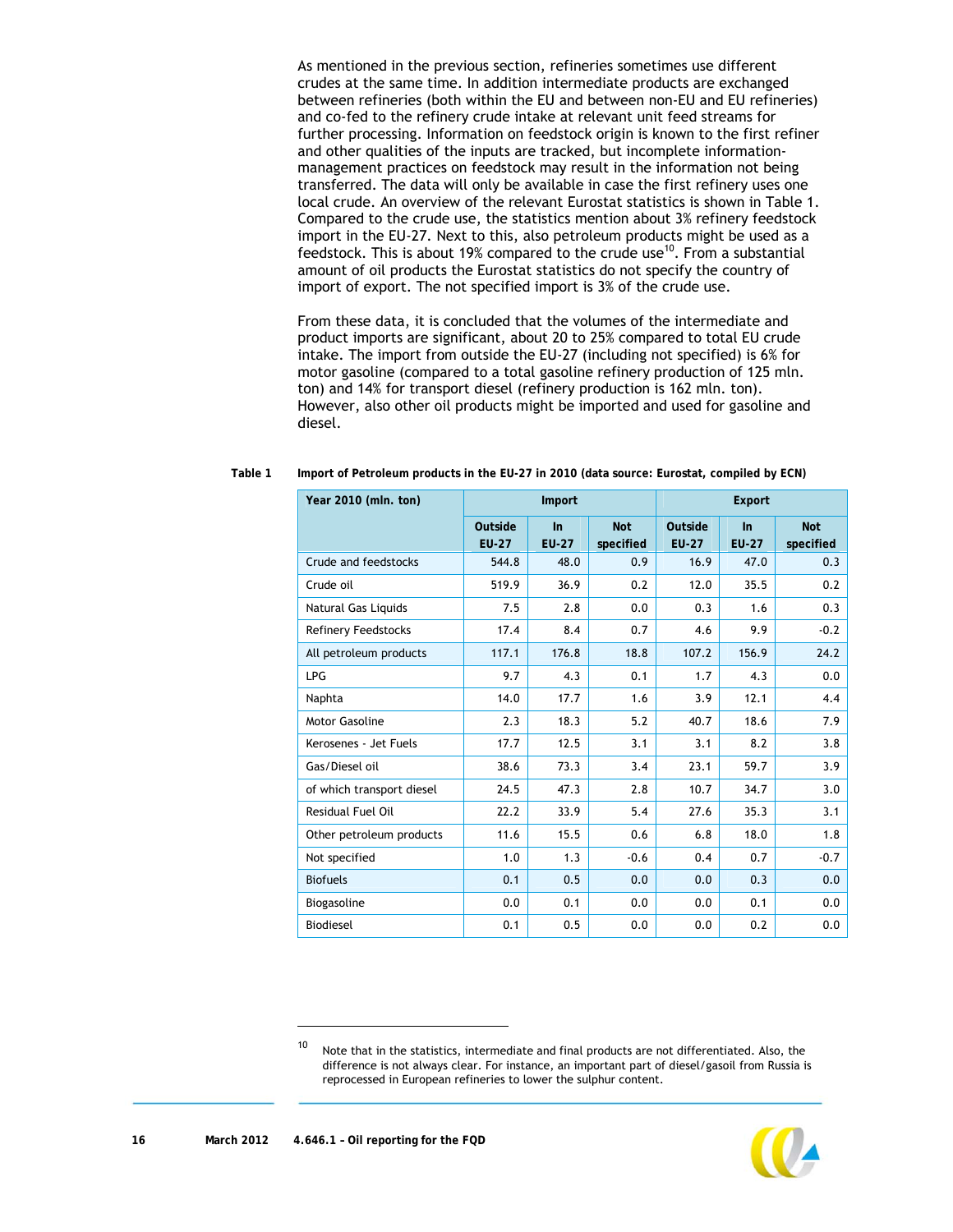Figure 4 shows which oil streams can typically be imported in an EU country. Together with any oil produced nationally, this can be fed into the refineries or exported to another country. However, not only the refineries produce oil products, also chemical plants produce blend stocks for gasoline. Finally storage and trading companies can make their own product by blending different oil streams or blending components. Unfortunately, a clear overview of the volumes of the various streams in the EU is not available. Many relevant data are available at Eurostat, but these are not easy to compile and analyse due to the complexity of the market.

The excise duty point is the last point where the supplier can submit upstream and refining  $CO<sub>2</sub>/MJ$  data to a designated authority with the upstream (wellto-tank) GHG intensity values given in the FQD proposal. Beyond this point, the supplier does not have any direct control anymore, reaching FQD targets (wellto-wheel) from here the resulting GHG intensity (LCA basis) depends on the national car fleet composition and transport related policies of the Member State.

A schematic overview of the various feedstock and product streams in- and out of refineries is given in Figure 4.

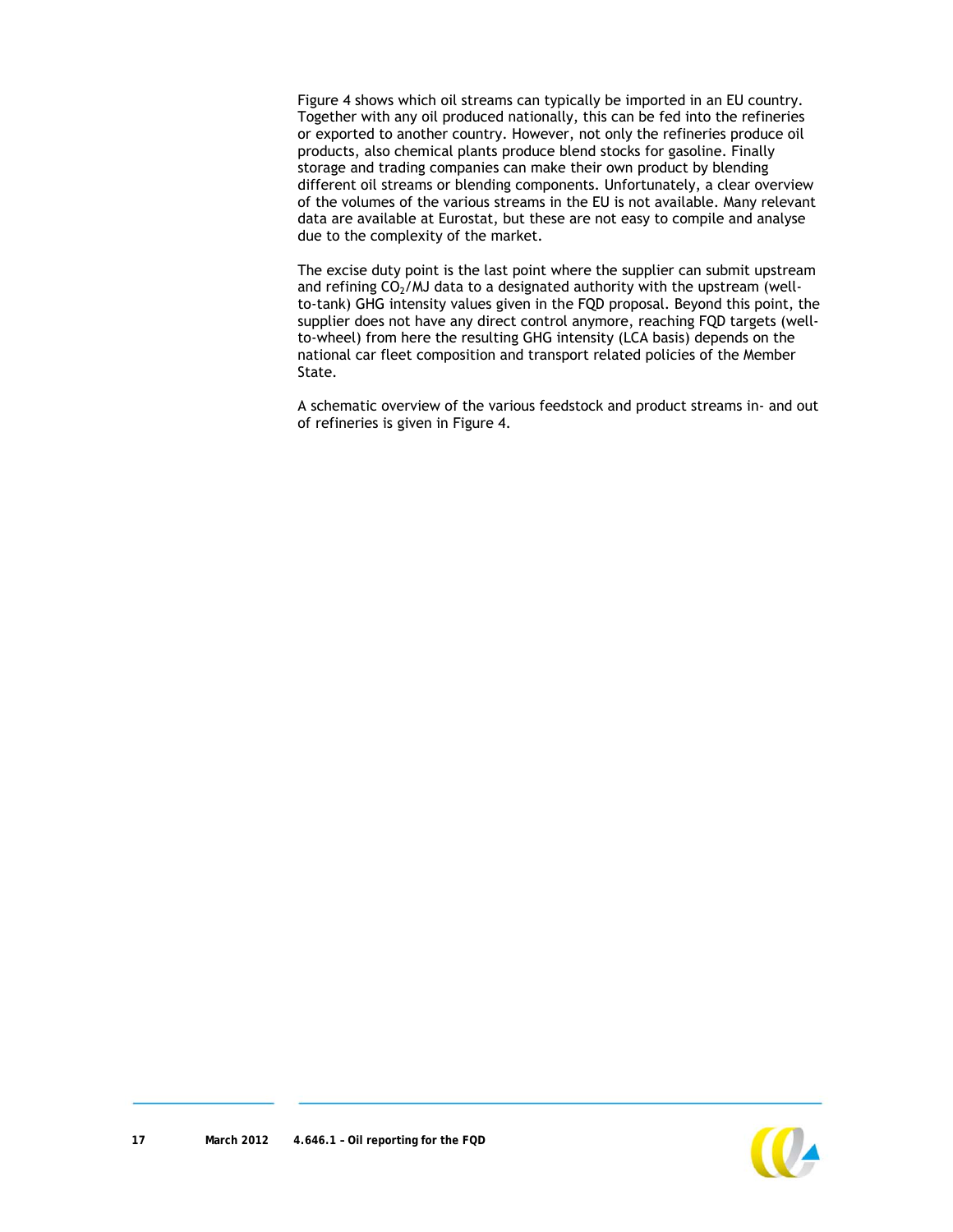

**Figure 4 Diagram of oil streams into refineries, and their output (see Figure 6 for a simplified version with data availability included)** 

 $\overline{\phantom{0}}$ part of refinery output is used as feedstock for chemical plants;

 $\equiv$ country and EU borders may be anywhere in this graph.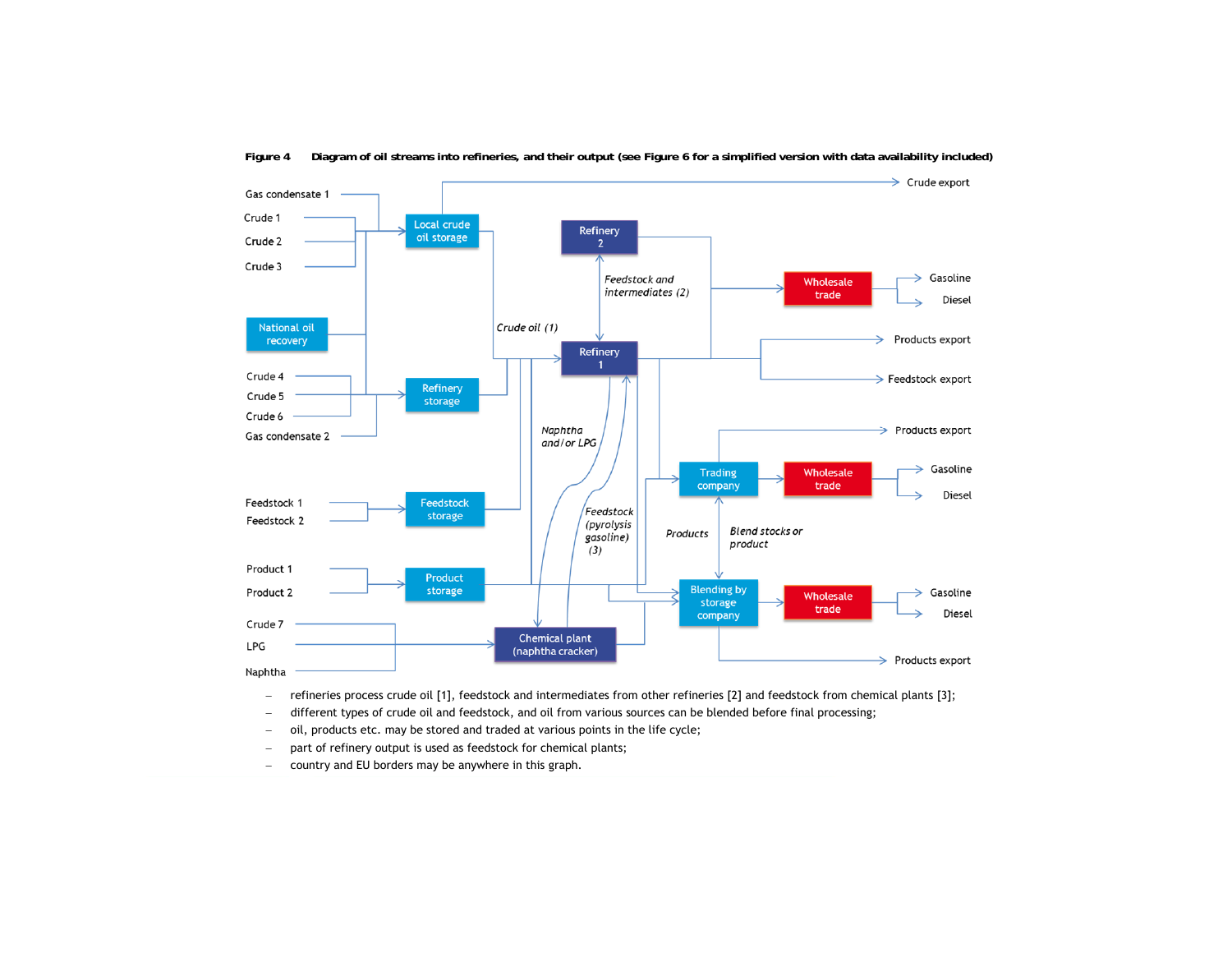**An illustration: some key data of the refinery sector in the Netherlands**  In the Netherlands, with 8% of the EU refinery capacity, there are for instance six refineries, three naphtha cracker locations (with together six crackers) and about 100 companies in the wholesale trade of oil products<sup>11</sup>. This number is relatively high due to the large refinery sector, which produces large quantities of products for export, has large storage facilities and a very significant bunker fuels market.

In 2010, 2,200 oil tanker ships visited the port of Rotterdam. About 1,100 were < 80,000 DWT and mainly used as product tankers. About 1,100 were larger (> 80,000 DWT), and mainly used for crude transport. These are about 100 crude oil tankers per month delivering ≈50 different crudes (Havenbedrijf Rotterdam, 2011).

Of the global total of 655 refineries mentioned in the Oil & Gas Journal (OGJ, 2011c), 109 (16,5%) are located in the EU-27. Of the world capacity of ethylene production by steam cracking, 29% is located in the European Union. The 54 EU crackers are situated at 44 locations (Seddan, 2010). Therefore, we conclude that if the FQD requires oil origin reporting for all fuels sold in the EU, for at least 153 European locations detailed data has to be calculated on use of crude and feedstock, and the related production of gasoline, diesel and related oil streams and the emissions in the production process related to these oil streams. This could be, for example, a monthly balance corrected for oil volumes in storage tanks.

#### **2.3 Current reporting practice**

Several laws and regulations require information on imported products placed on the European marketplace, including origin, tariff classification, mass or volume, and physical characteristics. This means that robust systems have already been created for communicating this information along the supply chain, and other systems are created to ensure its accuracy in the instance of a challenge by competent authorities at customs or elsewhere.

Given this context, the main questions raised by the FQD reporting measures are twofold: whether the available information is sufficient to comply with reporting obligations on feedstock origin, if not, what modifications are needed to the existing systems to track and convey feedstock origin along with the other required information that is provided. As shown below, given the construct of the current laws and regulations, a significant part of the required information is available upon importation and, once in the European marketplace, additional obligations ensure this information transferred through the chain of custody as it moves about the European Union. Additional efforts may be required, however, to make it more systematically accessible and to ensure that all feedstocks for transport fuel production are included, as (implicitly) required by the FQD.

#### **2.3.1 Customs legislation**

Due to globalisation of the industrial world, the origin of a product is not always easy to determine. Products move across borders, undergo transformation into new products, and then move across borders again. But rules have been crafted to facilitate the determination of origin for trade and environmental purposes. In addition, from a trade perspective, customs legislation is the basis for taxation of imported goods and for compilation of



l

<sup>11</sup> Source Statistics Netherlands. Many companies can be found at: http://www.webtop20.nl/groothandel\_olie\_en\_benzine/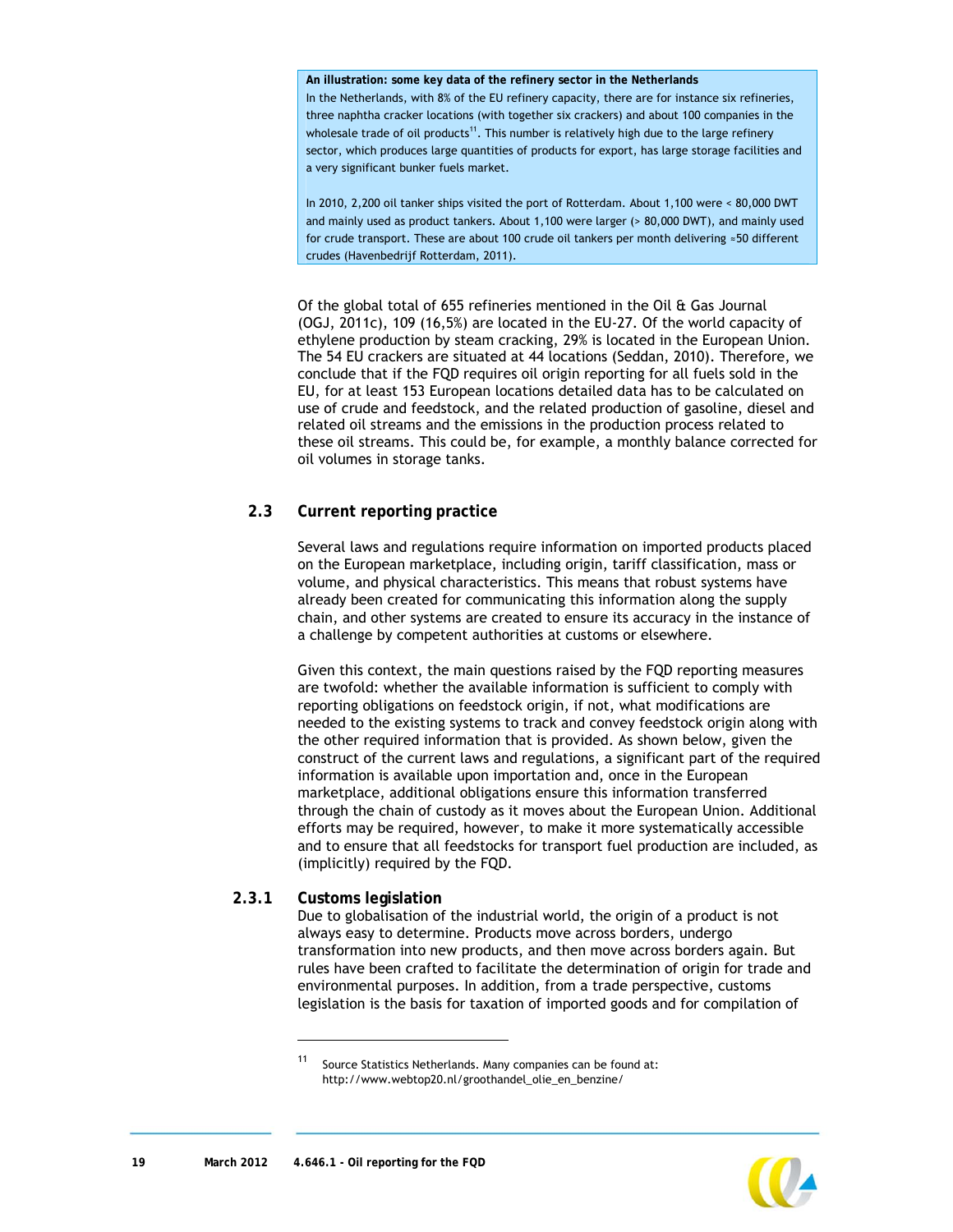national and EU statistics on trade. Several systems are in place with relevance to the FQD reporting measures.

#### **Combined Nomenclature (CN)**

In EU customs legislation, the Combined Nomenclature (CN) is critical in the categorisation of oil types. This CN consists is based on the Harmonised Commodity Description and Coding System (HS), which is developed and maintained by the World Customs Organisation (WCO). The HS system classifies goods by using a division of sections and chapters and by the use of digit codes. The 170 members of the WCO have committed themselves to use this classification system, but are allowed to differentiate the height of tariff duties. This system has been adopted by the European Union and extended with additional divisions in the CN. Each CN subdivision has its own 8-digit code accompanied by a description. The list of CN-codes is updated annually, following the update of the HS-system.

The CN-codes should be used when importing or exporting goods into or out of the European Union.<sup>12</sup> On the one hand CN-codes help to determine tariff duties and play an important role in trade negotiations at the WTO level. On the other hand the CN-coding system is also used for statistical purposes.

The codes that are relevant for fossil oil are in Section V (mineral products), chapter 27. 'Mineral fuels, mineral oils and products of their distillation; bituminous substances; mineral waxes<sup>13</sup>, and are given in Table 2. According to the Dutch national law implementing the Fuel Quality Directive, at the national level the CN-code for LPG is 2709 00 00. For CNG, LNG and GTL-diesel this is CN-code 2711 21 00.<sup>14</sup>

| Code       | <b>Name</b>                                                                                             |
|------------|---------------------------------------------------------------------------------------------------------|
| 270799     | Other: Crude oils:                                                                                      |
| 2707 99 11 | Crude light oils of which 90 % or more by volume distils at temperatures<br>of up to 200°C              |
| 2707 99 19 | Other                                                                                                   |
| 2709 00    | Petroleum oils and oils obtained from bituminous minerals, crude                                        |
| 2709 00 10 | Natural gas condensates                                                                                 |
| 2709 00 90 | Other                                                                                                   |
| 2711       | Petroleum gases and other gaseous hydrocarbons                                                          |
| 2711 21 00 | Natural gas                                                                                             |
| 2714       | Bitumen and asphalt, natural; bituminous or oil-shale and tar sands;<br>asphaltites and asphaltic rocks |
| 2714 10 00 | Bituminous or oil-shale and tar sands                                                                   |
| 2714 90 00 | Other                                                                                                   |

#### **Table 2 CN-codes for crude oil and crude feedstocks**

Therefore, natural bitumen and oil shale are classified under the same CN-code and crude oil has its own code. There are no specific CN-codes (yet) for CTL- or GTL-based fuels, these are reported together combined with other product types.

14 http://wetten.overheid.nl/BWBR0029916/geldigheidsdatum\_02-09-2011



<sup>12</sup> http://ec.europa.eu/taxation\_customs/customs/customs\_duties/tariff\_aspects/ combined\_nomenclature/ \_en.htm

<sup>13</sup> http://www.cbs.nl/NR/rdonlyres/40D2B18B-725A-44DF-880A-19793529835F/0/cn10en05.pdf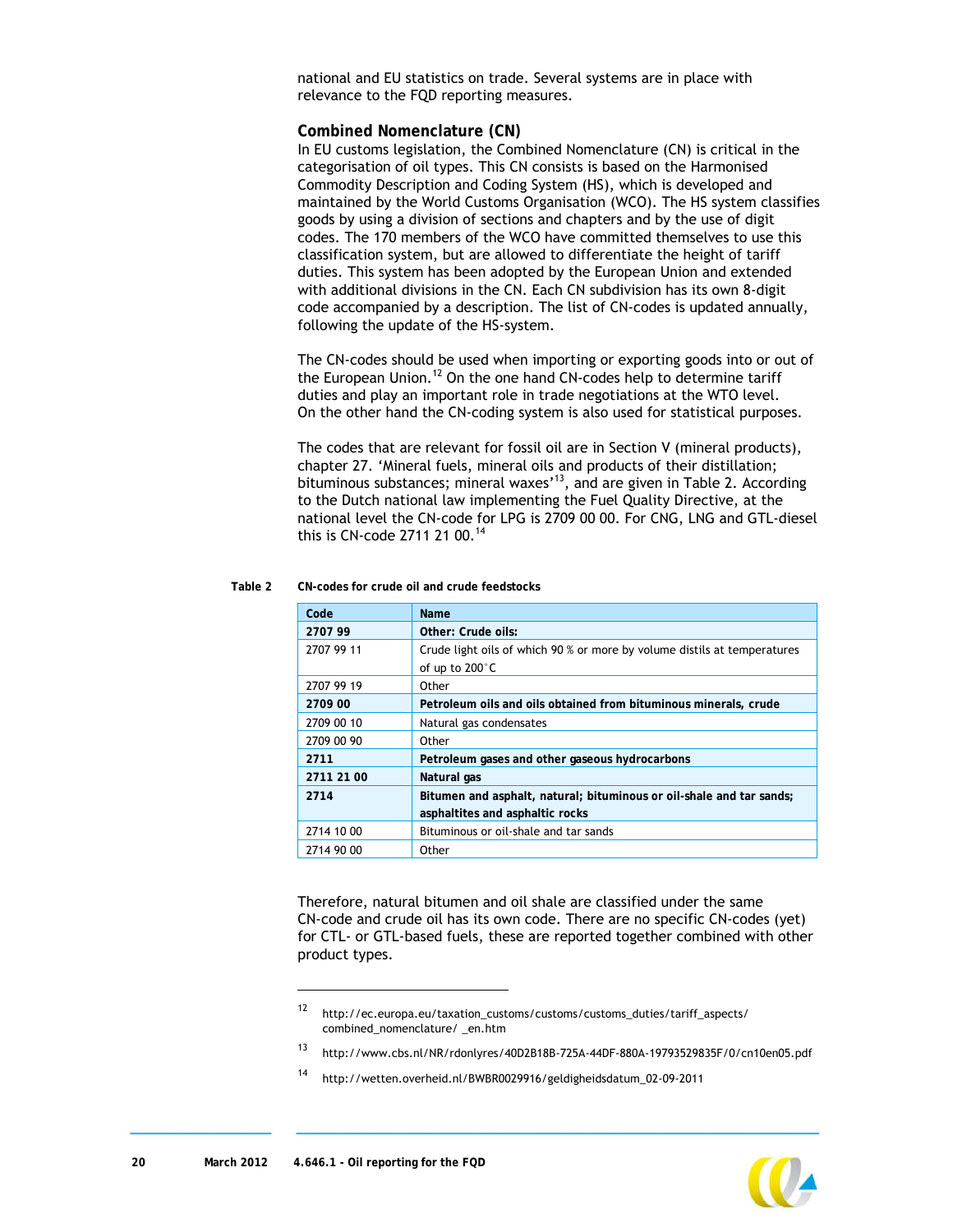#### **Proof of Origin**

In order to assess the classification of goods a proof of origin is required. This customs declaration and other documentation should be verified by the customs authorities. The Modernised Customs Code contains several articles dealing with the origin, such as Articles 35-38, which set out the concept of acquisition of origin and the obligation to report it:

- 'Goods wholly obtained in a single country or territory shall be regarded as having their origin in that country or territory.'
- 'Goods the production of which involved more than one country or territory shall be deemed to originate in the country or territory where they underwent their last substantial transformation.'

Because of the concept of substantial transformation, a review of customs declarations might not provide enough information regarding place of oil extraction. This could be relevant for, for example, Canadian tar sands extracted and processed domestically before undergoing further refining in the United States, and then imported into the EU. The European Commission is charged with adopting measures for the implementation of the acquisition of origin, including the concept of substantial transformation – until then it will remain a point of discussion. Nevertheless, in Article 37, the Modernised Customs Code allows customs authorities to require importers to provide additional information to prove the indication of origin is accurate.<sup>15</sup> Overall it can be concluded that customs legislation includes the need to provide proof of origin and the underlying origin of any good when required by competent authorities.

#### **Commodity code**

An important source of information is the commodity code, because origin and CN-code are combined here. The commodity code includes the CN-code and two additional numbers for the Taric-code (Integrated Tariff of the European Communities<sup>16</sup>). After this code there is space for 4 numbers (first additional Taric-code), for two numbers (second additional Taric-code), and 4 numbers Additional national code<sup>17</sup>. In case of oil, the additional codes are used for oil products with special tax tariffs. So in case of crude oil the combination of the CN-code (see Table 2) and the country code can give general information of the source of the oil.

#### **2.3.2 Administration in relation to movement of goods**

#### **Entry of goods**

Before the **Entry of goods** in the European Union an **Entry summary declaration** (ENS) has to be completed (for bulk goods four hours prior to arrival in the first EU port) and send to the local entry customs office. Mineral oil is an acceptable description in this summary<sup>18</sup>. Main target for this declaration is to select which loads are checked by the customs authority. Also in other forms general information about the ship, its travel, load and crew is needed.

<sup>18</sup> http://ec.europa.eu/taxation\_customs/resources/documents/customs/ policy\_issues/customs\_security/acceptable\_goods\_description\_guidelines\_en.pdf



l

<sup>15</sup> http://eur-lex.europa.eu/LexUriServ/LexUriServ.do?uri=OJ:L: 2008:145:0001:0064:EN:PDF

<sup>16</sup> http://en.wikipedia.org/wiki/TARIC\_code

<sup>17</sup> http://www.douane.nl/bibliotheek/handboeken/handboek\_douane/hd\_6-00-00-06.html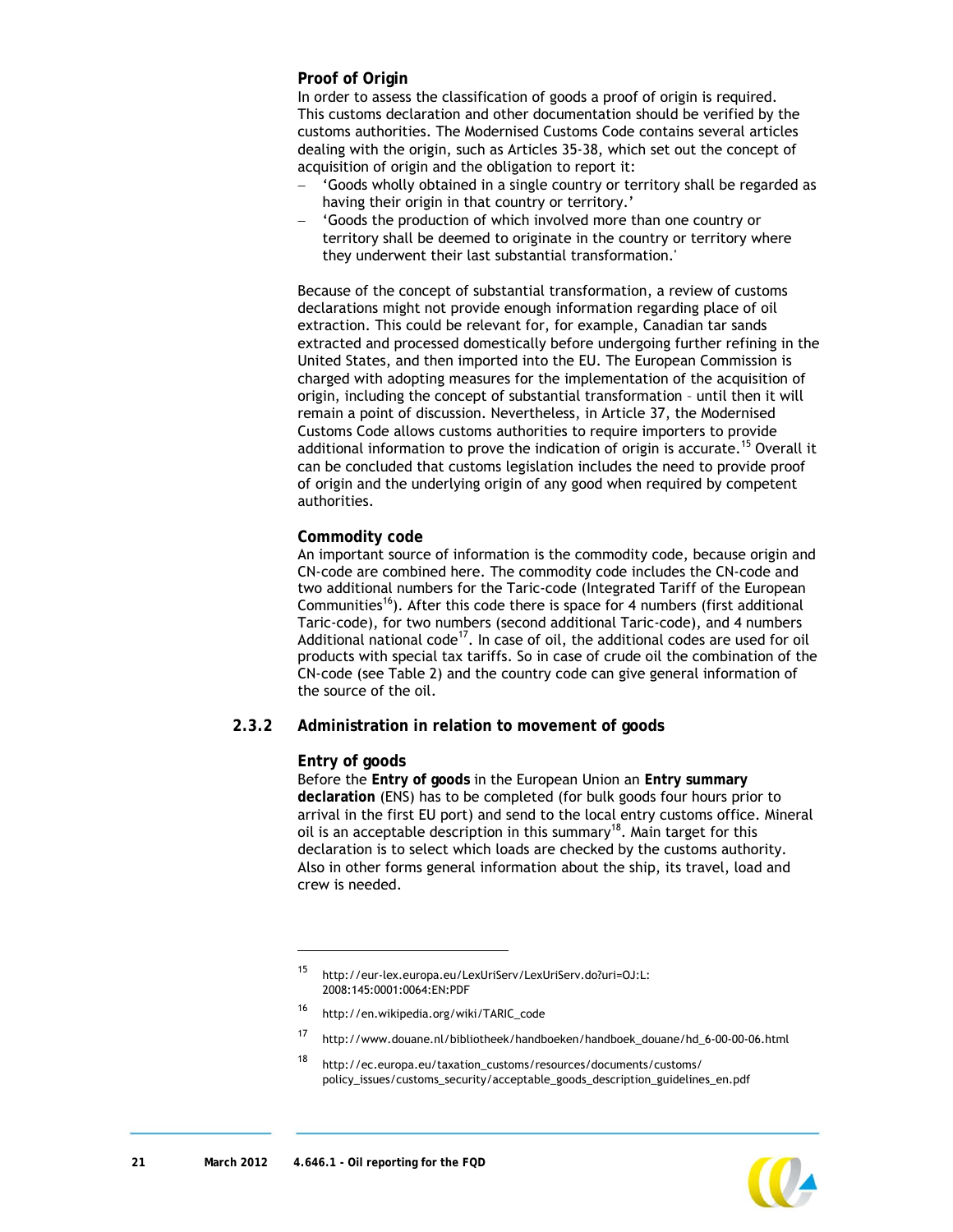It is possible that the country of entry of goods (first EU country in which a ship arrives) is not the same country as that of the import of goods. However, in the first EU harbour, it must be clear what the destination of the goods is and how the goods are transported (e.g. by ship, train, pipeline or truck) to the importing country. This declaration is not needed for goods which enter by pipelines or for goods from Norway<sup>19</sup>. If the goods are unloaded for storage a **Declaration for temporary storage** (SAL) is needed. For temporary storage entered by sea, next steps are needed within 45 days.

#### **Import of goods**

For the **import of goods** or release for free circulation a Single Administrative Document<sup>20</sup> has to be filled in or an electronic declaration has to be made in the New Computerised Transit System (NCTS).<sup>21, 22</sup> The declaration is the same in all EU countries and is standardised in the Community Customs Code (EC, 1992; Revenue, 2011). Furthermore the same document is used for other applications such as export of goods, transport of goods between countries and a number of handlings around storage<sup>23</sup>. This is a major advantage of the document. Depending on the use, certain boxes have to be filled in. But not all the countries require the same boxes to be filled in. For example, the EU guidelines say that the box that registers the origin of the good can be left empty. So, although the document is the same, there are still country depending differences. As this is a rather complicated document, for most oil imports an electronic declaration will be used.

Every importing company has to use its own EORI (Economic Operation Registration and Identification) number. Besides data on who and where, other data need to be filled in if appropriate:

- $-$  the means of transport (by a code);
- $-$  the country of origin of the product (by a code);
- the product (by a code);
- the statistical value (and currency);
- the gross and net mass (kg).

Copies of the (electronic) document are submitted to the national statistical bureau or, in case of transport between member states, to both statistical bureaus.

- <sup>20</sup> In Belgium and the Netherlands called: ENIG document.
- 21 http://ec.europa.eu/taxation\_customs/resources/documents/customs/ procedural\_aspects/transit/common\_community/transit\_manual\_en.pdf
- 22 http://ec.europa.eu/taxation\_customs/resources/documents/annex\_i\_transit\_ brochure\_en.pdf
- 23 Depending on code in Box 1: A: Export /Dispatch, B: Customs warehousing of pre-financed goods for export, C: Re-export after a customs procedure with economic impact other than the customs warehousing procedure (inward processing, temporary importation, processing under customs control, D: Re-export after customs warehousing, E: Outward processing, H: Release for free circulation, I: Placing under a customs procedure with economic impact other than the outward processing and customs warehousing procedures (inward processing (suspension system), temporary importation, processing under customs control), J: Placing in type A, B, C, E and F customs warehouses, K: Placing in a type D customs warehouse. L Temporally storage.



<sup>&</sup>lt;sup>19</sup> Norway and the European Union have through Protocol 10 of the EEA Agreement established an equivalent measure of security on goods entering or leaving the external borders of their customs territories. The agreement waives the obligation for traders to provide customs with advance electronic information for security purposes in bilateral trade between Norway and the EU. It was signed on 30 June 2009 and entered into force on 1 July 2009. The agreement foresees that Norway implements in its trade with third countries customs security measures that are equivalent to those applied by the EU. Source: www.toll.no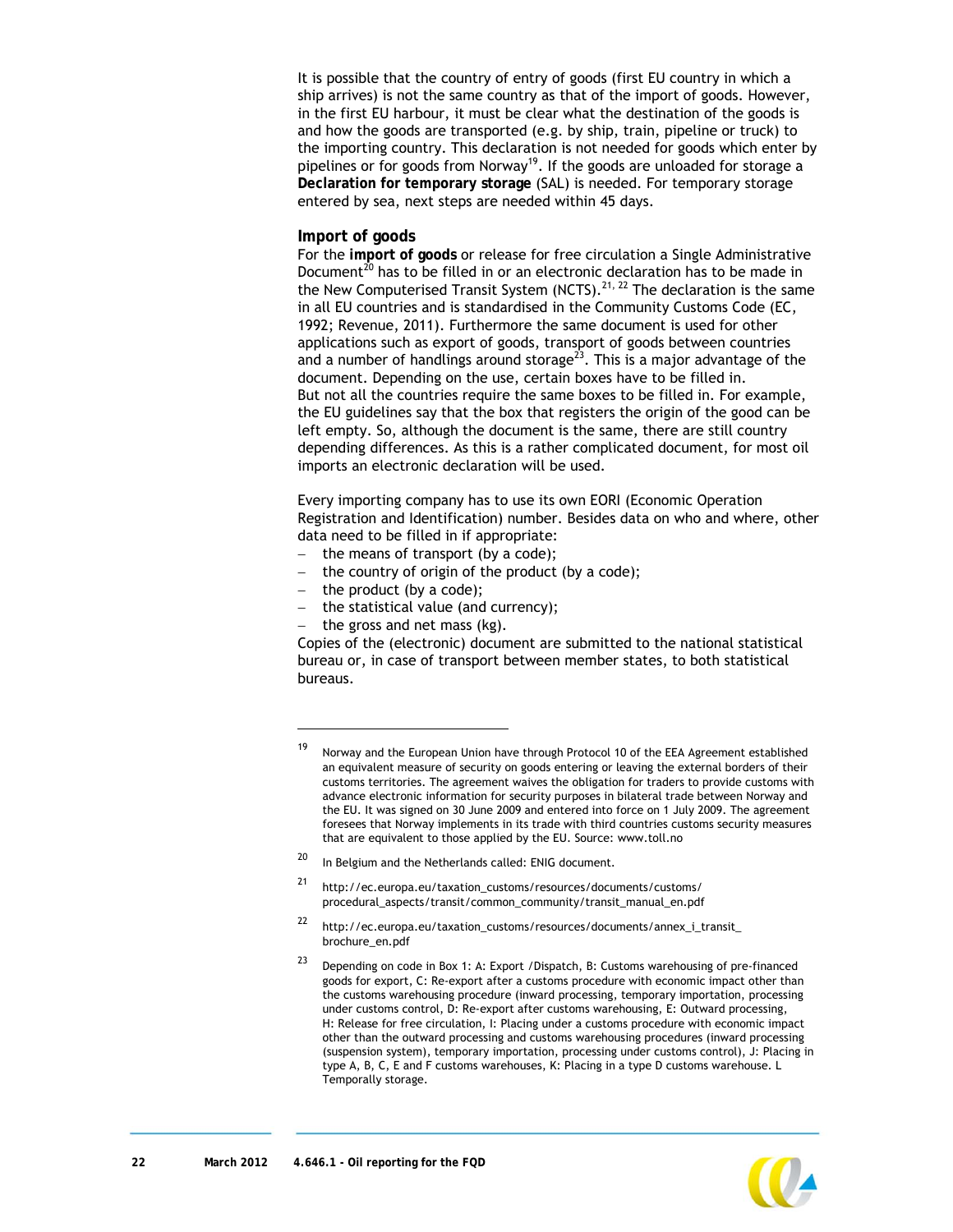The country of origin is the country where the crude oil is extracted. However, the box for the region code is not always filled in (in many countries this is not obligatory), although this may change when Member States implement the FQD reporting measures. Furthermore, the origin of the crude oil may disappear from the data after refining if not managed and transferred appropriately. So for refined products, in the current situation the country of origin may not always be the same as the country of extraction, as there is no need to ensure this information remains accessible.

The customs organisation also uses the Transit system (the New Computerised Transit System, NCTS) for exporting and importing excise goods from or to third countries.

#### **2.3.3 Reporting on the import or delivery of crude oil**

Another very specific source of information is related to Council Regulation (EC) No. 2964/95. Any person importing crude oil from third countries or receiving a crude oil delivery from another Member State must provide information to the Member State in which he is established concerning the characteristics of the imports and deliveries. Every Member State, at regular intervals, reports this information to the European Commission. The purpose is to have insight in the origin of oil from an oil-security perspective.

This report has to contain:

- $-$  the designation of the crude oil, including the API gravity (a measure of how heavy or light a petroleum liquid is, and an important characteristic in the definition of the various oil types in the FQD proposal<sup>24</sup>);
- $-$  the quantity in barrels:
- the CIF price (Cost, Insurance and Freight) paid per barrel;
- the percentage sulphur content.

Therefore, this information, which includes the designation of the crude and often the location of extraction, is already collected and submitted to the government by the various oil companies. Results can be found on the market observatory site of DG Energy<sup>25</sup>. These data for the crude register are collected from the oil importing companies by the national statistical bureau and confidentiality provisions apply. Note that this statistics includes data of crude oil imports that are very relevant to the FQD, but it does not cover imports of intermediates or final products such as diesel.

#### **2.3.4 Statistics**

As stated earlier, custom classification systems such as the Customs Nomenclature and the Harmonised System are used to determine tariff duties, but can also be used for statistical purposes. In this section the main oil statistics will be discussed.



<sup>&</sup>lt;sup>24</sup> API is the density compared to water. If the API is greater than ten, it is lighter and floats on water; if less than ten, it is heavier. One of the criteria for 'natural bitumen feedstock', as given in the FQD proposal, is that it has an API of 10 degrees or less, one of the characteristics of 'conventional crude' is that the API is higher than 10 degrees.

<sup>25</sup> http://ec.europa.eu/energy/observatory/oil/import\_export\_en.htm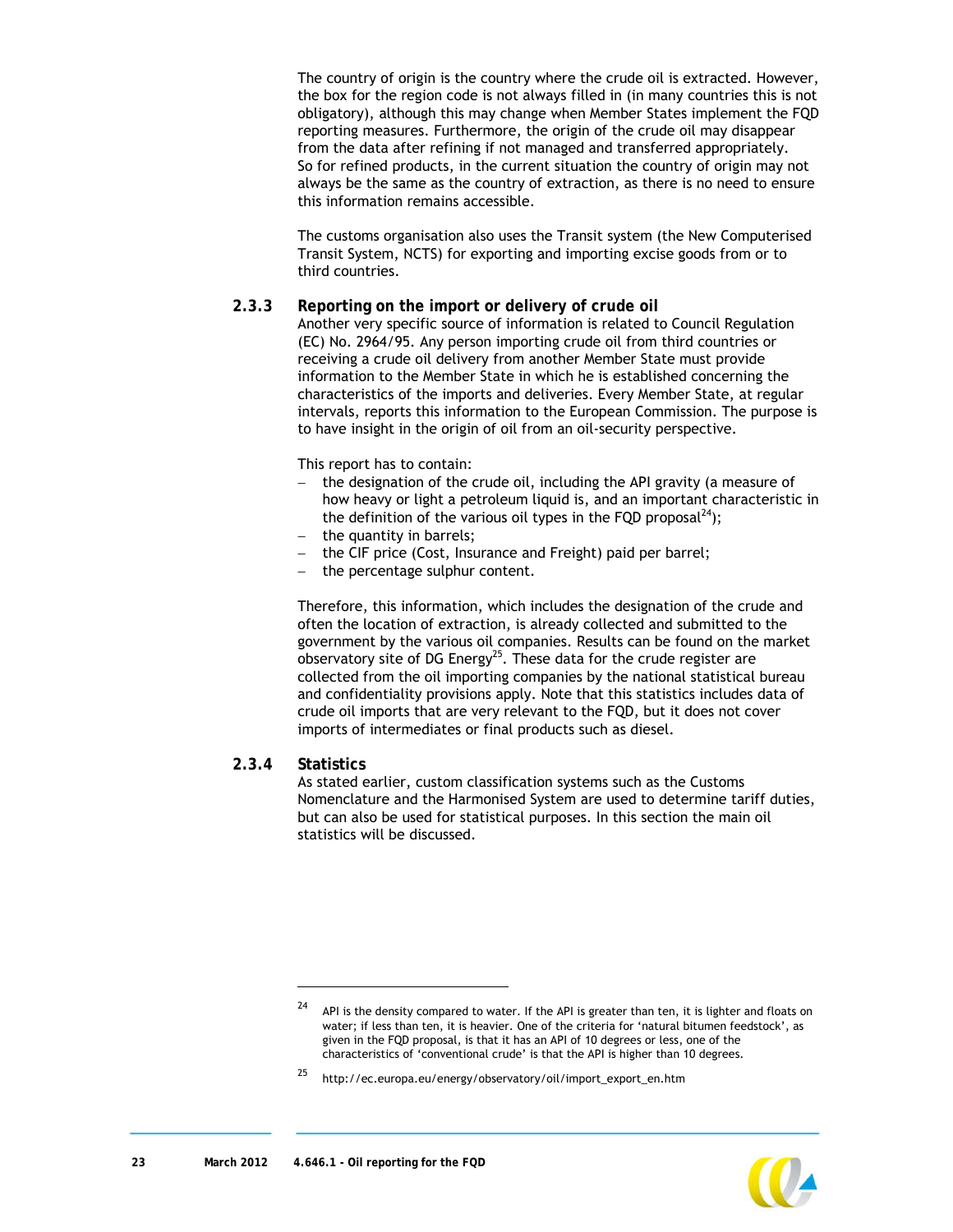#### **Eurostat**

Data on the import from non EU Member States is collected from the customs authorities<sup>26</sup>. Products are classified<sup>27</sup> according to the common classification for products as already described in Section 2.3.1<sup>28</sup>. A sample of import and export data is given in Table 3, where a distinction is made between EU member states and others. Production and storage is included not in Table 3. In total, Eurostat differentiates between about 270 countries of which about 70 are active in importing or exporting of crude oil or natural gas condensates (in 2005).

An overview of EU oil import data were provided in Section 2.2.1, where it is shown that the Russian Federation accounts for about 31% of the EU's oil imports<sup>29</sup>. Total EU oil import amounted to almost 900 million barrels in 2011. The EU export of 91 mln. ton was for almost 50% to the US and Canada (BP, 2011).

| <b>Year 2005</b>      | Crude oil (27080090) |              |              |              | Gas condensates (27080010) |              |              |              |
|-----------------------|----------------------|--------------|--------------|--------------|----------------------------|--------------|--------------|--------------|
|                       | Import               | Import       | Export       | Export       | Import                     | Import       | Export       | Export       |
|                       | outside              | from         | outside      | to           | outside                    | from         | outside      | to           |
|                       | <b>EU-27</b>         | <b>EU-27</b> | <b>EU-27</b> | <b>EU-27</b> | <b>EU-27</b>               | <b>EU-27</b> | <b>EU-27</b> | <b>EU-27</b> |
| Austria               | 7.6                  | 0.2          | 0.0          | 0.0          |                            |              |              |              |
| Belgium               | 4.2                  | 27.2         | 0.0          | 0.0          | 2.7                        | 0.2          |              | 2.6          |
| <b>Bulgaria</b>       | 0.0                  |              | 0.0          |              |                            |              |              |              |
| Cyprus                |                      |              |              |              |                            |              |              |              |
| Czech Republic        | 7.7                  | 0.0          |              | 0.1          |                            | 0.0          |              |              |
| Germany               | 90.9                 | 23.6         |              | 0.9          |                            | 0.1          |              |              |
| <b>Denmark</b>        | 1.8                  | 0.0          | 1.2          | 12.4         | 0.9                        |              | 0.0          |              |
| Estonia               |                      | 0.0          |              |              | 0.0                        |              |              |              |
| Spain                 | 58.0                 | 0.7          |              | 0.0          | 1.2                        |              |              |              |
| Finland               | 8.1                  | 1.5          | 0.0          |              | 1.0                        |              |              |              |
| France                | 77.7                 | 7.3          | 0.0          | 0.0          |                            | 0.0          |              | 0.0          |
| <b>United Kingdom</b> | 53.4                 | 0.7          | 17.5         | 32.9         |                            |              |              | 0.2          |
| Greece                | 18.9                 | 0.0          |              |              |                            |              |              |              |
| Hungary               | 0.0                  | 0.0          | 0.0          | 0.0          |                            | 0.0          |              |              |
| Ireland               | 2.4                  | 0.7          |              | 0.0          |                            | 0.0          | 0.0          |              |
| Italy                 | 87.7                 | 1.3          |              | 1.0          | 0.0                        |              |              |              |
| Lithuania             | 9.7                  |              |              | 0.1          |                            |              |              |              |
| Luxembourg            | 0.0                  | 0.0          |              | 0.0          |                            | 0.0          |              |              |
| Latvia                | 0.0                  | 0.0          | 0.0          |              |                            |              |              |              |
| Malta                 |                      |              | 0.0          |              |                            |              |              |              |
| Netherlands           | 67.8                 | 9.4          | 0.0          | 0.0          | 6.7                        | 2.9          | 0.0          | 0.0          |
| Poland                | 17.5                 | 0.1          | 0.0          | 0.2          |                            |              |              |              |
| Portugal              | 12.7                 | 0.3          | 0.0          | 0.0          |                            | 0.0          |              |              |

#### **Table 3 Sample data from Eurostat on crude oil and natural gas condensate**



<sup>26</sup> http://www.cbs.nl/nl-NL/menu/themas/internationalehandel/methoden/dataverzameling/korte-onderzoeksbeschrijvingen/statistiekinternationale-handel.htm

<sup>27</sup> http://www.cbs.nl/NR/rdonlyres/5AC0A8C9-BD14-416E-BCC4- 7D2350093C80/0/2009gnafdelingv.pdf

<sup>28</sup> http://epp.eurostat.ec.europa.eu/portal/page/portal/external\_trade/documents/ External\_Trade\_FAQ.pdf

 $29$  Detailed data on EU oil imports can be found on http://ec.europa.eu/energy/observatory/oil/import\_export\_en.htm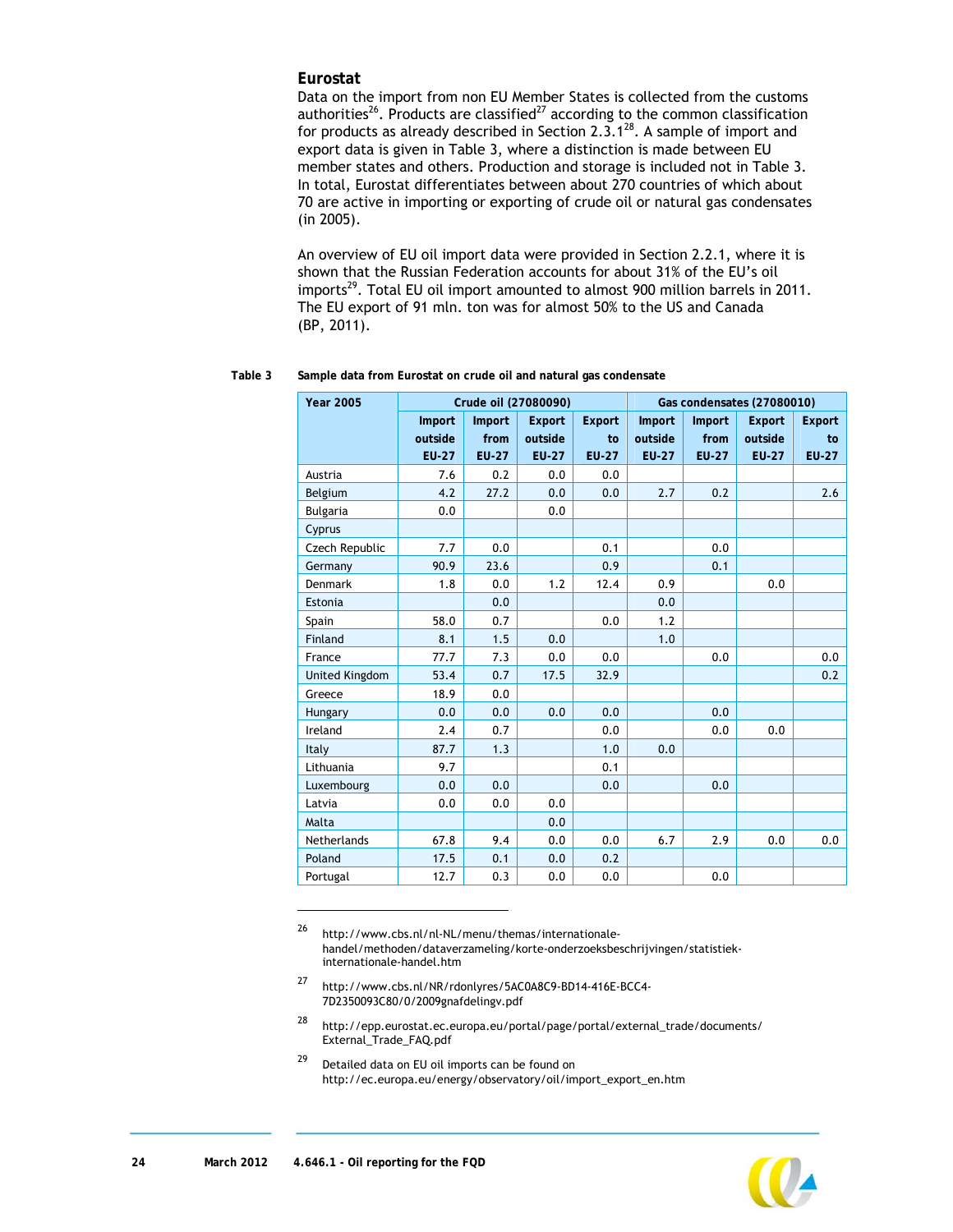| <b>Year 2005</b> | Crude oil (27080090) |              |              | Gas condensates (27080010) |              |               |               |              |
|------------------|----------------------|--------------|--------------|----------------------------|--------------|---------------|---------------|--------------|
|                  | Import               | Import       | Export       | Export                     | Import       | <b>Import</b> | <b>Export</b> | Export       |
|                  | outside              | from         | outside      | to                         | outside      | from          | outside       | to           |
|                  | <b>EU-27</b>         | <b>EU-27</b> | <b>EU-27</b> | <b>EU-27</b>               | <b>EU-27</b> | <b>EU-27</b>  | <b>EU-27</b>  | <b>EU-27</b> |
| Romania          | 8.7                  | 0.0          |              |                            | 0.0          |               |               |              |
| Sweden           | 12.8                 | 6.8          | 0.0          | 0.0                        | 0.1          |               |               |              |
| Slovenia         |                      | 0.0          | 0.0          | 0.0                        |              |               |               |              |
| Slovakia         | 5.4                  | 0.0          |              | 0.0                        |              |               |               |              |
| Total            | 553.3                | 79.8         | 18.7         | 47.7                       | 12.6         | 3.2           | 0.0           | 2.8          |

Note: Probably some export data from the Netherlands to Germany and Belgium are missing.

#### **An example: Statistics Netherlands**

In the Netherlands, additional data is collected on the API index of the crude (this is an indication on how heavy the crude is, also used in the FQD proposal to distinguish between a number of crude types). Also the target of the crude is collected: is it for export or storage, direct use or inland refining? However, after the crude is imported, the target may change without notification of the change. When the crude is imported from a different country where it has been processed, the original oil producing country is not listed but his information may be requested by customs authority to ensure proper origin. But the refinery itself, still wants to know the quality of the crude, which is directly related to its origin.

For the oil production data, data is collected every month $30$  from the main oil traders and refineries (electronic form). Data is checked on reliability by using a mass balance (what gets in has to come out) in which energy efficiency of the refinery processes is taken into account. For blending of oil products in the refinery sector the efficiency must be at least 98%, for the petrochemical industry it has to be at least 95%. Deliveries between companies are checked (this results in data for the small oil traders) and import and export data are compared with the oil import and export statistics. The definitions are for 95% comparable to the CN8 definition used for the import and export statistics. For the energy statistics all EU members use the same definitions.

#### **Joint Organisation Data Initiative (JODI)**

After the Seventh International Energy Forum, six international organisations decided in June 2011 to work on a common data reporting exercise, called the Joint Oil Data Exercise. The organisations are APEC, Eurostat, IEA/OECD, OLADE, OPEC and the UNSD. The outcome was a questionnaire asking for month-old and two-month-old information. Later, the decision was made to make the JODI a government reporting obligation for the member countries of the six organisations. Since 2005, the IEF Secretariat coordinates the JODI, which resulted in the development of a worldwide database on monthly oil statistics.<sup>31</sup>



<sup>30</sup> http://www.cbs.nl/nl-NL/menu/methoden/dataverzameling/aardoliegrondstoffen-prodob.htm

<sup>31</sup> http://www.iea.org/stats/jode.asp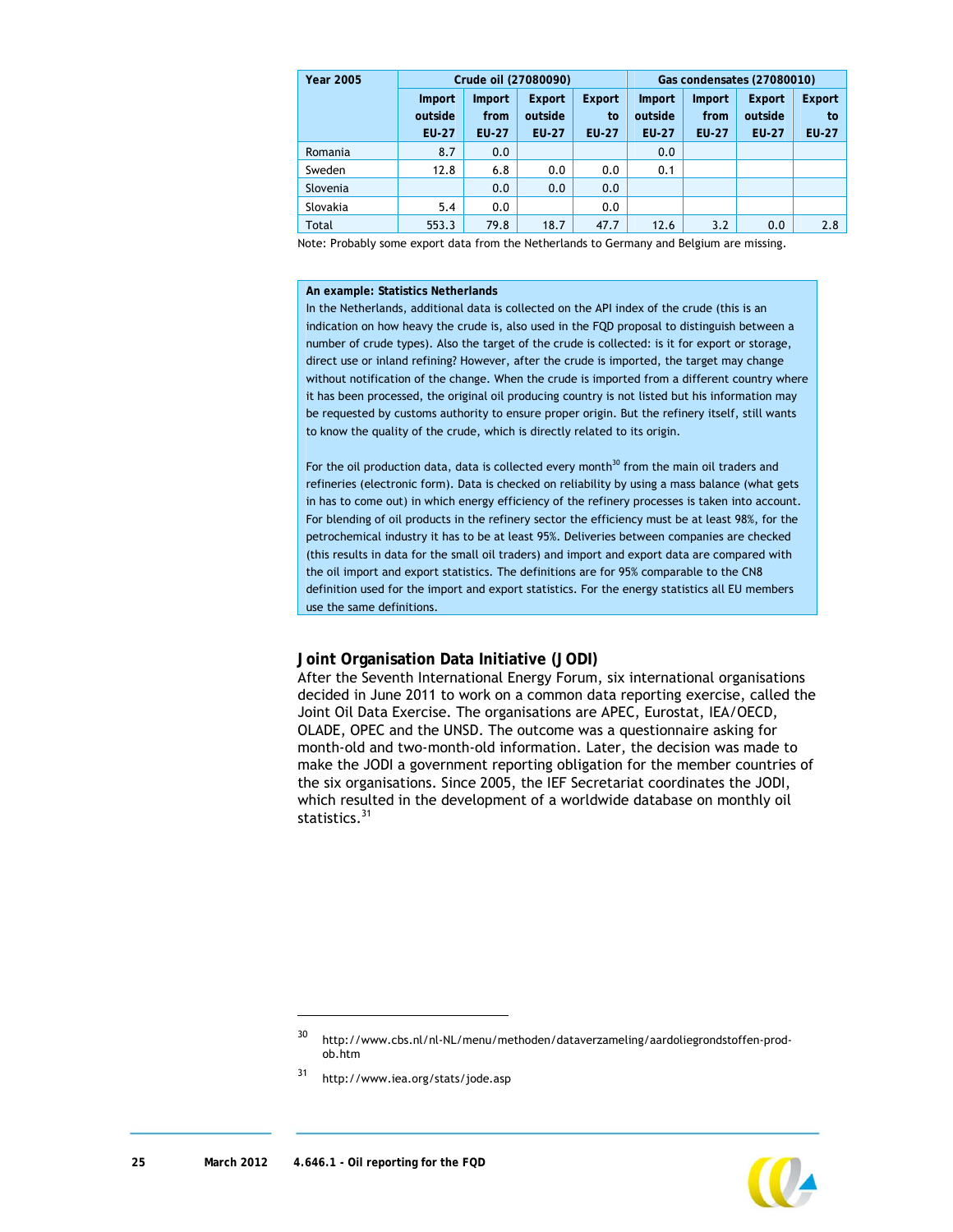For each country the following information is provided in the JODI database.

#### *Flows*

- Production.
- Closing Stocks.
- Imports/Exports.
- Stock Changes.
- Demand.
- Refinery Intake.
- Refinery Output.

#### *Products*

- $-$  Crude oil.
- LPG.
- Gasoline.
- Kerosene.
- Gas/diesel oil.
- Heavy fuel oil.
- Total oil products.

#### **2.3.5 Data availability in the oil industry and refineries**

Apart from the data reporting requirements described above, relevant oil source data are also monitored and tracked in the industry itself. The oil refineries need detailed data on the oil they process, these data allow to determine the type of oil.

Note that this only holds for the crude oil that refineries process. At the moment, feedstock they receive from the chemical industry or intermediates they receive from other refineries (which may be outside the EU) are not traced back to the original crude oil type. Also, data on oil origin is currently not being transferred when end products such as petrol or diesel are imported because refineries have not yet had reason to request it.

#### **2.3.6 Voluntary reporting of GHG emissions**

Many companies in the oil and gas sector report their GHG emissions on a voluntary basis. The standard tool for this reporting is the API/ IPIECA GHG Compendium (API, 2009), which was developed by the American Petroleum Institute (API), the International Petroleum Industry Environmental Conservation Association (IPIECA) and the International Association of Oil  $&$  Gas Producers (OGP)<sup>32</sup>.

The methodology is based on a standard for GHG reporting developed by the World Bank and the World Resources Institute. It includes a compendium of emissions estimation methodologies, software for emission estimation and inventorying, and guidelines to assist in the accounting and reporting of emissions. The guideline provides detailed calculation methods and emission factors by split process operation. This covers the calculation or estimation of emissions from the full range of industry operations, including exploration and production. As in other reporting initiatives, a distinction is made between different types of emissions:

- $-$  Scope I (direct emissions from processes owned by the company);
- Scope II (energy-related indirect emissions); and
- Scope III (other indirect emissions).

<sup>&</sup>lt;sup>32</sup> The following companies participated in the GHG Reporting Task force (Marathon, BP, Chevron, BP, ExxonMobil, Hess, Petrobras, Repsol, Shell and Total).



l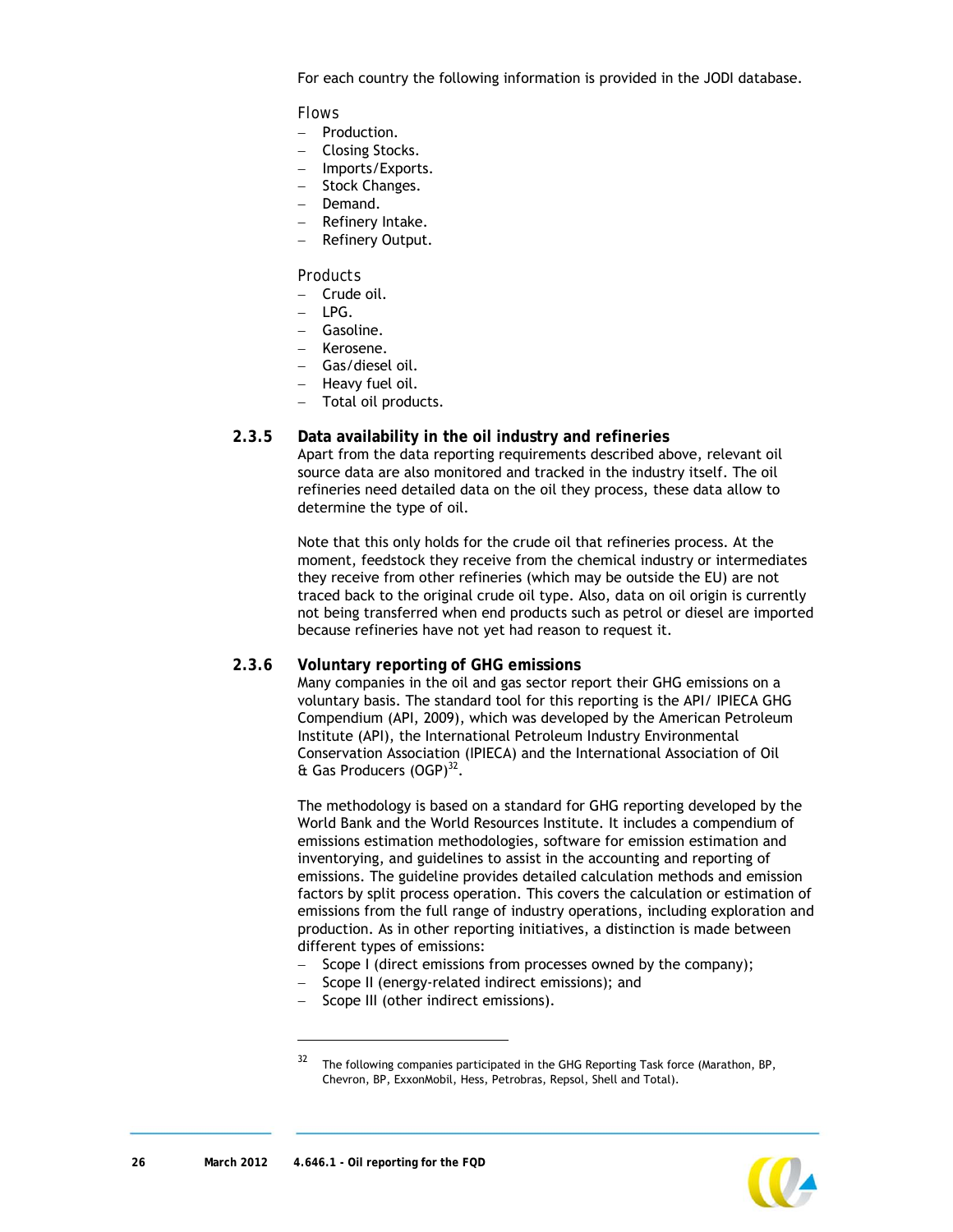The guideline notices that accurately estimating Scope 3 emissions is a challenge for many companies.

In a recent report on Company GHG Emissions Reporting (ERM, 2010), costs and benefits of GHG reporting initiatives have been assessed. No specific data are reported for the GHG reporting oil & gas industry. However, multinational production companies in other sectors report costs in a range of approximately € 100,000-450,000 for voluntary GHG reporting. On top of this, costs for verification are estimated to be in the order of  $\epsilon$  100,000. It can be assumed that these costs will depend largely on factors such as the size of the company, the number of production facilities and the complexity of processes. These data can be compared to information obtained directly from the oil industry under Section 3.4.3, which are confirming this range of costs. One off costs for the development of assurance standards are additional.

It is worth noting that these existing voluntary reporting GHG activities do include the GHG emissions of intermediates and products for the processing under accountability of the suppliers. Reporting is limited to upstream and overall GHG emissions of the suppliers themselves.

These data cover the whole range of feedstock-fuel chain, from crude oils but also intermediates and imported end products (diesel).



*under the obligation and for governments. For instance, studies in the UK in relation to the administrative costs of a monitoring scheme for biofuels, have estimated the cost for* 

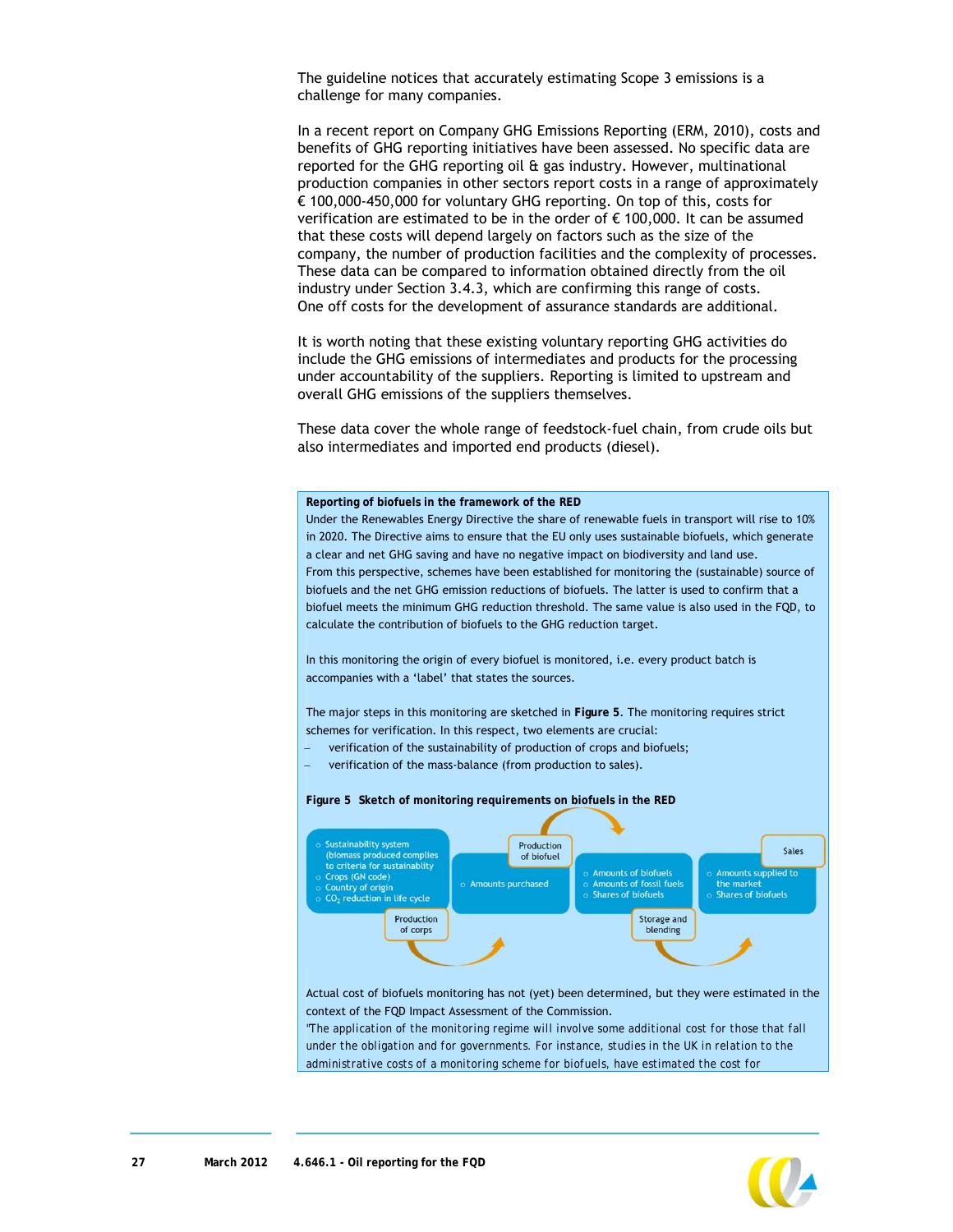*developing the methodological tools at €300-450k. Total costs for data collection and verification are estimated to be approximately 0.03 €c/litre biofuel or 0.0015€c/litre transport fuel (in the case of 5% biofuel blending). It must be noted that having a standardised methodology across the EU, rather than Member States developing individual methods under their domestic policy will reduce administrative costs substantially, not the least for industry that may otherwise be faced with a proliferation of national monitoring schemes for greenhouse gases."* 

Source: Impact Assessment of a Proposal for a Directive of the European Parliament and of the Council modifying Directive 98/70/EC relating to the quality of petrol and diesel fuels, European Commission SEC(2007)55, 2007.

#### **2.4 Conclusions**

Although the fossil fuel life cycle may seem complex or daunting at first glance, it has been designed to ensure the transfer of large quantities of information in order to comply with existing reporting obligations. This leads to data being reported at various points along the life cycle and a system to ensure its transfer along the supply chain.

A schematic overview of the data that are currently being reported is shown in Figure 6. This graph is a simplified version of the much more comprehensive Figure 4, with the available data sets indicated in the red text boxes. Note that the physical characteristics are only related to the specific product concerned (i.e. not to the original crude once it has undergone processing). Carbon intensity values are monitored by most (major) oil companies, not by all traders, in the context of the voluntary reporting described above..



**Figure 6 Schematic overview of data availability and reporting in the fossil fuel life cycle** 

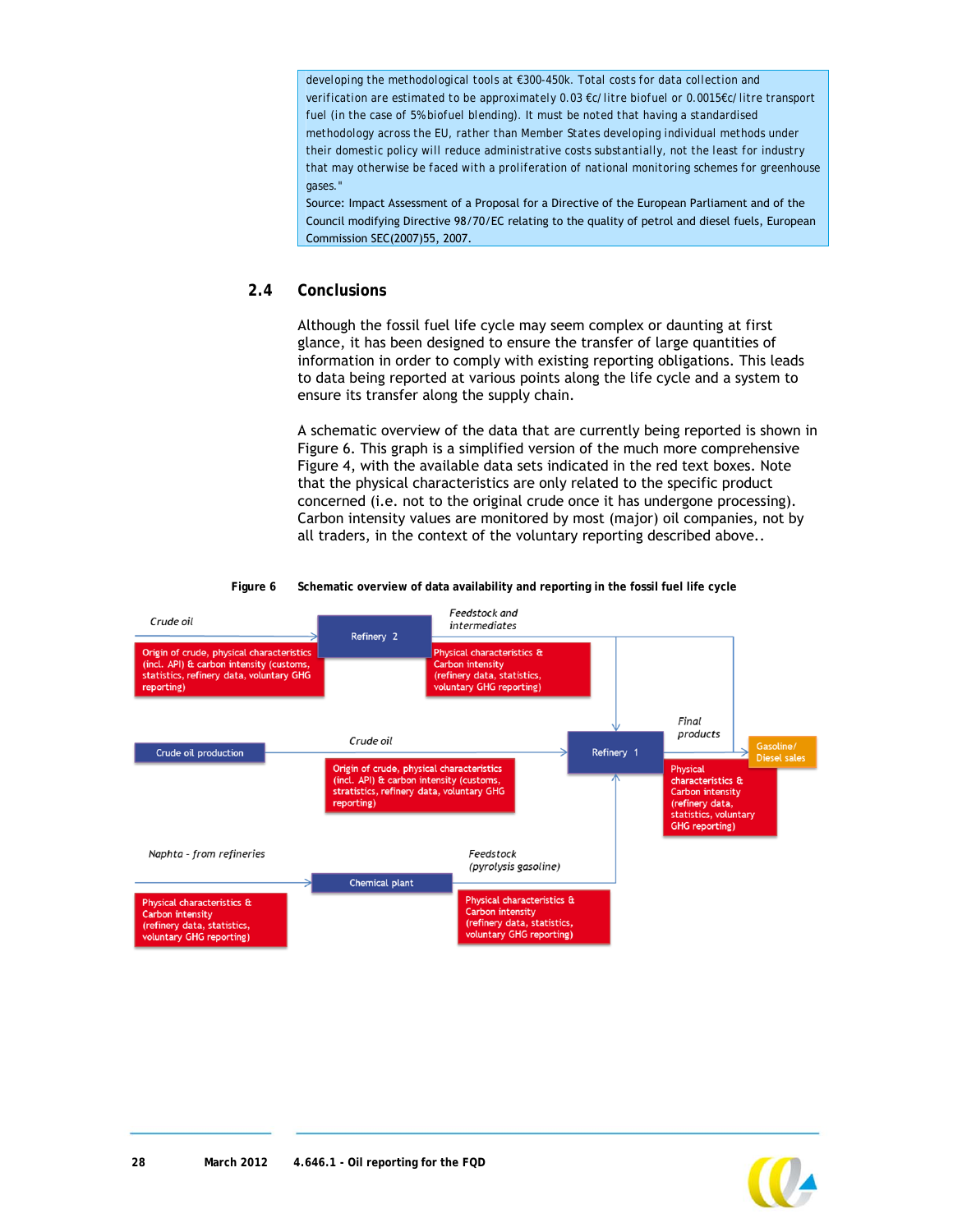## 3 Efforts and cost of crude oil source reporting

#### **3.1 Introduction**

This chapter addresses the data gaps between the current reporting practice and the FQD requirements (following the October 2011 proposal). A number of potential solutions to fill these gaps are described, as was as the additional administrative efforts of both Member States and suppliers. Cost estimates of the latter are provided.

#### **3.2 Data gaps**

When comparing the October 2011 proposal of the EC with the current reporting requirements and practices described in the previous chapter, the following conclusions can be drawn:

- The source (country of origin) of crude oil that is imported into the EU is reported to customs and statistics.
- The type of oil that is imported into the EU is reported to customs and statistics, although the categories that are differentiated (CN-codes) differ from those in the FQD proposal. For example, CTL and GTL do not have a specific custom code, but are both included in the 'conventional crude' category, whereas the FQD provides different GHG intensity values for these fuel types. However, the oil companies keep track of this type of information internally, as it is relevant for their processes and pricing.
- Refineries (and all other upstream parties involved in oil trade and transport) know the sources of the oil the process, or know the characteristics of the oil that can be used to determine the source. This information is currently not reported to authorities, but is available in the (electronic) management systems of refineries.

The main data gaps identified are the following:

- Crude oil origin and type are currently not being reported for end products (incl. petrol and diesel) and intermediates that enter the EU. Only the last country where the product or intermediate was processed (e.g. refined) is known.
- Intermediates or crude oil derivatives from the chemical industry are also used as feedstock for refineries, and thus part of the source of fossil fuels, and included in the FQD reporting obligation and GHG reduction target. The origin of these products is currently not being reported.
- Refineries do not require suppliers to provide the origin and type of oil used to produce the intermediates and products that they process.
- Data on the origin of oil is currently not tracked beyond the refineries, i.e. in the trajectory from refinery to the excise duty point. Supplier feedstock origin is not included with the other information provided along the chain.

It is worth noting that some of the high-GHG intensity crudes, in particular tar sand oil (natural bitumen) and oil shale, can currently not be processed in most EU refineries<sup>33</sup>, and will typically be processed and/or refined before



l

<sup>33</sup> Some oil shale is converted into liquid products in Estonia.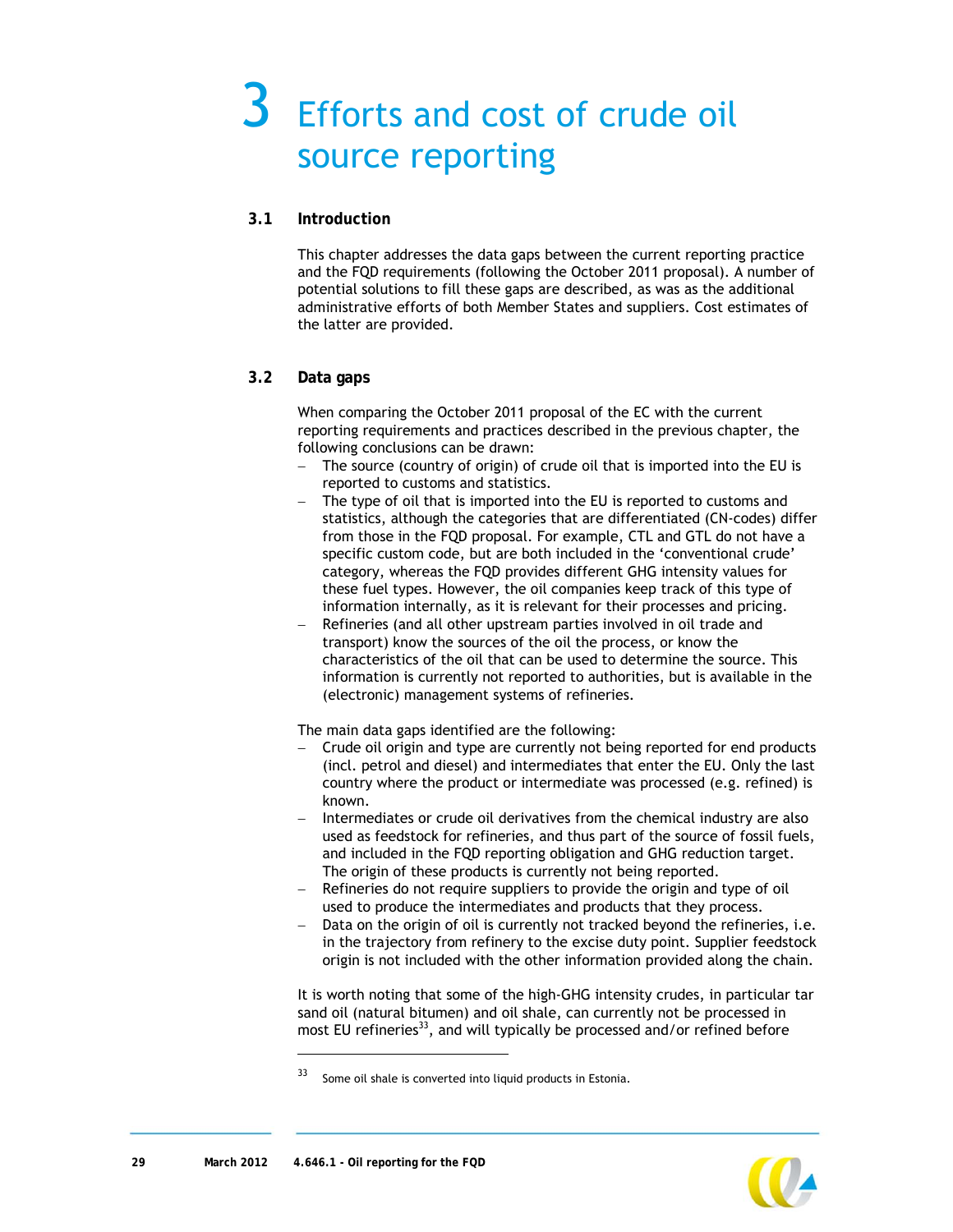export (and import into the EU). These oils will thus only enter the EU as intermediate, petrol or diesel, and their origin is currently not being reported to governments. It is to be expected, though, that suppliers have this information in their administrative and management systems, especially since there are only a limited number of countries and refineries that export these crudes and because this is reflected in the carbon intensity reports included in annual sustainability reports of the oil companies.

#### **3.3 Actions needed to fill the data gaps**

The FQD proposal is quite clear on the reporting requirements itself, but does not elaborate on the implementation of these requirements. The efforts and administrative cost involved will depend on the actual implementation methodology. Biofuel reporting requirements are also part of the FQD requirements, notably GHG emission and sustainability criteria (they are also part of the RED).

In general, the FQD requires the following data gathering, management and reporting.

The origin of every crude, intermediate and end product that is used for road transport fuel sold in the EU is monitored, i.e. every product batch should be accompanied by some sort of 'label' or certificate that either states the oil source(s) and process(es), or the upstream unit GHG intensity of the batch. The latter would have to be determined at the point of oil production using the default values given in the FQD proposal, and recalculated at every point of blending or processing (e.g. using a mass balance approach at the refinery).

As crude oils, intermediates and fuels are often blended several times, it may be easier to set up the certificate for GHG intensity (which would be one number) instead of oil sources and processes (often a whole list, of maybe 20 or 30 feedstocks). However, from a verification viewpoint, the full list is preferred, as this would enable a full tracking-and-tracing system back to the origin of the crude oils.

Setting up this system might seem complex, and would require additional effort by all parties involved in oil production, trading and transport, blending, refining and distribution, both in- and outside of the EU. However, when these products are handled, information is transferred anyway, e.g. of its chemical properties. These (electronic) data management systems would need to be adapted to include information about oil source(s), following the fossil fuel categories given in the FQDl.

As the system might be vulnerable for fraud as intermediates and final products can be blended easily and markets are volatile, verification will be important (see recommendations later).

The administrative process could potentially be simplified if it could be limited to only those streams that contain non-conventional feedstock – only a very small share of the current EU's refinery feedstock mix. Oil from tar sands (natural bitumen), oil shale, LPG, LNG, CTL and GTL are typically only produced in a limited number of countries, and the reporting obligation could in principle be limited to oils (and products made from them) from these

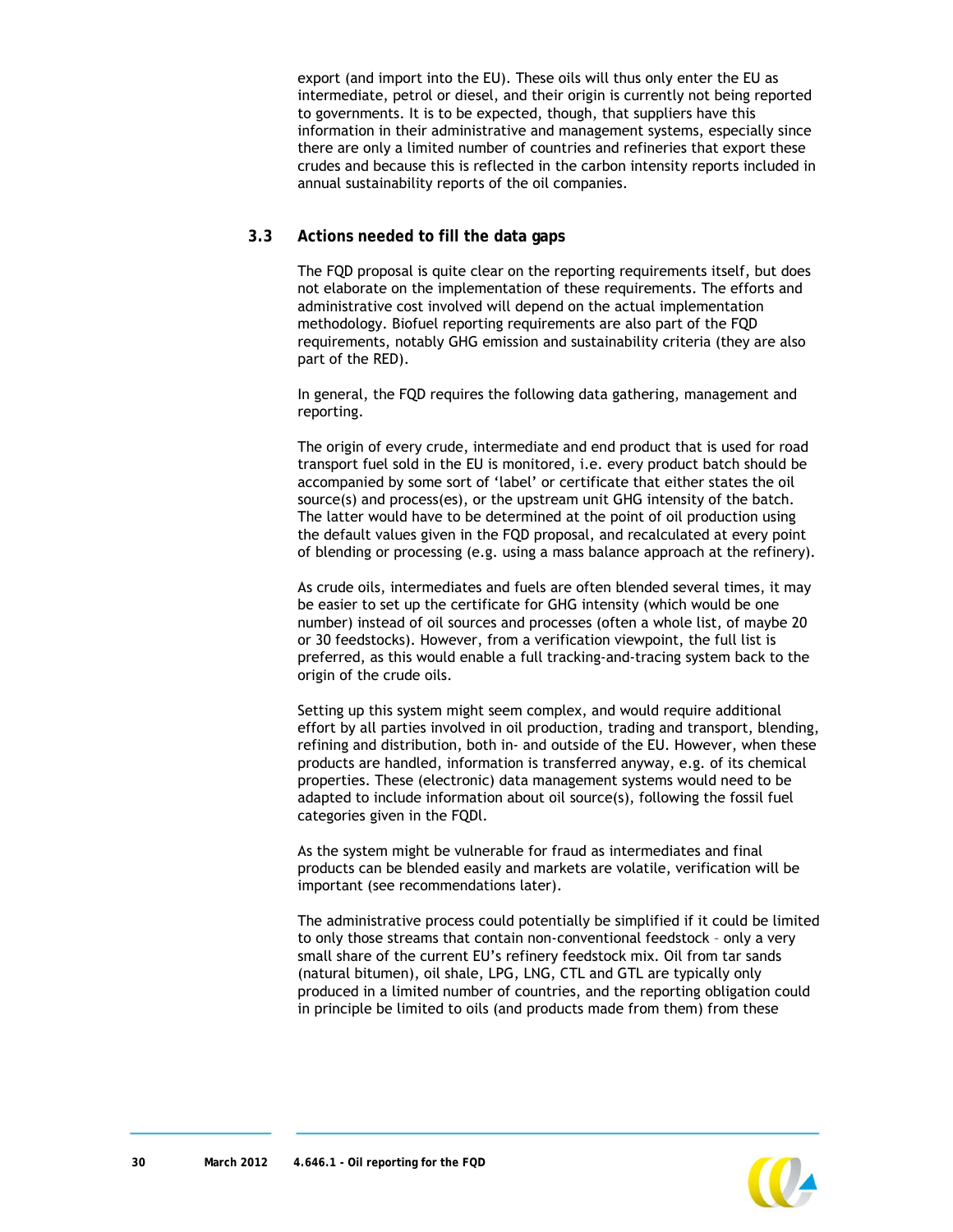countries of origin<sup>34</sup>. The vast majority of oils currently used in the EU, conventional oil, would then not require any labelling or certification. However, the advantage would be very limited: the origin of crude oil imports is already being monitored and reported, and the problem of lack of data on origin of the imported intermediates and products would not be resolved. These streams would still need tracking and reporting of their origin, to determine if they are produced from countries with oils of high GHG intensity. The benefit of this simplified approach would therefore be very limited.

**The National Aggregation proposal** 

The Dutch government recently proposed an alternative solution to fill the data gap: instead of using GHG intensity data per supplier, GHG intensity data are derived per country, and used for all suppliers. This would have the advantage that the data that are needed for this approach are already available, and oil companies do not need to set up a separate data reporting system.

This proposal is not considered further in this study, as it deviates from the basic FQD principle that the fuel suppliers are individually responsible for meeting the GHG reduction target. It also creates a fundamental difference in approach between biofuels and fossil fuels, which would disturb the level playing field between these two types of fuel.

Moving to a national aggregate approach would lead to a much lower and less clear incentive to suppliers to use low carbon fuels or implement upstream measures to reduce GHG emissions: if a refinery uses high-GHG emission oils, all refineries in that country would be penalised, as the GHG intensity of their product would also increase. This would thus remove the competitive advantage of using low carbon oil – and at the same time significantly lower the competitive disadvantage of the high carbon users. This significantly reduces the incentive to a fuel supplies or refinery to reduce the GHG emissions of its fuel pool – any benefit of using low-GHG emission oil would then be shared equally between all competitors in a country.

#### **3.4 Administrative efforts required**

#### **3.4.1 General remarks**

The oil industry representatives that were interviewed for this study confirm that it is feasible to establish a system in which the required data can be reported for fossil fuels, this as far as imported crudes are concerned. In principle, this would be similar to the reporting obligation for biofuels. Complexities do arise with the so called intermediate products, as also discussed in the previous paragraph. On this point, importers will have to make arrangements with their foreign suppliers, i.e. refiners, to ensure the availability of required data. Other data already travel along the supply chain, so this approach is feasible.

The challenge with respect to reporting is twofold:

- 1. The Member State verification effort.
- 2. The provision of the audit trail to Member State designated authorities for verification, by the suppliers.

Enforcing compliance to the 6-10% reduction is a separate matter that is not specifically addressed in the current FQD proposal. We will not assess this in detail here, but note that potential verification methods and risks of fraud should be considered when designing a reporting methodology.

<sup>34</sup> Note that this approach might create legal issues, for example with the WTO regulations (World Trade Organisation). This has not been investigated further in this study.



l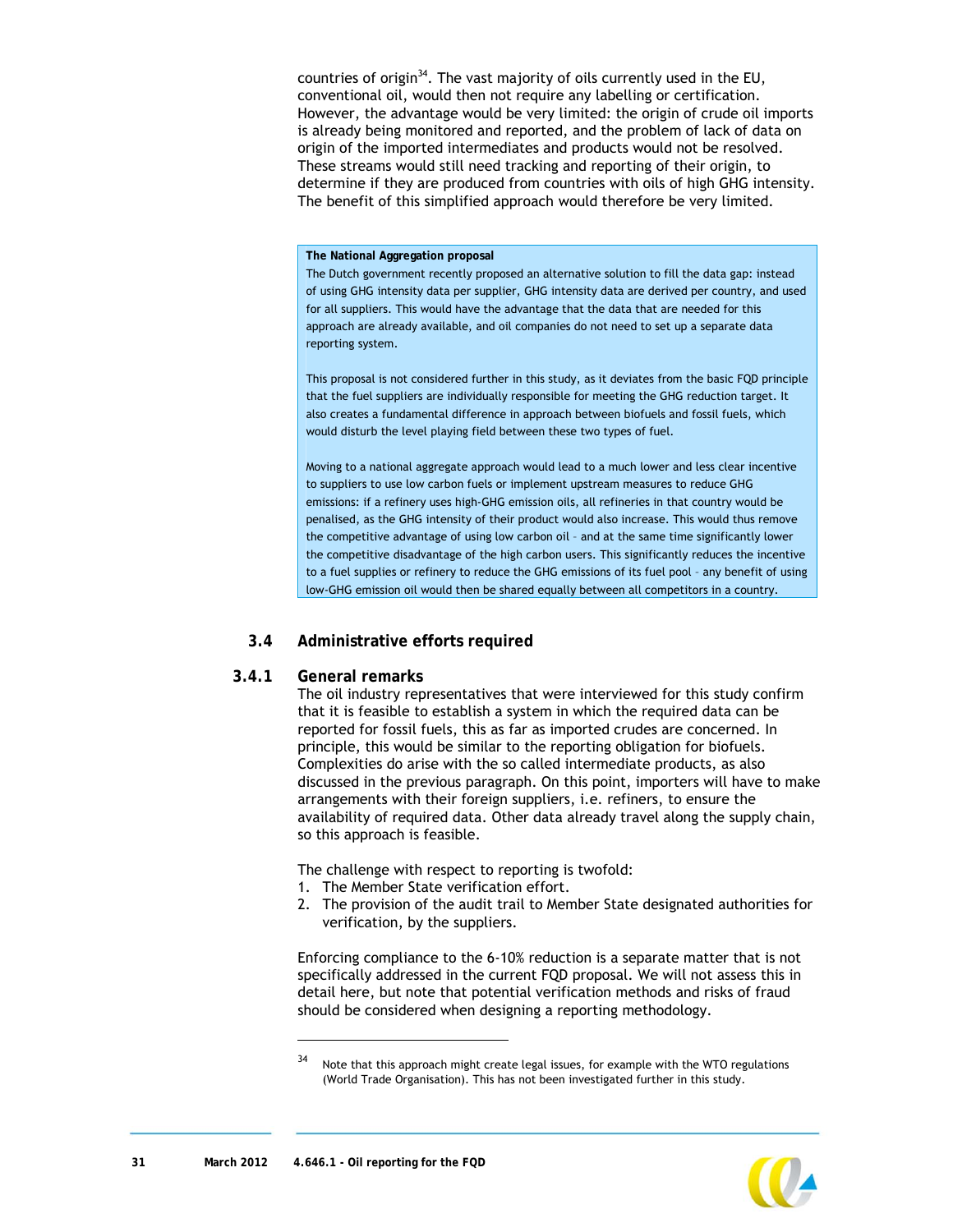It is expected that each refinery would have to produce a regular report on the origin of their feedstock, and provide that with the fuels that they deliver. Current refinery reporting is on an annual basis. Suppliers (i.e. the parties that have the GHG reduction obligation) then need to submit their reports annually to the authorities. As there are already electronic reporting practices between oil and fuel suppliers and buyers, this could basically be managed by adapting the existing electronic tools.

In addition to information from the refinery processes, the relevant data should also be produced for imports of products. The GHG emissions of a large part of these products are in the current situation already part of existing voluntary GHG reporting of suppliers, although the data may not be complete for bought intermediates.

#### **3.4.2 Member State data related costs (verification)**

Verification of data submitted by suppliers will be a crucial factor, in order to prevent fraud. Overall it should be kept in mind that the monitoring is part of a mandatory system which will impact the markets, that these markets are highly volatile and that technically, intermediates and products can be easily blended. This makes verification potentially complex, but very relevant to the proper functioning of the policy. According to the current Commission's proposal, verification is up to the Member States. This chapter looks into ways that this can be implemented.

Verification would include that for every product batch the sources of the batch can be determined, by means of labels of certificates. In this respect verification should include monitoring of all 'batches' of fossil fuel, both from 'unconventional sources' (tar sands, oil shale, etc.) and conventional sources – a system similar to the current biofuels regulations.

Furthermore, in similarity to the registration of biofuels, an administrative system will be necessary that 'follows' and 'calculates' the shares of different sources in intermediate and final products delivered to the market. This administrative system should also be verified.

It can be expected that Member States will transfer the responsibility for the verification to the suppliers, by means of obligatory verification systems.

Note that in the current voluntary reporting practice (described in Section 2.3.6), independent verification systems are already in place – the term voluntary does not mean without obligations – but reporting practices are not yet harmonised between suppliers. Verification of the data reported for the FQD could follow the same lines, and is therefore practically feasible, but defining a method and assurance standards remains a requirement for current as well as for new reporting requirements.

Apart from verifying the  $CO<sub>2</sub>$  intensity position of suppliers, Member States will also need to enforce the individual suppliers to contribute to lower levels of  $CO<sub>2</sub>$  intensity, according to the proposal. This mechanism is left for agreement between designated authorities and suppliers.

In order to monitor sources and  $CO<sub>2</sub>$  emissions of fuels on the European market, the oil and gas companies that were interviewed underline that documentation of a harmonised European calculation methodology is required (see for example the WRI/GHG protocol and ISO 14064 standard, and the biofuels sustainability assurance methodology ). For biofuels, these procedures

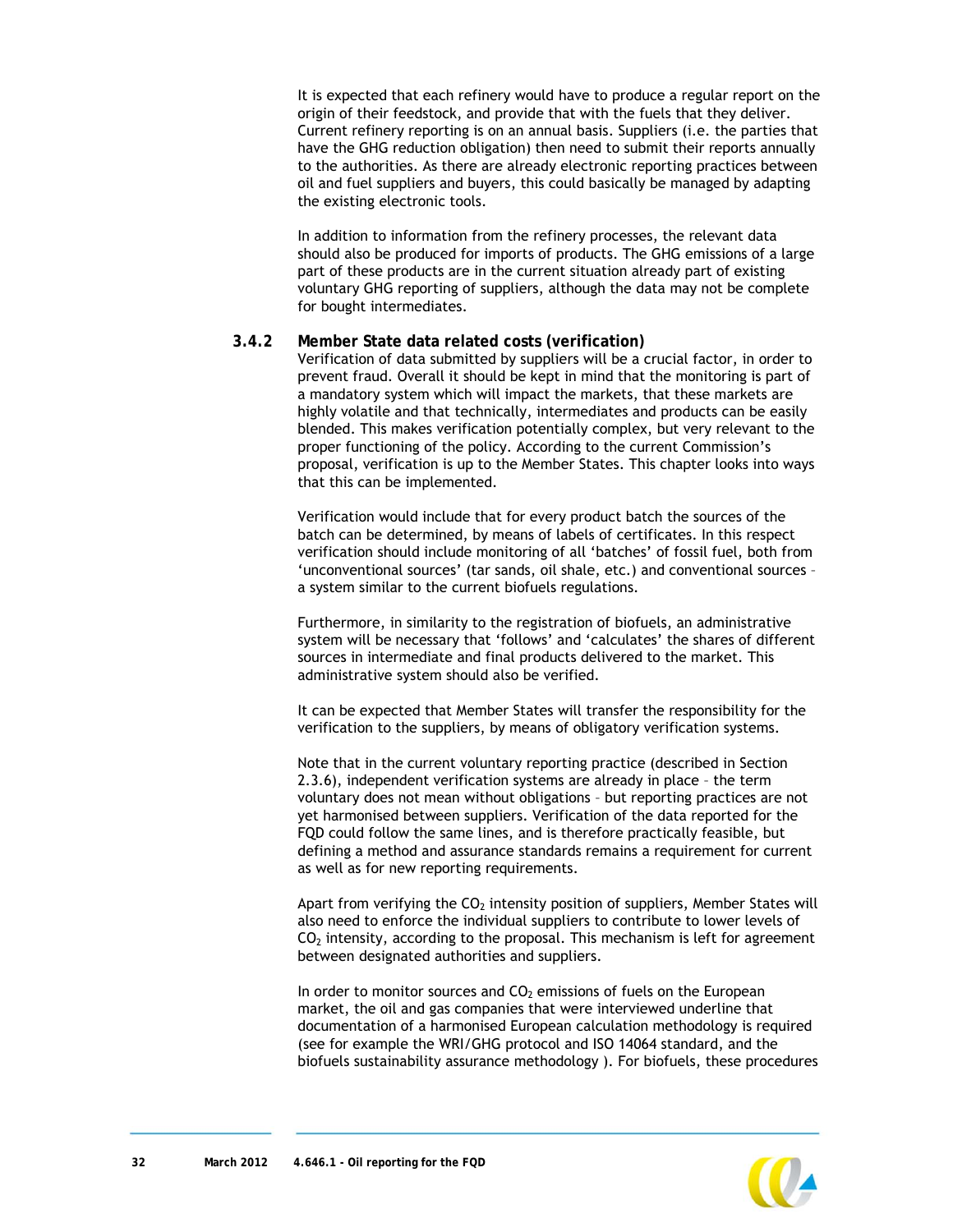are specified in both the RED (Art. 18) and the FQD (Art. 7c), and practical implementation is currently ongoing. These standards, processes and implementation guidelines, when also provided for fossil fuels, would enable Member States to ensure suppliers to provide the required and EU consistent audit trail.

For the suppliers, the process to get to a set of EU harmonised assurance standards and processes is a once off effort and can be estimated to be completed in two years. This is a process where the International Auditing and Assurance Standards Board (IAASB) will design the required assurance process. All external assurance providers allocated time and effort to this process but no actual payment is made to this Board.

Assurance standards will be defined under the following headings:

- 1. Method and level of assurance (limited or reasonable).
- 2. What is exactly to be reported?
- 3. What is the required level of expertise of the verification team? And
- 4. What part of the verification process needs to be reproducible? (to be filed for later reference).

Although no direct payment to the IAASB is to be made the industry may well claim costs up to  $\epsilon$  2-3 million total Europe wide over the two year period. The additional annual cost for suppliers (calculation and internal assurance) as well as for Member States external verification depends on the adopted calculation method, allocated time, use of consultants and standards for assurance and verification. We would expect that the FQD verification could be combined with that of the voluntary reporting systems, for those fuel suppliers that adhere to the WRI or ISO standards. However, as explained above, since the reporting requirements and methodology for the FQD are different to that of the voluntary reporting, additional cost would still be involved. The FQD also offers the possibility to report lower than default value  $CO<sub>2</sub>$  values in case the supplier can prove lower values to be applicable. For this proof the supplier would need to continue the full WRI/GHG protocol/ISO 14064 processes.

**3.4.3** Supplier's data related cost (Chain of Custody/CO<sub>2</sub> content) Apart from 'own identity' the FQD suppliers' reporting obligation is on annual overall volume/origin and place of purchase basis. Enforcing supplier compliance to agreed targets requires supplier specific data.

> When looking at the current voluntary reporting, it is clear that the sustainability reports of main suppliers already report upstream/downstream and aggregated total  $CO<sub>2</sub>$  emissions and  $CO<sub>2</sub>$  intensity 'well to gate'. Providing the audit trail for Member State verification could be allocated to the FQD but since sustainability reporting is in place already these costs are not fully additional. Statutory auditors provide external assurance for suppliers and in total these costs add up to several tens of millions annually for global players. The majority of the costs is taken up by financial assurance with sustainability verification being an estimated maximum of 10% of that cost. EU specific  $CO<sub>2</sub>$  intensity assurance costs (i.e. the cost related to the current voluntary reporting practice) is estimated at € 200,000 to 400,000 per integrated supplier with potentially similar cost to the Member State in cost for the provision of external assurance.

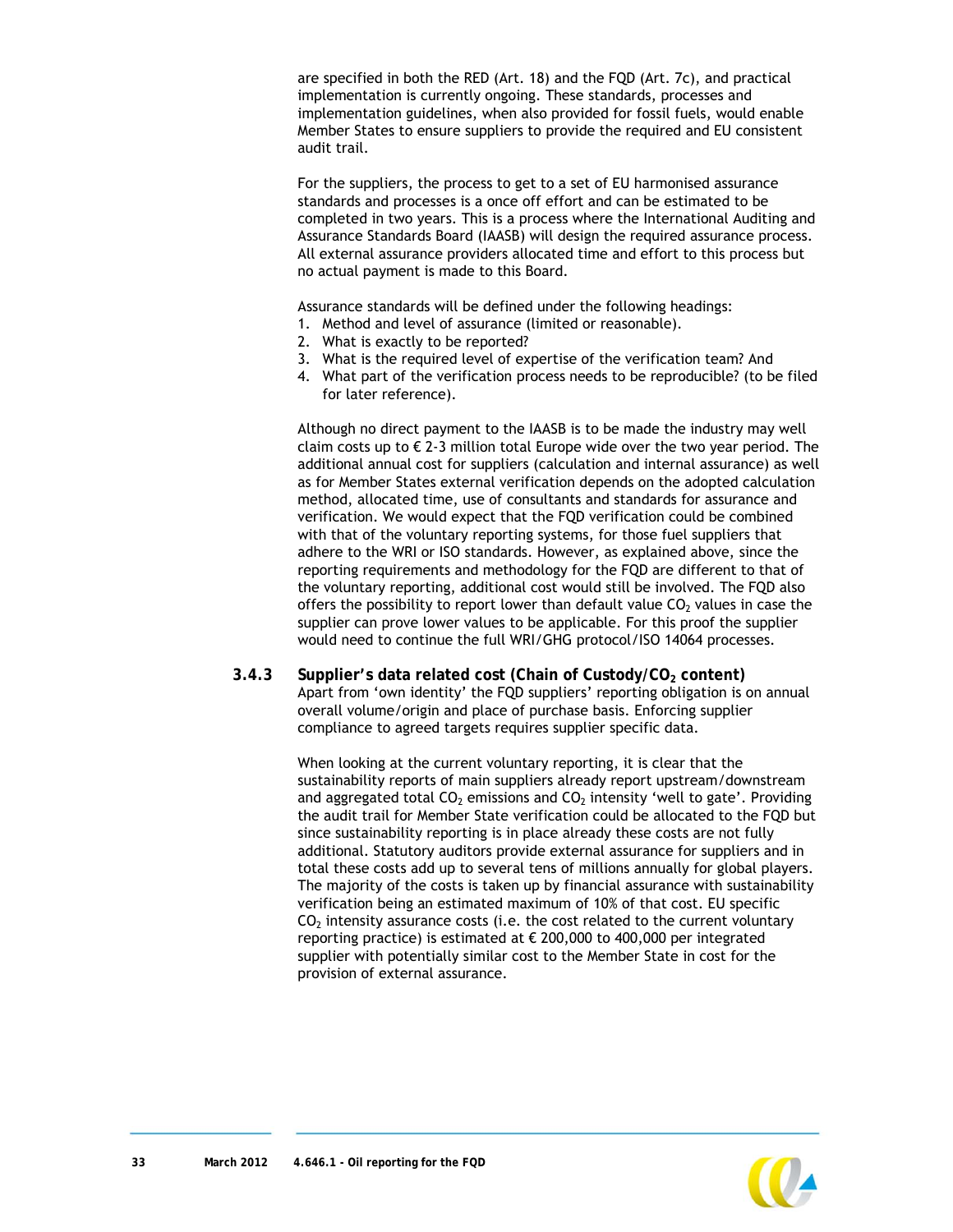Tracing the crude origin of each individual fraction in refinery products (the Chain of Custody as required by the FQD), would constitute a new set of data that would attract additional cost to generate and present in an auditable format. Tracing the crude origin(s) for intermediates, imported from outside Europe, would be even more difficult. Since such data currently are not available dedicated arrangements with individual foreign suppliers would be required to allow for such crude origin tracing system also for intermediates. Completing and implementing a full chain of custody would enable the supplier and or the designated authority to apply the default  $CO<sub>2</sub>/MJ$  values of the FQD proposal and comply with the FQD requirements

#### **Cost of development of tools**

Assuming that required input data for both crude intake end intermediates as feed stream are available, we estimate the cost for developing a system to track crude/feed streams through an integrated supplier (refinery) at an investment of 20-30 FTE (full time equivalent, i.e. man years), when starting from scratch. This figure is based on experiences with the development of optimisation and simulation tools for refineries as well as additional internal and external assurance. Extrapolating of this figure to the 98 refineries in Europe results in an investment of app. M€ 200 for the total of suppliers of oil and gas to the European markets.

In actual practice, however, most refiners do have simulation tools available to simulate and optimise their operations, dependent on the quality of crude/feed intake. Depending on the size and complexity of the refinery it is estimated that still some 5-7 FTE for a more simple refinery and 10-15 FTE for a complex refinery, respectively, is required to adapt existing tools for tracking crude origin and  $CO<sub>2</sub>$  intensity through an integrated refinery.

For calculation purposes we assumed 30 complex refineries and 68 smaller or less complex refineries. With these additional assumptions included, our cost estimate for development of simulation tools comes down to M€ 80-110 for the total of suppliers in the European market (see Table 4, Once-off investment).

| Calculation basis: Adaption existing refinery optimisation tool |            |                |                |              |  |  |  |
|-----------------------------------------------------------------|------------|----------------|----------------|--------------|--|--|--|
|                                                                 |            | Complex        | Simple         | <b>Total</b> |  |  |  |
| Once-off Investment                                             |            |                |                |              |  |  |  |
| Min. Manpower required                                          | <b>FTE</b> | 10             | 5              |              |  |  |  |
| Max. Manpower required                                          | <b>FTE</b> | 15             | 7              |              |  |  |  |
| <b>EU-27 Refineries</b>                                         | Nr.        | 30             | 68             | 98           |  |  |  |
| Cost per FTE                                                    | K€         | 120            | 120            |              |  |  |  |
| Min. Once-off Investment - Refineries                           | M€         | 36             | 41             | 77           |  |  |  |
| Max. Once-off Investment - Refineries                           | M€         | 54             | 57             | 111          |  |  |  |
| <b>Annualised Investment Cost</b>                               |            |                |                |              |  |  |  |
| Min. Once-off Invest - Depreciation/10 yr                       | M¤         | 5              | 5              | 10           |  |  |  |
| Max. Once-off Invest - Depreciation/10 yr                       | M€         | $\overline{7}$ | $\overline{7}$ | 14           |  |  |  |
| Annual cost                                                     |            |                |                |              |  |  |  |
| Min. Annual Manpower per Refinery (Reporting)                   | <b>FTE</b> | $\overline{2}$ | 1              |              |  |  |  |
| Max. Annual Manpower per Refinery (Reporting)                   | <b>FTE</b> | 4              | 2              |              |  |  |  |
| Min. Annual Cost Verification per Refinery                      | K€         | 150            | 75             |              |  |  |  |
| Max. Annual Cost Verification per Refinery                      | K€         | 300            | 150            |              |  |  |  |
| Min. Total Cost Annual - Refineries                             | M€         | 12             | 13             | 25           |  |  |  |
| Max. Total Cost Annual - Refineries                             | M€         | 23             | 27             | 50           |  |  |  |

| Table 4 | Indi |
|---------|------|
|         |      |

cative cost estimate for development and maintenance of refinery tools for FQD tracing of  **crude origin and CO2 intensity of fuel products** 

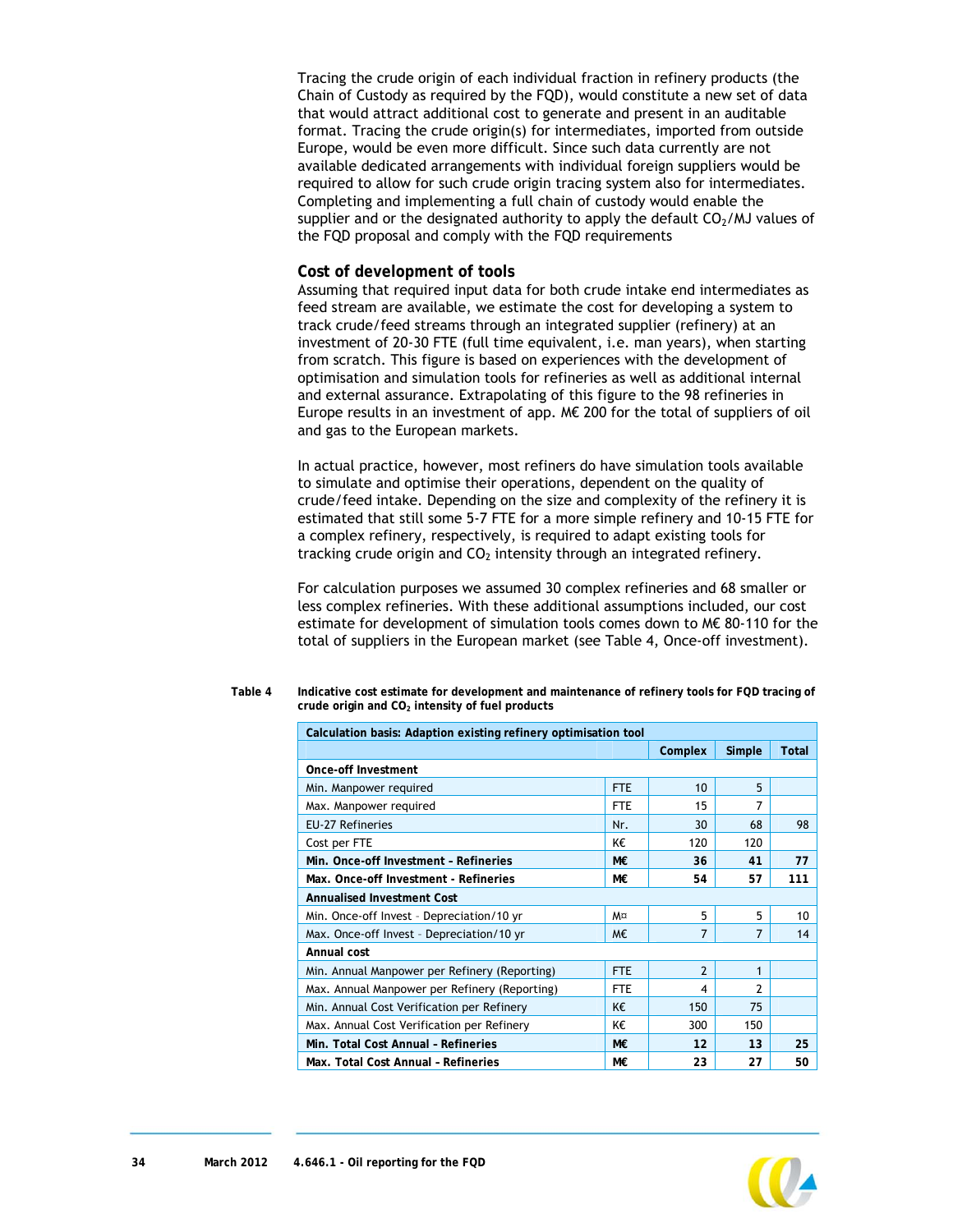|      | Calculation basis: Adaption existing refinery optimisation tool |        |       |  |  |  |  |  |
|------|-----------------------------------------------------------------|--------|-------|--|--|--|--|--|
|      | Complex                                                         | Simple | Total |  |  |  |  |  |
|      |                                                                 |        |       |  |  |  |  |  |
| 120% |                                                                 |        |       |  |  |  |  |  |
| M€   |                                                                 |        | 42    |  |  |  |  |  |
| M€   |                                                                 |        |       |  |  |  |  |  |
|      |                                                                 |        |       |  |  |  |  |  |

Source: own calculations.

#### **Annual costs**

A first, very indicative estimate of costs for monitoring the FQD data (tracing of the origin of the oil of the fuels supplied) is app. 2-4 FTE per year per complex integrated supplier (refinery) and 1-2 FTE per year for smaller or less complex refineries on the European market, once appropriate tools are available. This estimate is based on the assumption that required crude origin data are available, also for intermediates and chemical feedstock streams. Extrapolation of this figure amounts to app. M€ 15-30 for the EU-27 market (see Table 4).

In addition to this registration and monitoring, efforts will have to be made for internal and external assurance and verification. As stated earlier, it can be expected that Member States will transfer the responsibility for the verification to the suppliers, by means of obligatory verification systems. In line with earlier estimates in par.  $3.4.3$  (k $\epsilon$  200-400 per integrated supplier) we estimate a cost of verification of k€ 150-300 per annum for complex refineries and k€ 75-150 per annum for smaller or less complex refineries, this based on averaging years of full audit and years of internal/external verification only. This results in estimated costs of approximately M€ 10-20 for internal and external assurance and verification for the entire European market (see Table 4).

In summary we estimate total yearly costs, including depreciation of once-off investments, at M€ 40-80 for the total European market. In this latter number a 20% increase on the total number has been included to account for additional costs trading companies will incur, as also these companies will need to live up against FQD reporting requirements

These cost estimates take existing reporting requirements and internal data availability into account.

#### **3.5 Conclusions**

Based on the interviews and the insight in the market and reporting practices gained, it is concluded that supplier  $CO<sub>2</sub>$  intensity reporting, in line with the FQD proposal, can be done at yearly costs in a range of app. **k€ 250-1.000** per integrated supplier per year for the EU Market. For the total of all suppliers, this results in overall yearly costs of app. **M€ 40-80**. These cost include annualised once-off investment costs, and assume that the basic data on crude origin is and can be made available by suppliers, also for intermediates and chemicals streams and for imports from outside the EU envelope.

A prerequisite to make this effective is a pre-defined explicit calculation method and harmonised set of assurance standards – somewhat similar to the approach regarding biofuels (in the RED and FQD).

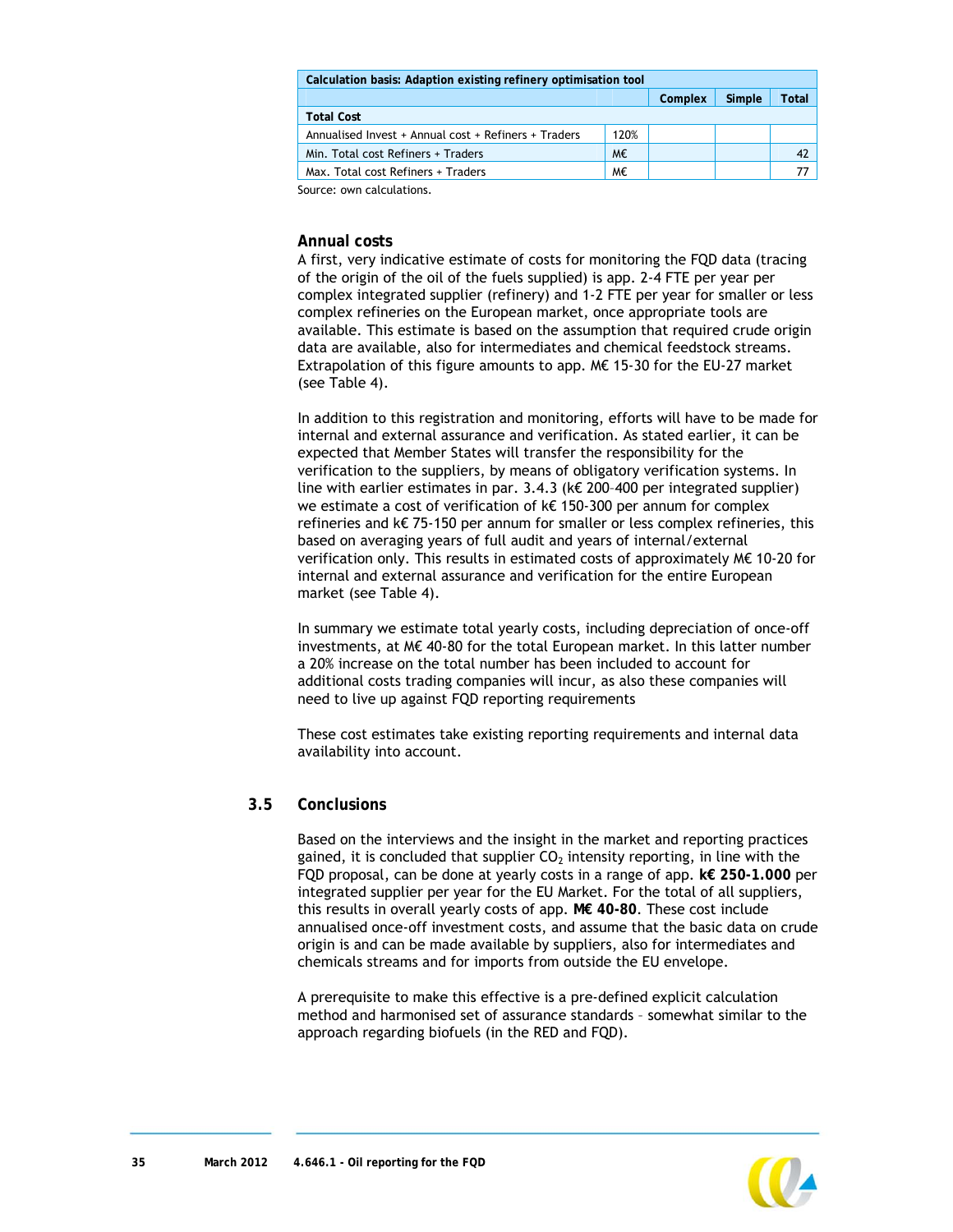Compared to the objective of emission reductions in the FQD (in 2020 10% reduction relative to 2010 is 10% of 4,050 Mton  $CO<sub>2</sub>$  emissions or in total about 400 Mton  $CO<sub>2</sub>$  reduction in 2020), the administrative costs are expected to be in the range of  $0.10$ -0.20  $\epsilon$ /ton CO<sub>2</sub>. Relative to the import of barrels of oil to the EU-27 (in 2009 5,100 Mbbl/yr), this amounts to **0.008-0.016 €/bbl**. Cost per litre fuel are negligible: In 2009 the total EU product demand was 880 milj. ton/yr (Pervin & Gertz) so that above estimated costs per litre product are calculated at **0.005-0.01 €c/l**.

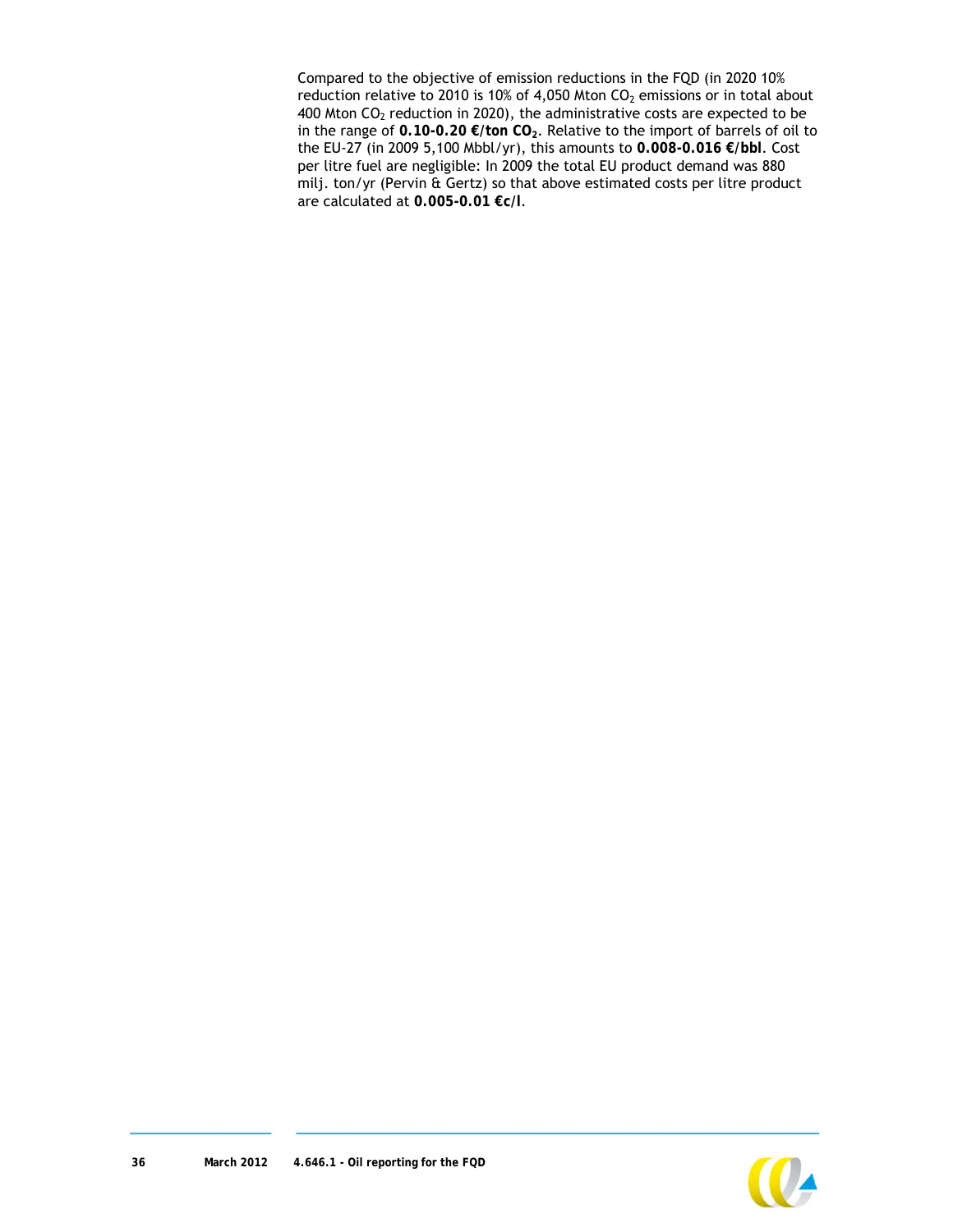## 4 Other impacts on the refinery industry

#### **4.1 Introduction**

The FQD proposal will require reporting from the suppliers and others in the fossil well to wheel chain, plus independent auditing and verification by Member States. However, this is, clearly, not the main impact of this policy: it will reduce the life cycle GHG emissions of transport fuels, and it will have an impact on the market for crude oils and, potentially, on refineries.

This chapter aims to provide an overview of the expected mechanisms that may take place once fossil fuels receive different GHG intensity factors in the FQD. The main issue will be that oils with low GHG intensity (and products and fuels produced from this) will become more attractive than high-GHG oils, and thus get a competitive advantage. However, suppliers may also use other means to meet the FQD target, such as reduced flaring and venting, as described in Annex I (3) of the proposal, increase the biofuels share or shift to the use of biofuels with low GHG emissions.

#### **4.2 Measures to meet the FQD**

Without going into any details of the impacts of the FQD target on the industry, a broad overview of the potential measures they can take to meet the target is provided in the following.

#### **Biofuels**

With up to 85% of the life cycle  $CO<sub>2</sub>$  emission in combustion (under customer's ownership) the blending in of low  $CO<sub>2</sub>$  biofuels is potentially one of the more effective emission reduction measures – assuming that the GHG emission threshold for biofuels are effective, and emissions from indirect land use change are prevented $35$ . The 2010 baseline GHG intensity is based on fossil content only, so all GHG savings with biofuels would be able to count toward the target. As the RED target for transport (10% renewable energy, in 2020) is expected to be met largely with biofuels, a significant share of the FQD target can be expected to be met with biofuels.

In 2010, the share of biofuels was, on average, 4.7% in the EU (EurObserv'ER, 2011). In the coming years, fuel suppliers are expected to increase this share, in response to Member State policies that are implemented to meet the RED target mentioned above. In 2020, these biofuels are expected to achieve minimally a 50-60% GHG reduction, according to the RED (and FQD) GHG accounting methodology (RED, Art. 17.2). Assuming that this leads to an average biofuels share of 7%, at an average 60% GHG reduction, this would contribute to 4.2% GHG reduction in the FQD – leaving a gap of 1.8% towards the mandatory FQD target, to be met by other means<sup>36</sup>.

<sup>&</sup>lt;sup>36</sup> In determining the 2010 baseline of 88.3 gr CO<sub>2</sub>/MJ for petrol/diesel the current 5% biofuels are excluded.



 $35$  Which is currently (February 2012) not the case.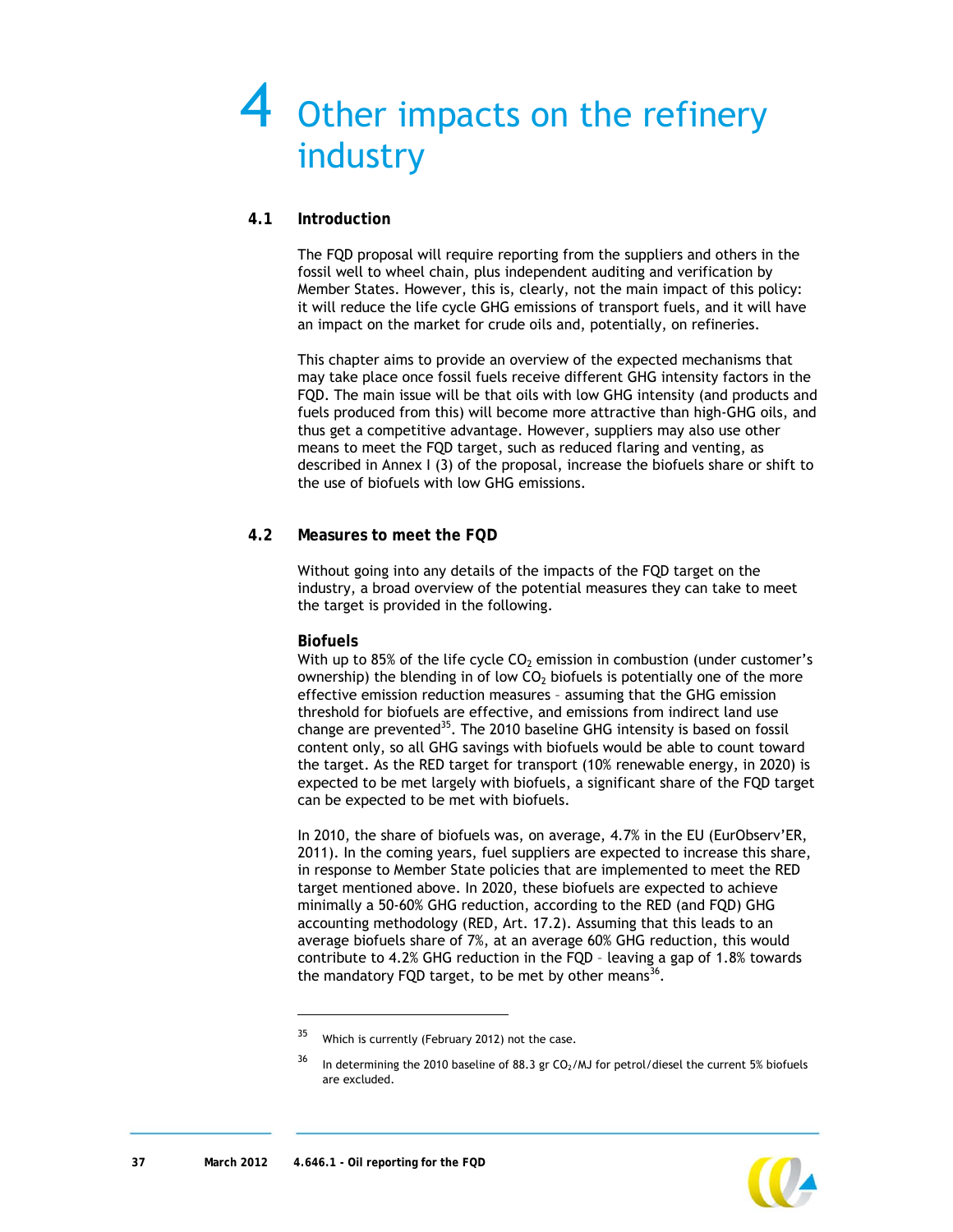Regarding biofuels, additional GHG reduction can then be achieved for the FQD by two different means: by adding more biofuels, or by shifting to biofuels with more GHG reduction.

Cost of biofuels are high compared to fossil fuels, and most likely also compared to upstream GHG reduction measures in the fossil fuel chain. In view of future tightening of sustainability criteria (e.g. inclusion of ILUC), these costs are not likely to reduce in the near future. Therefore, we do not expect that adding more biofuels than necessary to meet the RED would be an economically attractive option in the context of the FQD.

Choosing low-GHG biofuels rather than biofuels with higher emissions might be more attractive – depending on price (i.e. availability) of these biofuels. For example, if suppliers manage to achieve an average 80% reduction with biofuels, rather than the 60% assumed above, they would already achieve 5.6% GHG reduction with a 7% biofuels share. However, this does not hold if a significant (and perhaps increasing) share of the biofuels are produced from waste and residues, and are counted double towards the RED target, in line with RED Art. 21b. Increasing the share of double counting biofuels reduced the biofuels volume needed to meet the RED target, but it has a counterproductive effect on meeting the FQD target, where these biofuels are not counted double.

#### **Up- and midstream reduction options**

With an estimated 15% of life cycle  $CO<sub>2</sub>$  emissions in production and manufacturing of fossil transportation fuels (i.e. well-to-tank), significant life cycle  $CO<sub>2</sub>$  intensity improvements in this part of the cycle will be challenging. However, the FQD formulation of upstream  $CO<sub>2</sub>$  emission reductions is wide and offers integrated suppliers much scope to allocate current and future flaring and venting reductions to European emission targets. There will, of course, be certification cost in order to prevent fraud and double counting.

Refinery optimisation will also result in  $CO<sub>2</sub>$  intensity reduction, but this will be more limited compared to upstream options. In the current draft FQD proposal, these measures can not be used to contribute to the FQD target, as it only allows upstream reductions, at oil production and extraction sites.  $CO<sub>2</sub>$  mitigation at the refinery is, however, included in the  $CO<sub>2</sub>$  intensity numbers of the voluntary reporting systems (WRI/GHG and ISO 14064).

#### **Shifting to fuels with lower GHG intensity**

In the FQD proposal, a number of fossil fuel options exist that have lower lifecycle GHG intensity than the conventional oil that was used as a benchmark: LPG, LNG, CNG and GTL/CTL with CCS (and some hydrogen options, but these are expected to only have very small market shares in the coming years due to their cost). A shift to electric vehicles will have the same impact. Therefore, increasing the use of these fuels may also contribute to meeting the FQD target.

Especially LNG and CNG may be an interesting option In a number of EU Member States, where incentives exist for the use of these fuels in road transport. Increasing use of electric vehicles is not expected to have very significant impacts on GHG emissions in the short term, but could be a very interesting option to reduce emissions of the transport sector in the longer term. Without government incentives, however, these will be costly options to develop for fuel suppliers, as an infrastructure of filling stations needs to be developed and consumers and hauliers have to be persuaded to buy vehicles that are suitable for CNG, LNG or electricity.

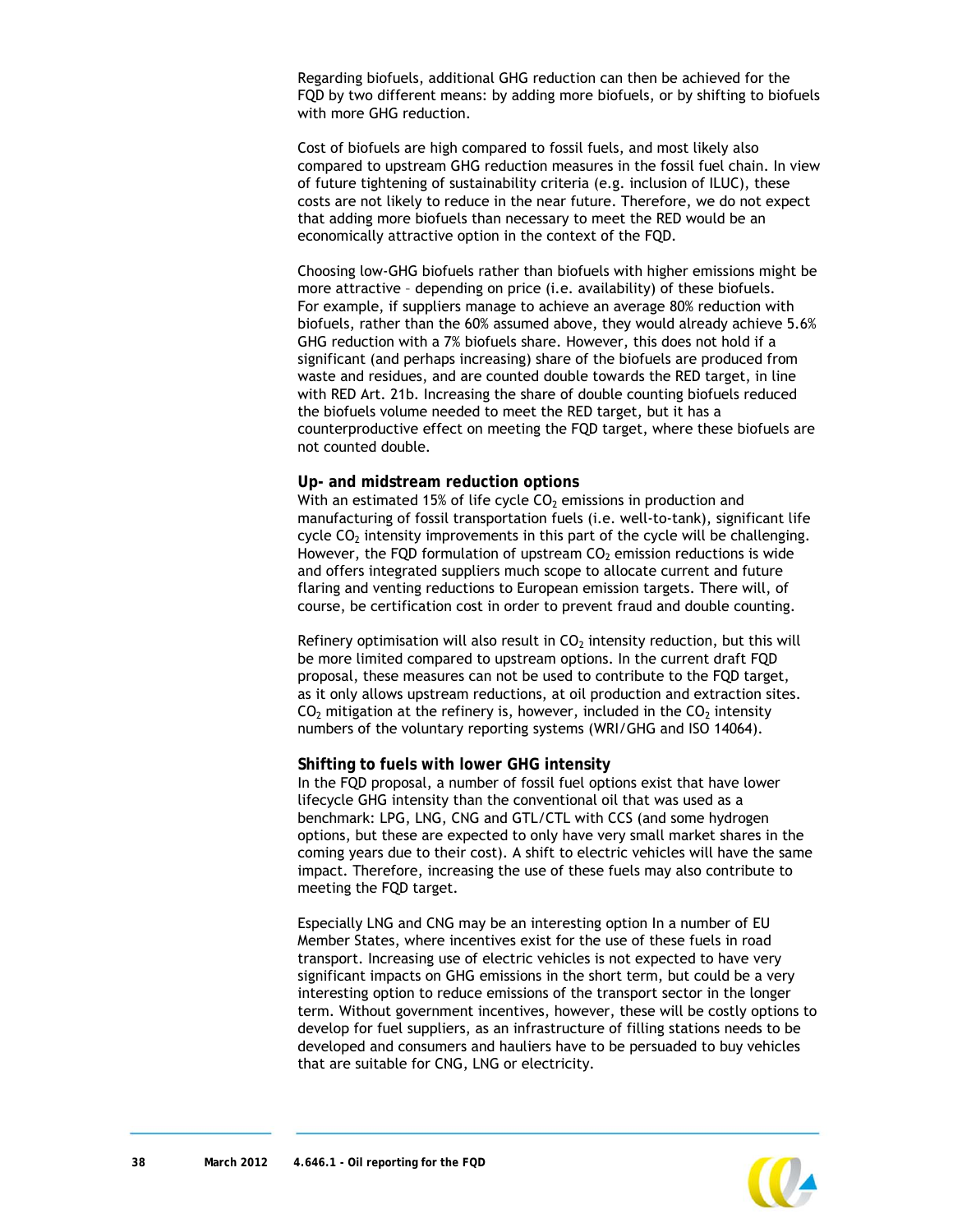#### **A shift to oils with higher GHG intensity**

It may be possible to meet the FQD target with biofuels and up- and midstream reduction options. However, if, at the same time, suppliers shift to oil sources with higher GHG emissions (e.g. tar sands, oil shales or CTL), they would have to take more of these (potentially costly) measures to meet the FQD target, as a compensation measure.

Therefore, if the FQD is implemented effectively and according to the proposal, it can be expected to limit the import of high-GHG intensity oils the EU refineries and fuel importers will then be incentivised to continue to use the current fuel and oil mix, which is largely based on conventional oil.

#### **Accountability: Well-to-tank or Well-to-Wheel?**

The FQD approach to GHG intensity is defined as 'life cycle' (sometimes referred to as Well to Wheel WTW), which means  $CO<sub>2</sub>$  content as built up from production up to and including combustion. However, effectively the suppliers can only reduce Well to Tank (WTT) emissions. Beyond this point it comes to the choice of vehicle technologies that reduce CO<sub>2</sub> emissions, for example electric cars, and the supplier has little influence over the choice of this technologies.

TTW emissions are mainly due to the fuel type, as can be seen in Annex I of the FQD proposal. Increasing the share of diesel in the fuel mix, for example, will increase the average WTW GHG intensity of transport fuels, whereas a shift from petrol and diesel to LPG, CNG, LNG or electricity will reduce it. These kind of shifts are typically a result of government policies such as excise duties, vehicle taxation and other incentive schemes.

#### **4.3 Potential impacts on the oil market and EU refineries**

One of the effects of the FQD proposal is therefore that fuels (and oil) with lower GHG intensity will become economically more attractive, and others with higher GHG intensity will become less attractive within the EU. This will result in an increase of price differentials: a price increase of the first, and a price reduction of the high-GHG oils.

Estimating the extent of these price impacts are outside the scope of this study, but as the share of high-GHG oils in the EU's fuel supply is currently negligible, the overall impact can also be expected to be negligible in the short term. In addition, any impacts on the global oil market and exploration can be expected to be limited as the EU demand is only about 16% of the global demand for  $oi^{37}$ . A small change in the EU's demand will thus have only limited impact on oil prices. If the EU oil suppliers and refiners prefer not to use high-carbon oils, they will be used in other regions where there are no GHG emission targets for fuels $^{38}$ .

However, the impact of this FQD proposal on the market can be expected to increase in the future, for two reasons. Firstly, the supply of conventional oil is expected to decline, and production of unconventional oils (including the high-GHG intensity oils such as tar sands and oil shale) is expected to increase (see, for example, (EC, 2007)). The impact of the FQD could then increase, raising the price of conventional oils, compared to the situation without FQD

<sup>&</sup>lt;sup>38</sup> In general, however, reducing demand for a product (in this case high-carbon oils) will impact price, profitability and investments in that product. Note that the risk of ' $CO<sub>2</sub>$  emissions leakage' that is described here is quite common in EU climate policies.



<sup>37</sup> IEA Oil Market Report data for 2011, http://omrpublic.iea.org/tablessearch.asp.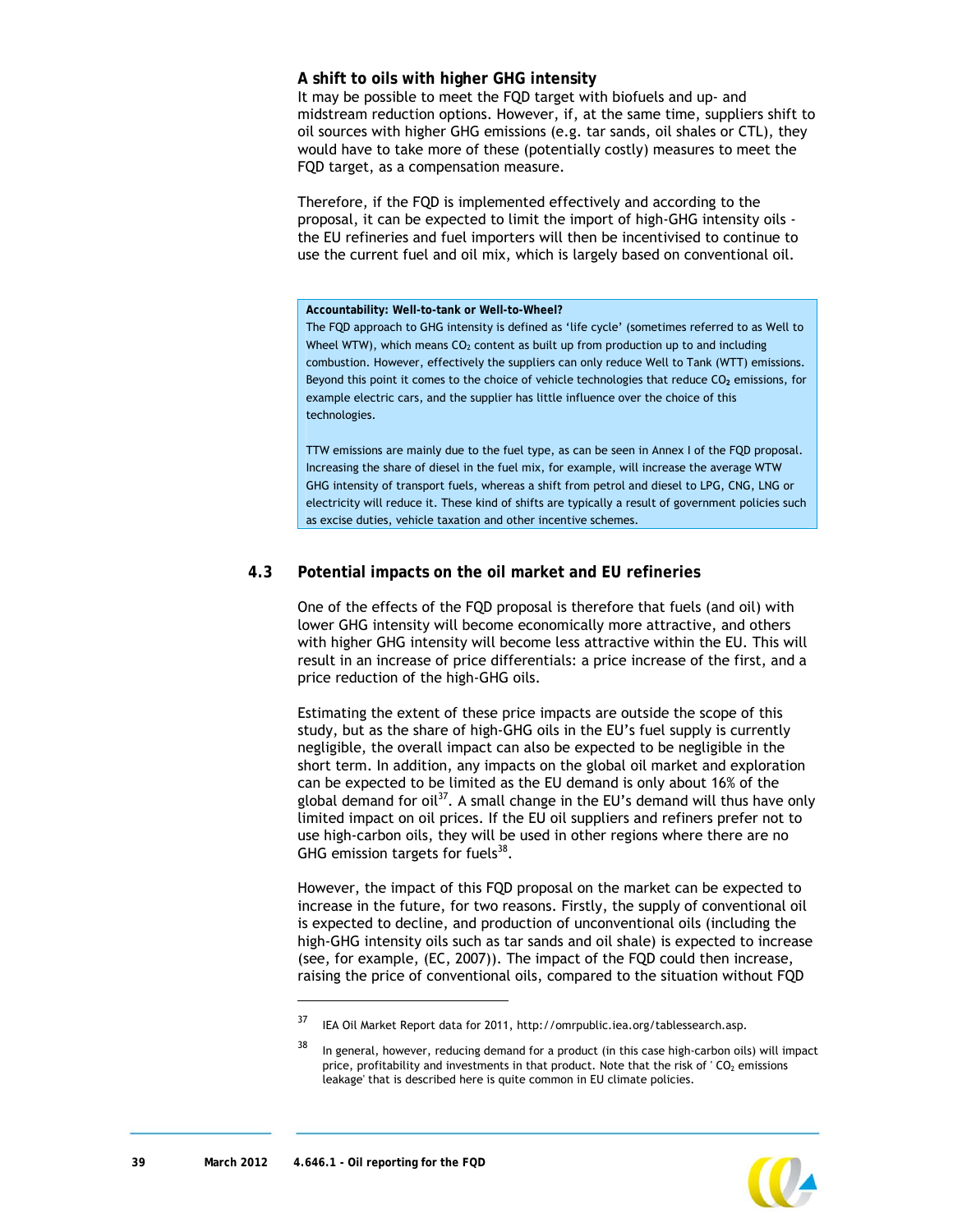target. And secondly, as we have seen in Section 1.2, there are a number of other countries and regions that have already implemented comparable policies, or consider doing so in the future. If this type of policy covers a larger share of the global oil market in the future, the impact on oil production and market can be expected to be higher.

Introducing the policy now might thus have limited impact on the origin of the EU's fossil fuels in the short term, but it may impact investment decisions in the industry, and it can provide a sound basis to regulate and control  $CO<sub>2</sub>$  emissions of transport fuels in the future. It can thus prevent that GHG emissions of fossil fuels increase in the future, in line with an increasing share of unconventional oil, and it will make suppliers responsible for these emissions.

Even though the average impact can be expected to be limited or even negligible, it could be worth exploring whether there might be more significant impacts to individual refiners or fuel suppliers. The main mechanism that can be expected is that those industries that process high-GHG intensity oils will be at a competitive disadvantage, compared to those that process conventional oils (and/or supply LPG and LNG/CNG). As the EU refineries are currently not capable of processing non-conventional, high-GHG oils, this does not seem to pose a problem for the EU refinery sector.

From the point of view of creating a competitive level playing field, however, it could be very important that the correct FQD GHG intensity values apply equally to fuels that are processed in the EU and outside of the EU. It has to be ensured that refineries outside the EU that process oil from high-GHG sources cannot import them as low-GHG fuels into the EU, as in such a case they could get a competitive advantage, once the high-GHG oil sources become cheaper than conventional oils.

#### **4.4 Conclusions**

Fuel suppliers can chose from a number of options to meet the GHG reduction target set in the FQD. For example, adding biofuels will reduce GHG intensity of the fuels (provided they meet the sustainability criteria), where some will provide more savings than others. These will thus be more attractive to the industry. The draft FQD proposal will enable fuel suppliers to also benefit from GHG reduction options in the fossil fuel chain or a shift to other energy carriers: measures to reduce flaring and venting can contribute to the target, as well as a shift to fossil fuels with lower GHG intensity or a shift to electric transport. Each supplier is free to choose the measures that best fit their operations.

The FQD proposal can thus be expected to impact on fuel and oil prices: those with lower GHG intensity will become economically more attractive within the EU, and others with higher GHG intensity will become less attractive. This will result in higher price differentials in favour of the lower GHG intensity crudes.

These impacts on prices will be very limited in the short term, but it may impact investment decisions in the industry for the longer term. It can prevent that GHG emissions of fossil fuels increase in the future, due to an increasing share of unconventional oil, and it will make suppliers responsible for these emissions.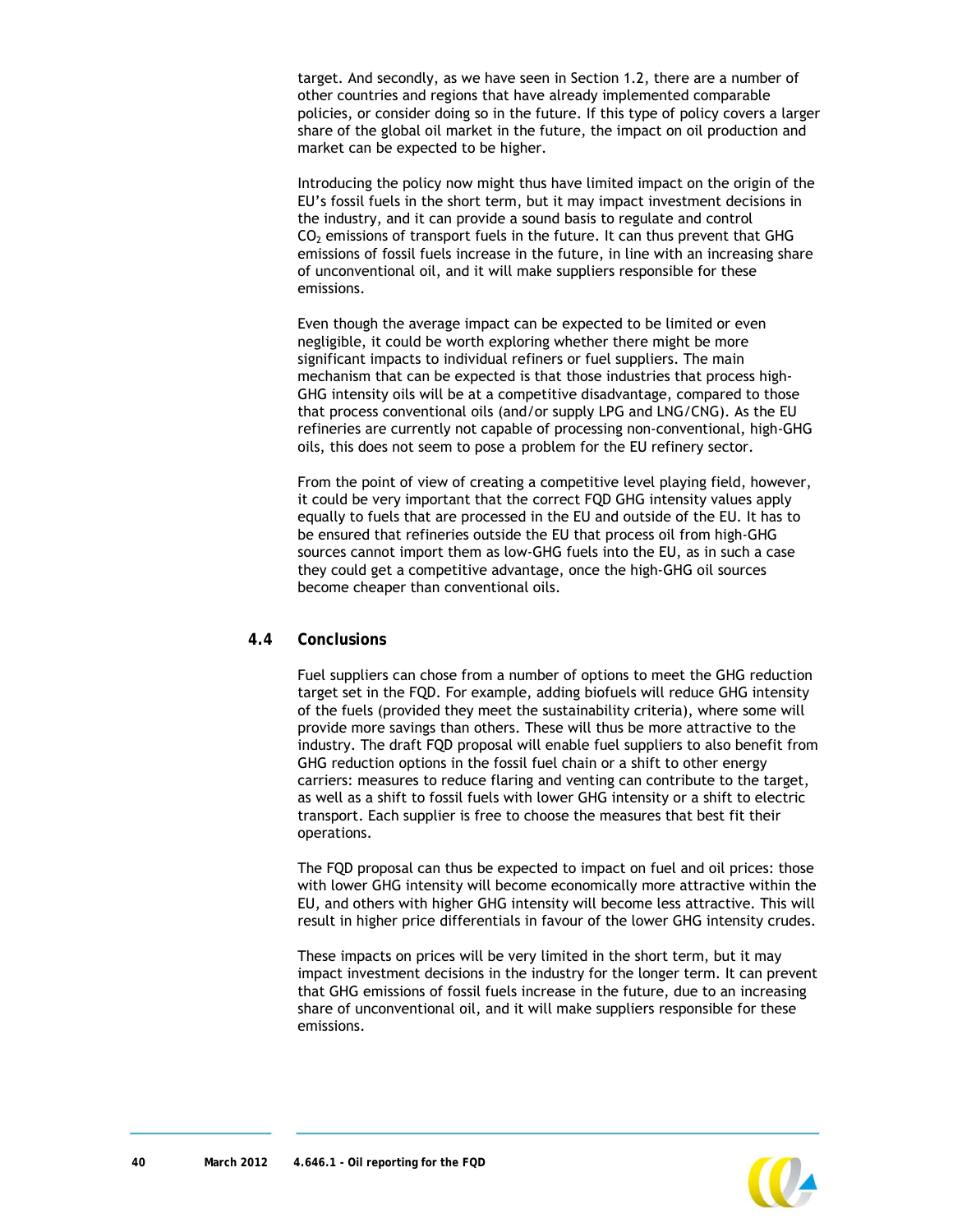## 5 Conclusions and recommendations

#### **5.1 Conclusions**

Based on the interviews and the insight in the market and reporting practices gained, it is concluded that that supplier GHG intensity reporting as outlined in the draft FQD proposal can be done at relatively modest cost. A prerequisite to make this effective is a pre-defined calculation methodology and assurance standards, somewhat similar to the approach regarding biofuels (in the RED and FQD).

Supplier GHG intensity reporting can be done at yearly costs in a range of app. k€ 250-1.000 per integrated supplier per year for the EU Market. For the total of all suppliers), this results in overall yearly costs of app. M€ 40-80, assuming that the basic data on crude origin also for intermediates and chemicals stream is and can be made available by suppliers. Relative to the import of barrels of oil to the EU-27, this amounts to 0.008-0.016 €/bbl.

Fuel suppliers can then meet the FQD target by a variety of options, such as adding biofuels, using biofuels that achieve relatively high GHG emission reductions, GHG mitigation measures at oil production and shifting to oils and fuels with lower GHG intensity. If they decide to use oils and fuels with higher GHG intensity, compensation measures have to be taken. These measures are likely to increase the cost of using these unconventional fuels to suppliers and consumers to some extent. However, the impact of the fossil fuel differentiation itself can be expected to be limited, as at the moment a very small share of these fuels is used in the EU and can be processed in the EU refineries – either due to their high cost (CTL/GTL) or due to technical limitations (natural bitumen and oil shale).

It is important to establish a level playing field between the various refineries and fuel suppliers (both EU and non-EU), to prevent potential negative competitive impacts in the longer term. If foreign refineries would be able to import high carbon crudes without accurate tracing mechanisms, they would be free to use these crudes for EU fuels without having to invest in compensating measures. This would potentially create a competitive advantage for non-EU refineries and it would enable a form of 'carbon leakage', thus reducing the effectiveness of the FQD.

The following are more detailed conclusions regarding the administration of fossil fuel origin, as described in the FQD proposal of October 2011.

#### **Current crude oil and fossil fuel reporting practice**

- Data of oil imports are reported and registered at the point of entry into the EU, at the customs. Oil, its derivatives and fuels are categorised at that point into different categories (using CN-codes) which are similar but not the same as the categories used in the FQD proposal. Customs also require a proof of origin at that point.
- These points of origin are not always the country where the oil is produced. In case the oil has undergone processing before entering into

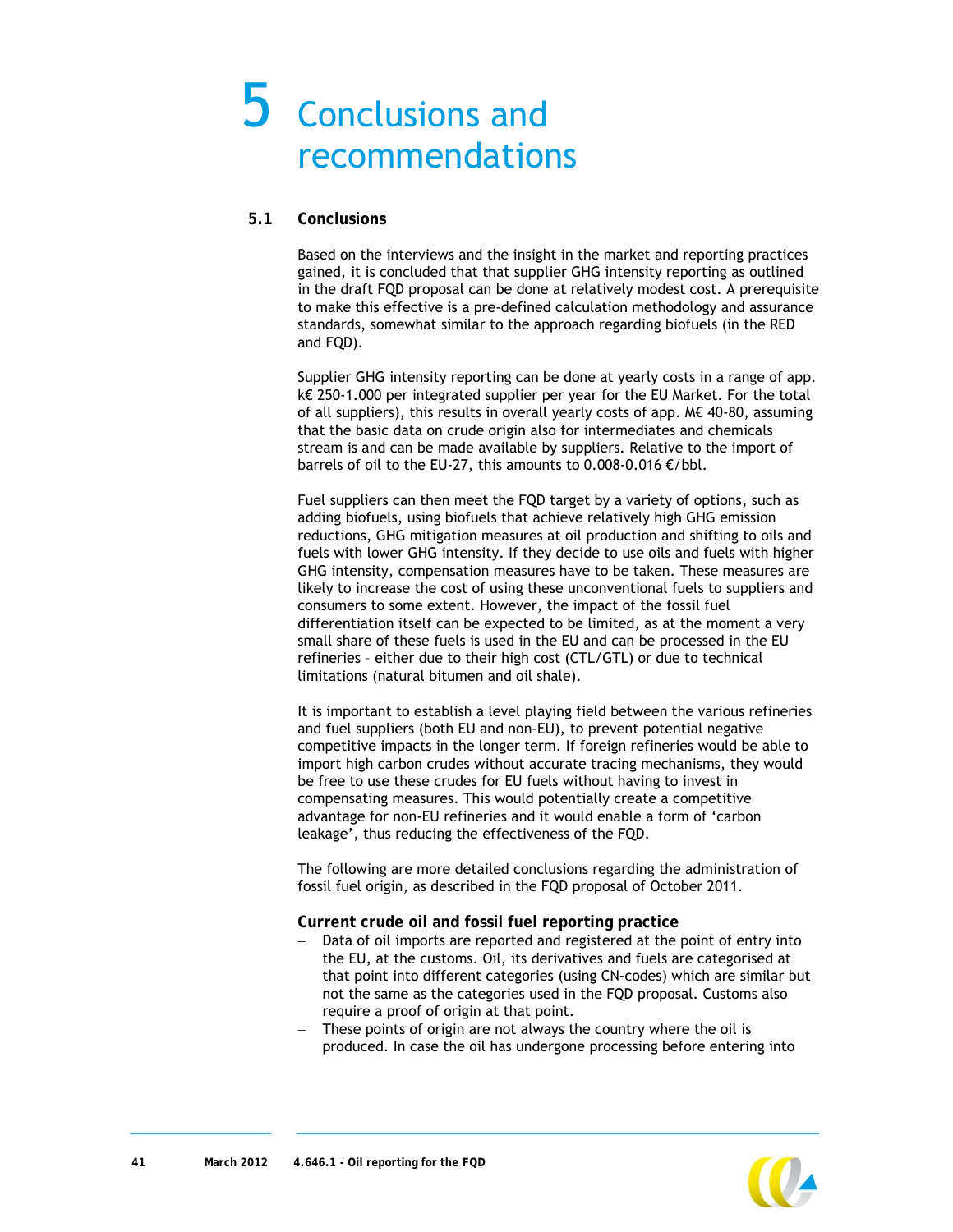the EU, the country where the oil underwent its last substantial transformation will be reported.

- In addition, every Member State has to report on import or delivery of crude oil on a monthly basis. This information is supplied by the oil importing companies, and collected by the national statistical bureau.
- Apart from the official data reporting requirements, the industry itself monitors relevant data on oil type and characteristics, as this is very relevant information for their operations. However, once the oil has been processed in a refinery, information on oil origin is not monitored in the industry either, and it can not be derived from the physical characteristics.
- Many oil companies already report GHG intensity data of their operations, in Annual Sustainability reports, following industry standards such as WRI/GHG and ISO 14064.

#### **Additional efforts required for the FQD proposal**

- Crude oil origin and source are known and reported for oil that is being imported and used as feedstock in refineries. However, origin and source are not known for intermediates and end products (e.g. diesel) that are imported into the EU, and for intermediates and products from the chemical industry within the EU. Especially the intermediate and end product imports have significant shares in the total feedstock for EU transport fuels.
- These data gaps would have to be resolved for the FQD, as crude oil origin of these products (or GHG intensity) also need to be known and reported to ensure a level playing played with fuels from EU refineries.
- Furthermore, data on origin of oil is currently not tracked beyond the refineries, i.e. in the trajectory from refinery to the excise duty point (i.e. the end user).
- To fill these data gaps, a full tracking-and-tracing system needs to be set up in the industry, in which every oil, intermediate and product batch should be accompanied by a certificate that states the necessary information on oil sources and origin. This does not require much additional effort for crude oil that is being imported and then refined in the EU, but it would require a new system for intermediates and final products, either imported or from the chemical industry. GHG intensity is then derived through application of pre-set default values.
- A more simplified certificate system, limited to oils and products from countries where non-conventional feedstock is produced, does not offer significant advantages nor cost reductions. It would still require to set up a system to differentiate between intermediates and products from conventional and non-conventional sources.
- This system follows the chain of custody that is also in use for the existing voluntary GHG reporting of the mayor oil companies. This clearly indicates that it is practically feasible to implement and verify. Note that the methodology used to calculate the GHG intensity for the voluntary (WRI or ISO) reporting system is different from that described in the FQD.
- There are a number of methodological choices to be made regarding the accounting methodology, and different choices lead to different values of calculated GHG intensity of fuels. In the current FQD proposal, guidelines and regulations for a harmonised approach are left to the Member States. We recommend that the Commission develops these as EU guidelines to avoid 'cherry picking' of the most favourable methodology, and ensure a harmonised approach throughout the EU.

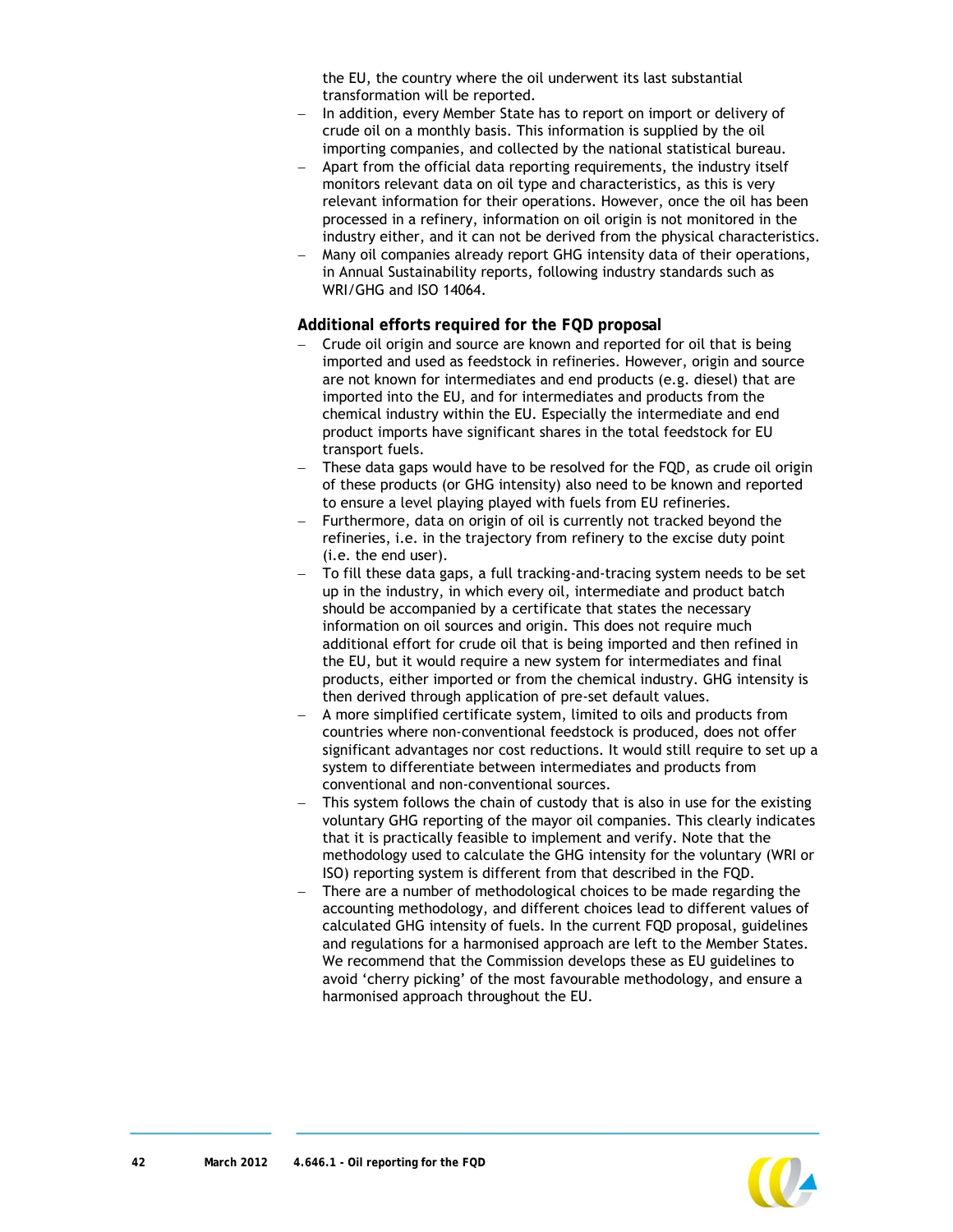The FQD is an important cornerstone of GHG policy in transport, next to vehicle fuel efficiency standards, pricing policies and the RED. The future GHG emission reduction target of the transport sector of 60% in 2050 (EU White Paper for Transport) require that all parties involved need to receive strong incentives and regulatory targets to improve efficiencies and reduce emissions. In the past decade the fuel efficiency improvements have been realised by the automotive industry and a further reduction will stem from these efforts lowering vehicle emission from 130 (2015) to 95 gr  $CO<sub>2</sub>/km$  by 2020. A 6-10% reduction requirement to be achieved by the oil industry in this time frame does not seem unreasonable in this context. The end target of 80%  $CO<sub>2</sub>$  emission reduction (60% in 2050, according to the 2011 White Paper on Transport) requires however much more than fossil fuel  $CO<sub>2</sub>$  intensity reduction in the future – the current FQD target is only a first step in that development.

#### **5.2 Next steps**

The following next steps are suggested:

- 1. In order to implement the FQD proposal effectively, we recommend that the Commission defines a GHG intensity calculation methodology, as well as assurance standards. These should be developed in line with the existing reporting obligations and data availability, and with the methodologies prescribed for biofuels. There is a clear need for defining a set of clear and harmonised accounting rules and regulations, as several options exist somewhat comparable to the issue of GHG emission allocation methodology and mass balance system that are provided in the biofuels regulations. These could help implementation of the system.
- 2. It is also recommended to include in the FQD a rule on how to deal with fuels for which the origin and GHG intensity is not reported. If these fuels would automatically receive the highest GHG intensity value, this could provide a strong incentive for a speedy implementation of monitoring and reporting systems in the industry.
- 3. The potential role of the Member States in steering their national fuel mix towards fuels and other energy sources with low GHG intensity should not be overlooked. Excise duty/tax based incentives for low GHG intensity fuels such as gas, CNG, bio LNG and electricity will have a profound effect on life cycle GHG intensity of transport fuels that merits to be exploited.
- 4. The FQD does not provide a very strong supplier incentive towards electricity, and the biofuels GHG calculation methodology does not yet include indirect land use change (ILUC) emissions. We recommend addressing both these issues in the final regulation: including ILUC is a prerequisite for the FQD to be effective even in the short term, incentivising electric transport could be an important step towards the very low-GHG transport technology needed to meet climate policy targets in the longer term.

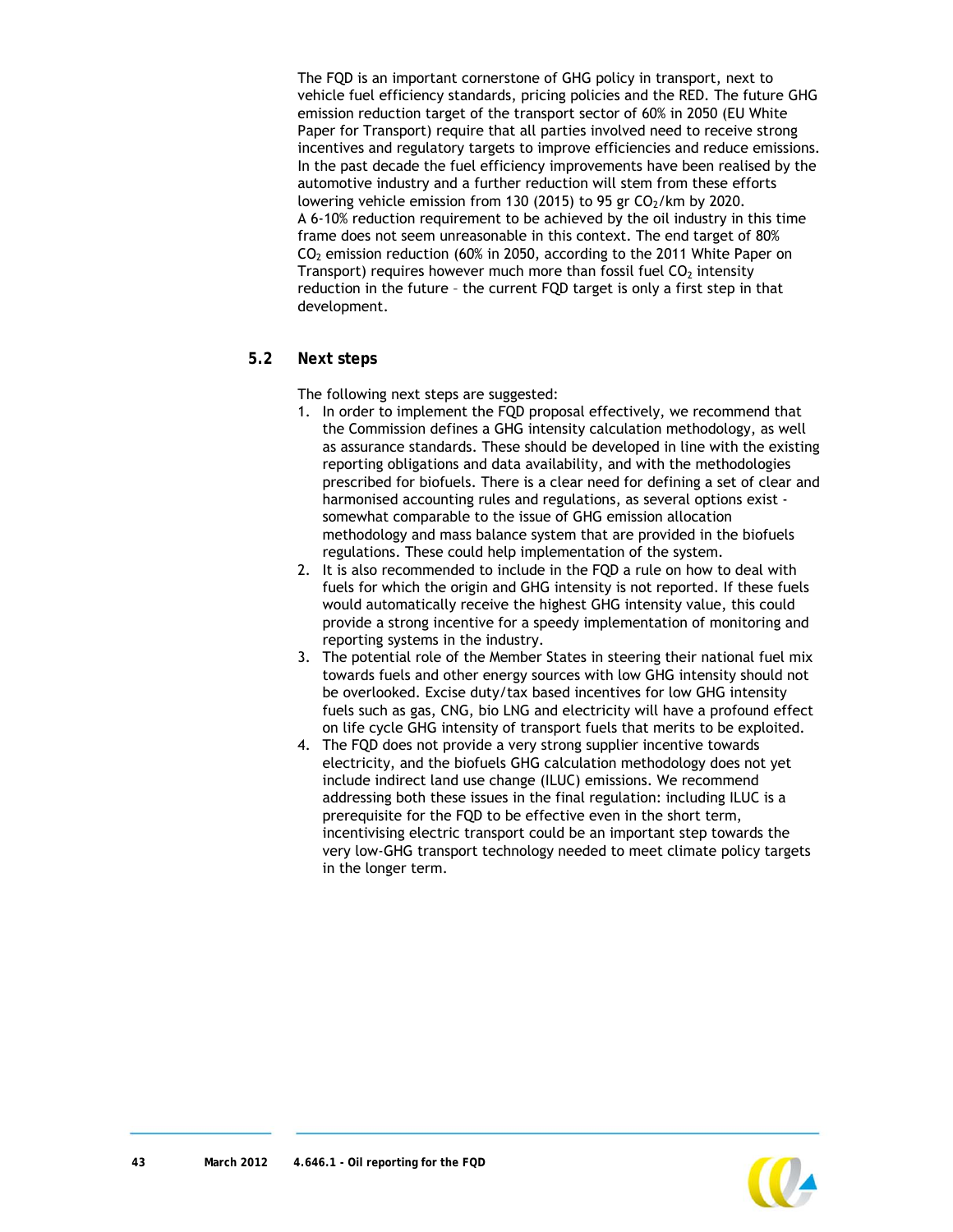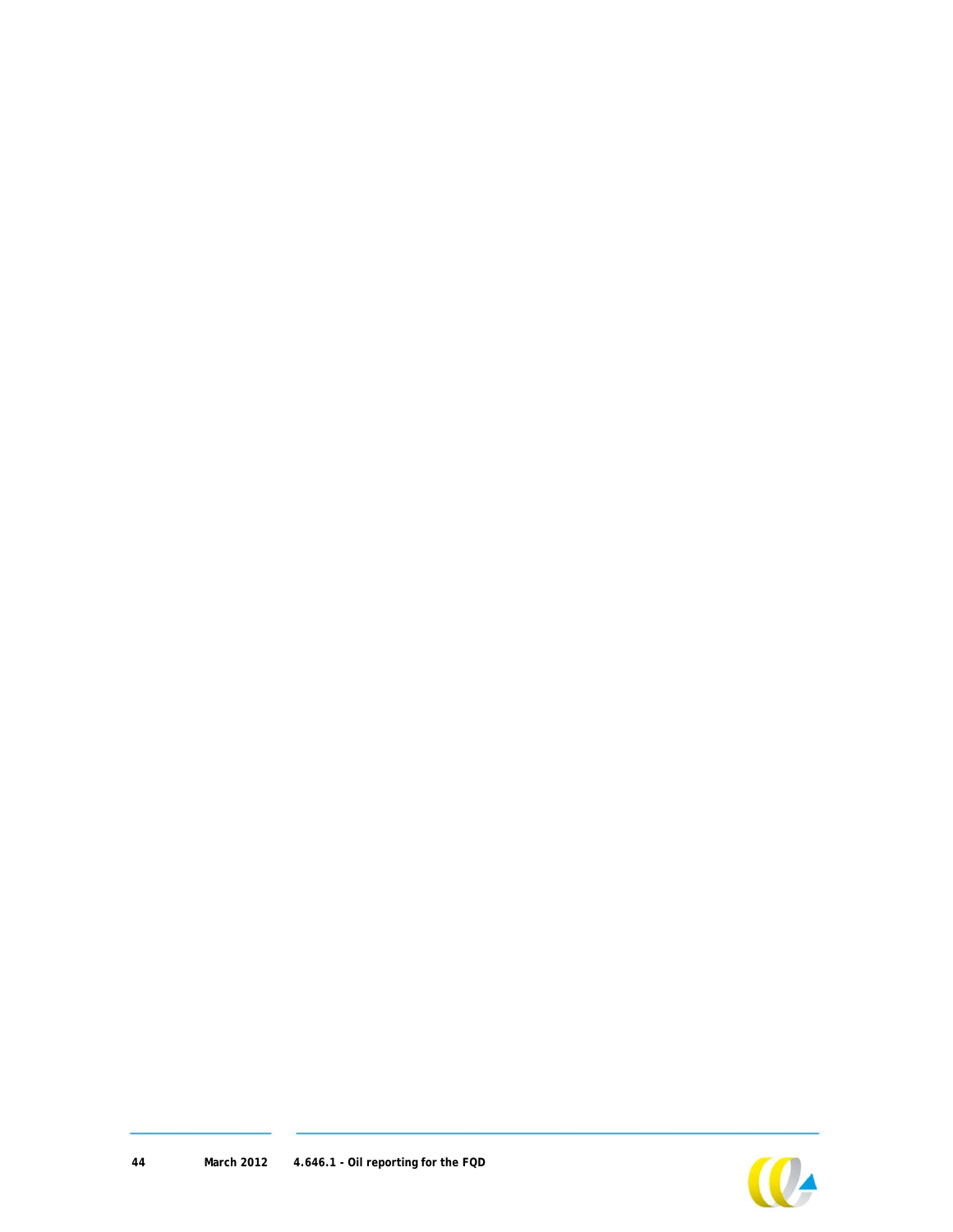### References

**API, 2009**  Compendium of Greenhouse Gas Emissions Methodologies for the Oil and Natural Gas Industry Washington DC : American Petroleum Institute (API), 2009

**BP, 2011**  BP Statistical Review of World Energy June 2011 London : BP, 2011

**Brandt, 2011**  Adam R. Brandt Upstream greenhouse gas (GHG) emissions from Canadian oil sands as a feedstock for European refineries Stanford (Calif.) : Stanford University, 2011

**EC, 1992** 

Council regulation (EEC) No 2913/92 of 12 October 1992 establishing the Community Customs Code In : Official Journal of the European Communities (EC), No L 302 19 October 1992, p.1

**EC, 1995**

Council Regulation (EC) No 2964/95 of 20 December 1995 introducing registration for crude oil imports and deliveries in the Community In : Official Journal of the European Communities (EC), No L 310, 22 December 1995, p.5-6

**EC, 2007**  World Energy Technology Outlook - 2050: WETO H2 Luxembourg : Office for Official Publications of the European Communities (EC), 2007

**EC, 2011** Key figures : Market Observatory for Energy (MOfE) S.l. : European Commission, Directorate-General for Energy, 2011

**ERM, 2010**  Andrew Marsh-Patrick Company GHG Emissions Reporting: A Study on Methods and Initiatives Manchester : ERM, 2010

**ICCT, 2009**  Anil Baral Summary Report on Low Carbon Fuel-Related Standards S.l. : International Council on Clean Transportation (ICCT), 2009

**ICCT, 2011**  United States Low Carbon Fuel Policies: Policy Update Number 12 S.l. : International Council on Clean Transportation, 2011

**IEA, 2009**  Transport Energy and CO<sub>2</sub>: Moving Toward Sustainability Paris : IEA, 2009